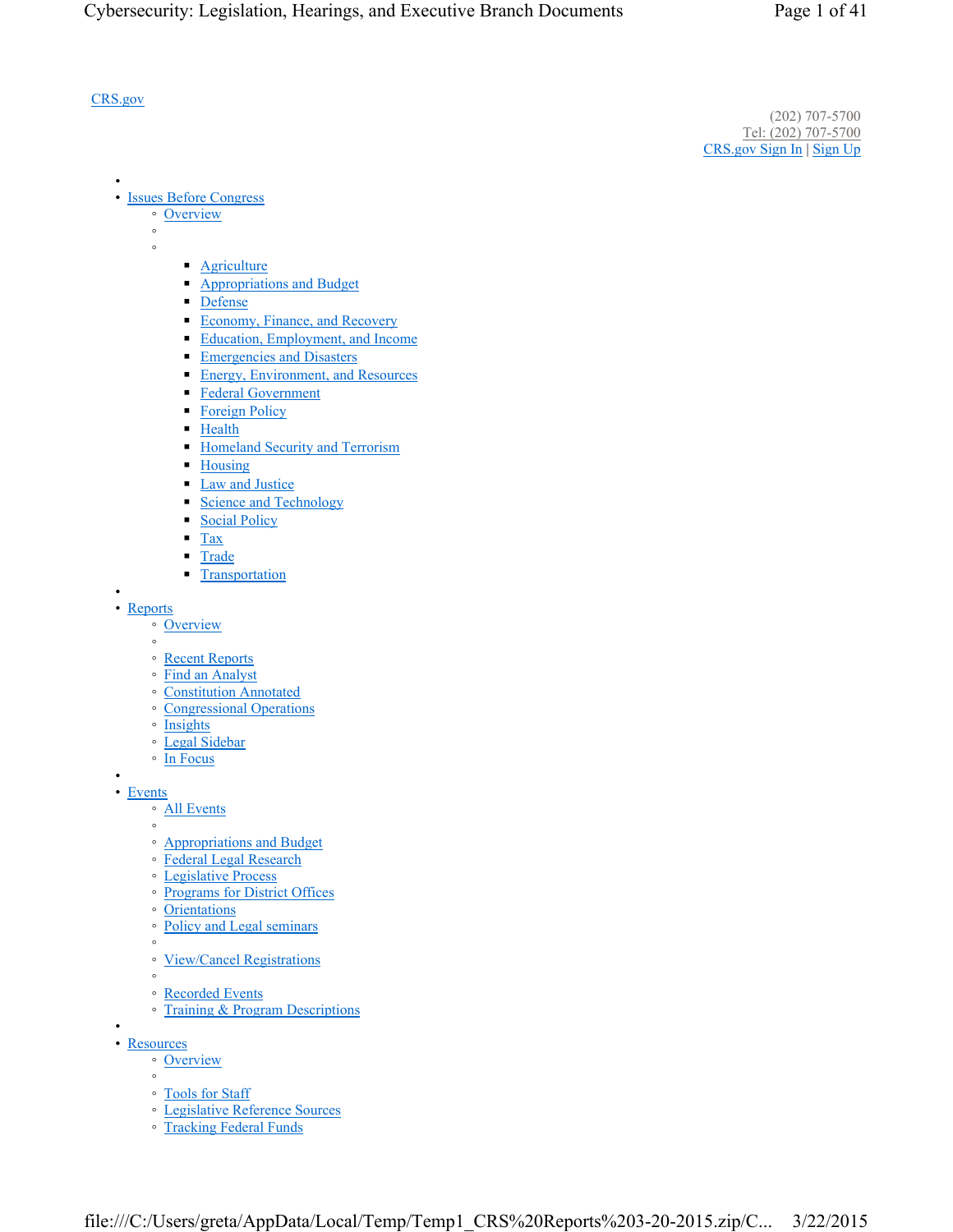- Congressional Liaison Offices
	- CQ's American Congressional Dictionary
- • About CRS
	- Overview
	- ◦
	- Contact us
	- CRS History
	- Leadership
	- Organization ◦ Research Areas
	- Using CRS.gov
	-
- My CRS

•

•

◦ Overview

Place a Request CRS.gov Sign In | Sign Up

| 'CRS.gov |  |
|----------|--|
| in The   |  |

## **CRS Reports & Analysis** Print

Cybersecurity: Legislation, Hearings, and Executive Branch Documents Rita Tehan, Information Research Specialist (rtehan@crs.loc.gov, 7-6739) View Key CRS Policy Staff March 19, 2015 (R43317) Jump to Main Text of Report

#### **Related Author**

• Rita Tehan

#### **Related Policy Issue**

• Cybersecurity

# **Contents**

- Legislation
- CRS Reports and Other CRS Products: Legislation
- $\cdot$  Hearings in the 114<sup>th</sup> Congress
- Hearings in the  $113<sup>th</sup>$  Congress
- Hearings in the  $112^{th}$  Congress
- Executive Orders and Presidential Directives
- CRS Reports on Executive Orders and Presidential Directives

# **Tables**

- Table 1. 114<sup>th</sup> Congress Legislation: House
- Table 2. 114<sup>th</sup> Congress Legislation: Senate
- Table 3. 113<sup>th</sup> Congress, Major Legislation: Senate
- Table 4. 113<sup>th</sup> Congress, Major Legislation: House
- Table 5.  $112^{th}$  Congress, Major Legislation: Senate
- Table 6.  $112^{th}$  Congress, Senate Floor Debate: S. 3414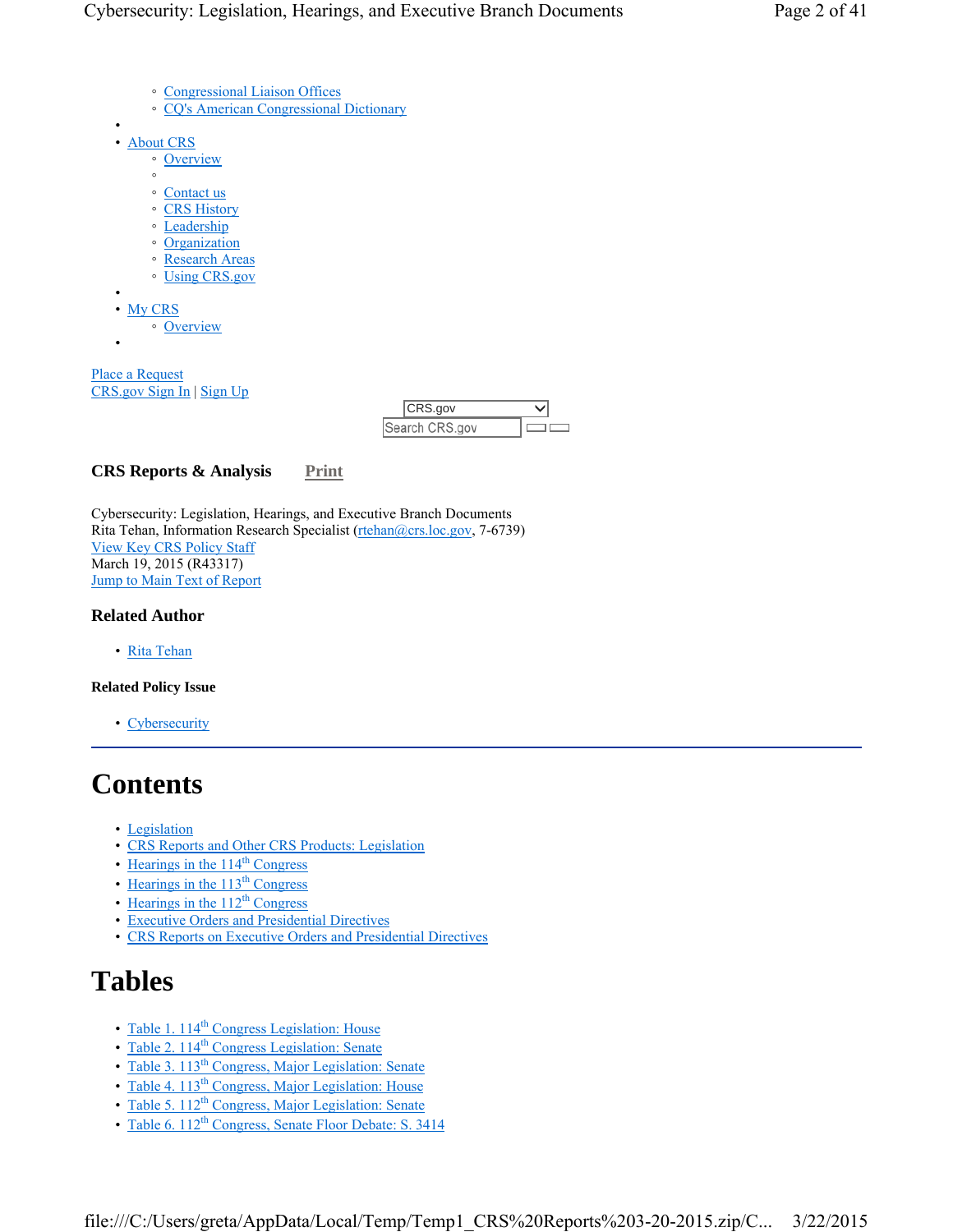- Table 7. 112<sup>th</sup> Congress, Major Legislation: House
- Table 8. 112<sup>th</sup> Congress, House Floor Debate: H.R. 3523
- Table 9. 114<sup>th</sup> Congress, Senate Hearings, by Date
- Table 10.  $114<sup>th</sup>$  Congress, Senate Hearings, by Committee
- Table 11.  $114^{th}$  Congress, House Hearings, by Date
- Table 12.  $114<sup>th</sup>$  Congress, House Hearings, by Committee
- Table 13.  $113<sup>th</sup>$  Congress, House Hearings, by Date
- Table 14. 113<sup>th</sup> Congress, House Hearings, by Committee
- Table 15.  $113^{\text{th}}$  Congress, House Committee Markups, by Date
- Table 16.  $113<sup>th</sup>$  Congress, Senate Hearings, by Date
- Table 17. 113<sup>th</sup> Congress, Other Hearings, by Date
- Table 18. 113<sup>th</sup> Congress, Senate Hearings, by Committee
- Table 19.  $113<sup>th</sup> Congress$ , Other Hearings, by Committee
- Table 20. 112<sup>th</sup> Congress, House Hearings, by Date
- Table 21.  $112^{th}$  Congress, House Hearings, by Committee
- Table 22.  $112^{th}$  Congress, House Markups, by Date
- Table 23.  $112^{th}$  Congress, Senate Hearings, by Date
- Table 24.  $112^{th}$  Congress, Senate Hearings, by Committee
- Table 25. 112<sup>th</sup> Congress, Congressional Committee Investigative Reports
- Table 26. Executive Orders and Presidential Directives

#### Summary

Cybersecurity vulnerabilities challenge governments, businesses, and individuals worldwide. Attacks have been initiated against individuals, corporations, and countries. Targets have included government networks, companies, and political organizations, depending upon whether the attacker was seeking military intelligence, conducting diplomatic or industrial espionage, engaging in cybercrime, or intimidating political activists. In addition, national borders mean little or nothing to cyberattackers, and attributing an attack to a specific location can be difficult, which may make responding problematic.

Despite many recommendations made over the past decade, no major legislative provisions relating to cybersecurity had been enacted since 2002. However, on December 18, 2014, in the last days of the  $113<sup>th</sup>$  Congress, five cybersecurity bills were signed by the President. These bills change federal cybersecurity programs in a number of ways:

- codifying the role of the National Institute of Standards and Technology (NIST) in developing a "voluntary, industry-led set of standards" to reduce cyber risk;
- codifying the Department of Homeland Security's (DHS's) National Cybersecurity and Communications Integration Center as a hub for interactions with the private sector;
- updating the Federal Information Security Management Act (FISMA) by requiring the Office of Management and Budget (OMB) to "eliminate ... inefficient and wasteful reports"; and
- requiring DHS to develop a "comprehensive workforce strategy" within a year and giving DHS new authorities for cybersecurity hiring.

In April 2011, the Obama Administration sent Congress legislative proposals that would have given the federal government new authority to ensure that corporations owning assets most critical to the nation's security and economic prosperity adequately addressed risks posed by cybersecurity threats. This report provides links to cybersecurity legislation in the  $112<sup>th</sup>$  and  $113<sup>th</sup>$ Congresses.

- 114<sup>th</sup> Congress Legislation, House, Table 1
- 114<sup>th</sup> Congress Legislation, Senate, Table 2
- 113th Congress, Major Legislation, **Table 3** and **Table 4**
- 112<sup>th</sup> Congress, Major Legislation, Table 5 and Table 7
- 112<sup>th</sup> Congress, Senate Floor Debate: S. 3414, Table 6
- 112<sup>th</sup> Congress, House Floor Debate: H.R. 3523, Table 8

Congress has held cybersecurity hearings every year since 2001. This report also provides links to cybersecurity-related committee hearings in the  $112<sup>th</sup>$  and  $113<sup>th</sup>$  Congresses.

- 114<sup>th</sup> Congress, Senate Hearings, Table 9 and Table 10
- 114<sup>th</sup> Congress, House Hearings, **Table 11** and **Table 12**
- 113th Congress, House Hearings, **Table 13** and **Table 14**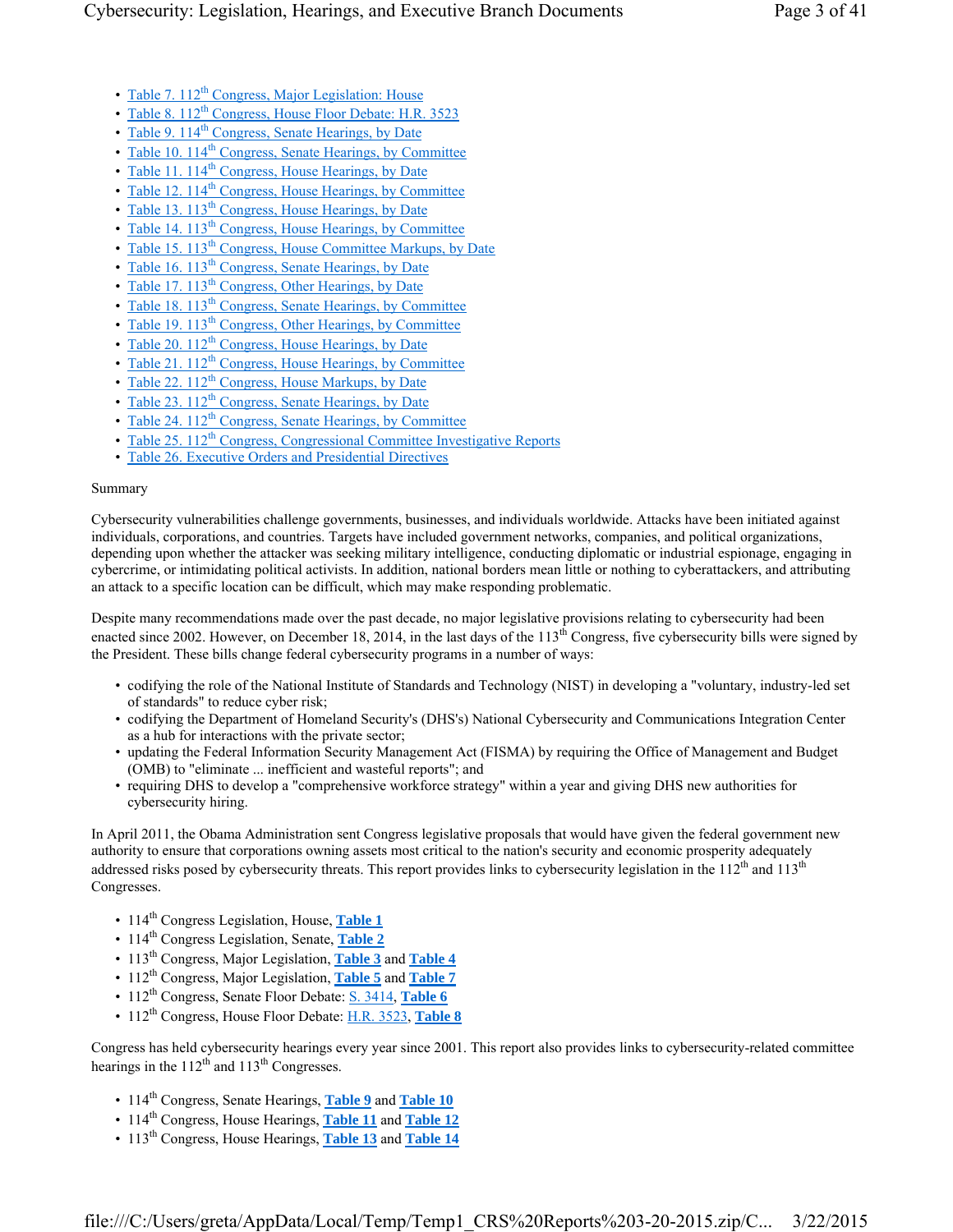- 113<sup>th</sup> Congress, House Committee Markups, Table 15
- 113th Congress, Senate Hearings, **Table 16** and **Table 18**
- 113th Congress, Other Hearings, **Table 17** and **Table 19**
- 112<sup>th</sup> Congress, House Hearings, **Table 20** and **Table 21**
- 112<sup>th</sup> Congress, House Markups, Table 22
- 112th Congress, Senate Hearings, **Table 23** and **Table 24**
- 112<sup>th</sup> Congress, Congressional Committee Investigative Reports, Table 25

For a discussion of selected legislative proposals in the 112<sup>th</sup> and 113<sup>th</sup> Congresses, see CRS Report R42114, *Federal Laws Relating to Cybersecurity: Overview of Major Issues, Current Laws, and Proposed Legislation*, by Eric A. Fischer.

Executive orders authorize the President to manage federal government operations. Presidential directives pertain to all aspects of U.S. national security policy as authorized by the President. This report provides a list of executive orders and presidential directives pertaining to information and computer security.

• Executive Orders and Presidential Directives, **Table 26**

For a selected list of authoritative reports and resources on cybersecurity, see CRS Report R42507, *Cybersecurity: Authoritative Reports and Resources, by Topic*, by Rita Tehan. For selected cybersecurity data, statistics, and glossaries, see CRS Report R43310, *Cybersecurity: Data, Statistics, and Glossaries*, by Rita Tehan.

Cybersecurity: Legislation, Hearings, and Executive Branch Documents

#### Legislation

No major legislative provisions relating to cybersecurity had been enacted since 2002, despite many recommendations made over the past decade.

In April 2011, the White House sent a comprehensive, seven-part legislative proposal (*White House Proposal*) to Congress.<sup>1</sup> Some elements of that proposal were included in both House and Senate bills. The House passed a series of bills that addressed a variety of issues—from toughening law enforcement of cybercrimes to giving the Department of Homeland Security (DHS) oversight of federal information technology and critical infrastructure security to lessening liability for private companies that adopt cybersecurity best practices. The Senate pursued a comprehensive cybersecurity bill (S. 3414) with several committees working to create a single vehicle for passage, backed by the White House, but the bill failed to overcome two cloture votes and did not pass. Despite the lack of enactment of cybersecurity legislation in the 113<sup>th</sup> Congress, there still appears to be considerable support in principle for significant legislation to address most of the issues.

Five cybersecurity bills were signed by the President on December 18, 2014:

- H.R. 2952, the Cybersecurity Workforce Assessment Act, which requires the DHS to develop a cyber-workforce strategy;
- S. 1353, the Cybersecurity Enhancement Act of 2014, which codifies the National Institute of Standards and Technology's (NIST's) role in cybersecurity;
- S. 1691, the Border Patrol Agent Pay Reform Act of 2014, which gives DHS new authorities for cybersecurity hiring;
- S. 2519, the National Cybersecurity Protection Act of 2014, which codifies DHS's cybersecurity center; and
- S. 2521, the Federal Information Security Modernization Act of 2014, which reforms federal IT security management.

The National Defense Authorization Act for Fiscal Year 2014 became P.L. 113-66 on December 26, 2013.

In February 2013, the White House issued an executive order designed to improve the cybersecurity of U.S. critical infrastructure.<sup>2</sup> Executive Order 13636 attempts to enhance the security and resiliency of critical infrastructure through voluntary, collaborative efforts involving federal agencies and owners and operators of privately owned critical infrastructure, as well as the use of existing federal regulatory authorities. Given the absence of comprehensive cybersecurity legislation, some security observers contend that E.O. 13636 is a necessary step in securing vital assets against cyberthreats. Others have expressed the view that the executive order could make enactment of a bill less likely or could lead to government intrusiveness into private-sector activities through increased regulation under existing statutory authority. For further discussion of the executive order, see CRS Report R42984, *The 2013 Cybersecurity Executive Order: Overview and Considerations for Congress*, by Eric A. Fischer et al.

CRS Reports and Other CRS Products: Legislation

- CRS Report R42114, *Federal Laws Relating to Cybersecurity: Overview of Major Issues, Current Laws, and Proposed Legislation*, by Eric A. Fischer
- CRS Report R43821, *Legislation to Facilitate Cybersecurity Information Sharing: Economic Analysis*, by N. Eric Weiss
- CRS Report IN10186, *Cybersecurity: FISMA Reform*, by Eric A. Fischer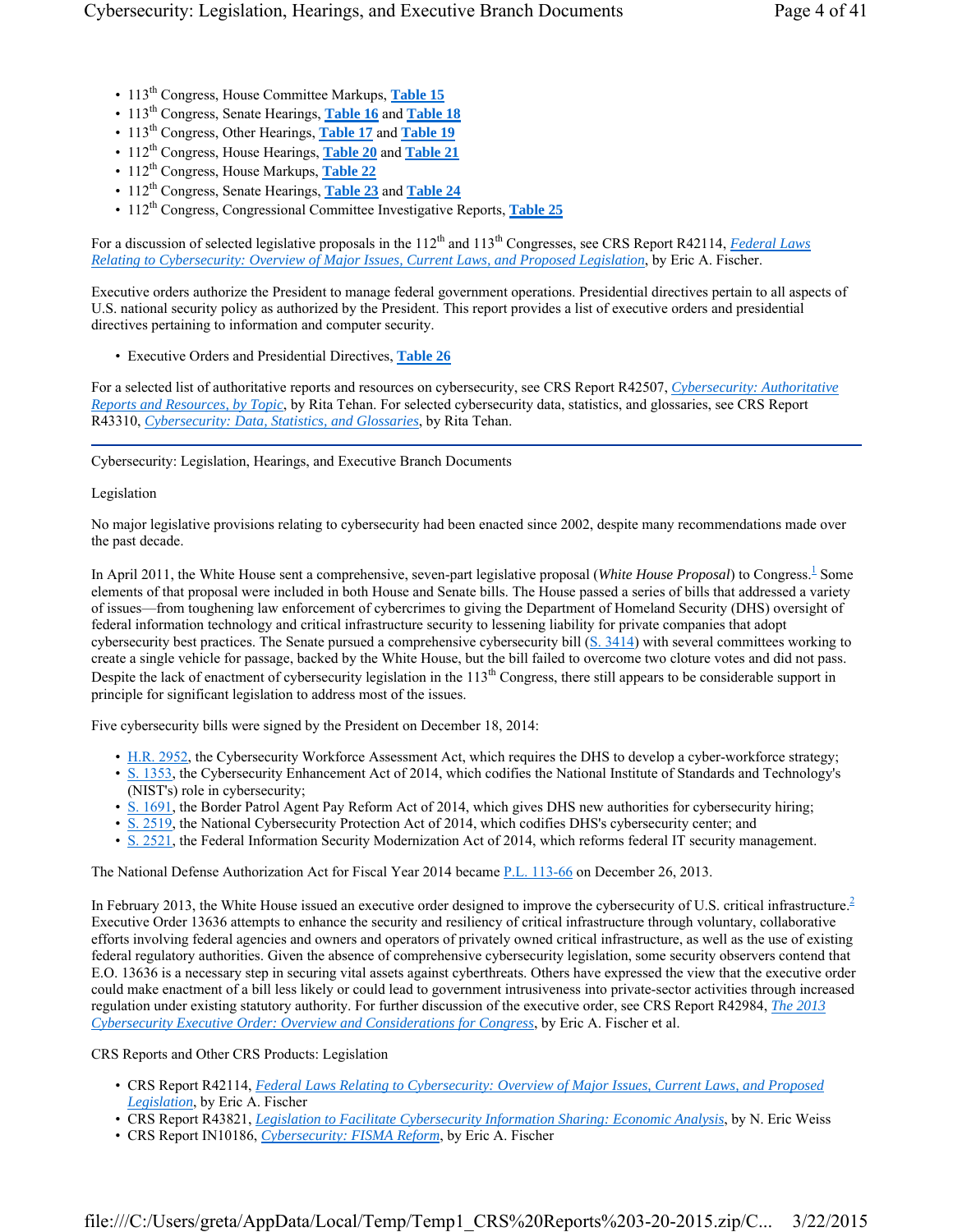- CRS Report R42474, *Selected Federal Data Security Breach Legislation*, by Kathleen Ann Ruane ◦ CRS Report R42475, *Data Security Breach Notification Laws*, by Gina Stevens
- CRS Legal Sidebar WSLG480, *Privacy and Civil Liberties Issues Raised by CISPA*, by Andrew Nolan
- CRS Legal Sidebar WSLG478, *House Intelligence Committee Marks Up Cybersecurity Bill CISPA,* by Richard M. Thompson
- CRS Legal Sidebar WSLG481, *CISPA, Private Actors, and the Fourth Amendment*, by Richard M. Thompson
- CRS Legal Sidebar WSLG483, *Obstacles to Private Sector Cyber Threat Information Sharing*, by Edward C. Liu

Table 1. 114<sup>th</sup> Congress Legislation: House

| Bill No.        | Title                                                                            | Committee(s)                                                                                        | Date<br>Introduced  | Latest Major<br>Action    | Date                |
|-----------------|----------------------------------------------------------------------------------|-----------------------------------------------------------------------------------------------------|---------------------|---------------------------|---------------------|
| H.R. 53         | Cyber<br>Security<br>Education and<br>Federal<br>Workforce<br>Enhancement<br>Act | Education<br>and the<br>Workforce;<br>Homeland<br>Security;<br>Science,<br>Space, and<br>Technology | January 6,<br>2015  | Referred to<br>committees | January 6,<br>2015  |
| H.R. 60         | <b>Cyber Defense</b><br><b>National</b><br>Guard Act                             | Committee<br>on<br>Intelligence<br>(Permanent<br>Select)                                            | January 6,<br>2015  | Referred to<br>committee  | January 6,<br>2015  |
| H.R. 104        | Cyber Privacy<br>Fortification<br>Act of 2015                                    | Judiciary                                                                                           | January 6,<br>2015  | Referred to<br>committee  | January 6,<br>2015  |
| H.R. 234        | Cyber<br>Intelligence<br>Sharing and<br>Protection Act                           | Armed<br>Services,<br>Homeland<br>Security,<br>Intelligence<br>(Permanent),<br>Judiciary            | January 8,<br>2015  | Referred to<br>committees | January 8,<br>2015  |
| H.R. 451        | Safe and<br><b>Secure Federal</b><br><b>Websites Act</b><br>of $2015$            | Oversight<br>and<br>Government<br>Reform                                                            | January 21,<br>2015 | Referred to<br>committee  | January<br>21, 2015 |
| <b>H.R. 580</b> | Data<br>Accountability<br>and Trust Act                                          | Energy and<br>Commerce                                                                              | January 28,<br>2015 | Referred to<br>committee  | January<br>28, 2015 |

**Source:** Compiled by the Congressional Research Service (CRS) from Congress.gov.

Table 2. 114<sup>th</sup> Congress Legislation: Senate

| Bill No. | Title | Commitee(s) | Date       |  |
|----------|-------|-------------|------------|--|
|          |       |             | Introduced |  |

Date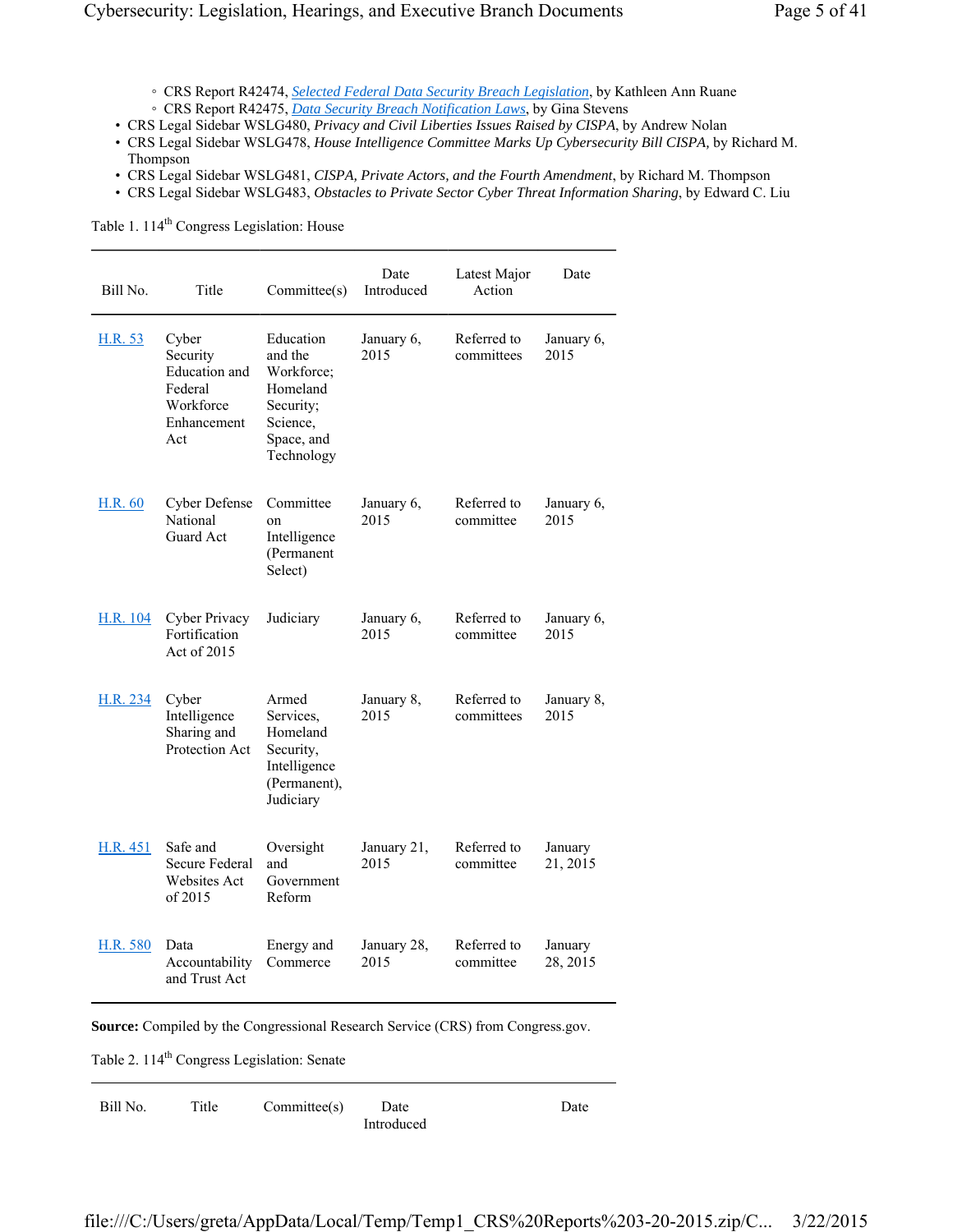|        |                                                                      |                                                            |                      | Latest<br>Major<br>Action                                                                            |                      |
|--------|----------------------------------------------------------------------|------------------------------------------------------------|----------------------|------------------------------------------------------------------------------------------------------|----------------------|
| S. 135 | Secure Data<br>Act of 2015                                           | Commerce,<br>Science, and<br>Transportation                | January 8,<br>2015   | Referred to<br>committee                                                                             | January 8,<br>2015   |
| S. 177 | Data Security<br>and Breach<br>Notification<br>Act of 2015           | Commerce,<br>Science, and<br>Transportation                | January 13,<br>2015  | Referred to<br>committee                                                                             | January 13,<br>2015  |
| S. 456 | <b>Cyber Threat</b><br>Sharing Act<br>of $2015$                      | Homeland<br>Security and<br>Governmental<br><b>Affairs</b> | February 11,<br>2015 | Referred to<br>committee                                                                             | February<br>11, 2015 |
| S. 754 | <b>Cybersecurity</b><br>Information<br><b>Sharing Act</b><br>of 2015 | Intelligence                                               | March 17,<br>2015    | Original<br>measure<br>reported to<br>Senate by<br>Senator<br>Burr.<br>Without<br>written<br>report. | March 17,<br>2015    |

**Source:** Compiled by CRS from Congress.gov.

**Table 3** and **Table 4** provide lists of Senate and House legislation under consideration in the 113<sup>th</sup> Congress.

Table 3. 113<sup>th</sup> Congress, Major Legislation: Senate

| Bill No. | Title                                                                                                       | Commitee(s)                              | Date<br>Introduced  | Latest Major<br>Action                                    | Date             |
|----------|-------------------------------------------------------------------------------------------------------------|------------------------------------------|---------------------|-----------------------------------------------------------|------------------|
|          | S. 2588 Cybersecurity<br><b>Information Sharing</b><br>Act of 2014                                          | Intelligence                             | July $10$ ,<br>2014 | Reported to<br><b>Senate</b><br>without<br>written report | July 10,<br>2014 |
|          | S. 2521 Federal Information<br>Security<br>Modernization Act of Government<br>2014                          | Homeland<br>Security and<br>Affairs      | June $24$ ,<br>2014 | P.L. 113-283 December                                     | 18, 2014         |
|          | S. 2519 National<br>Cybersecurity and<br><b>Communications</b><br>Integration Center Act Affairs<br>of 2014 | Homeland<br>Security and<br>Governmental | June $24$ .<br>2014 | P.L. 113-282 December                                     | 18, 2014         |
|          | S. 2410 Carl Levin National Armed Services<br>Defense Authorization                                         |                                          | June 2,<br>2014     |                                                           | June 2,<br>2014  |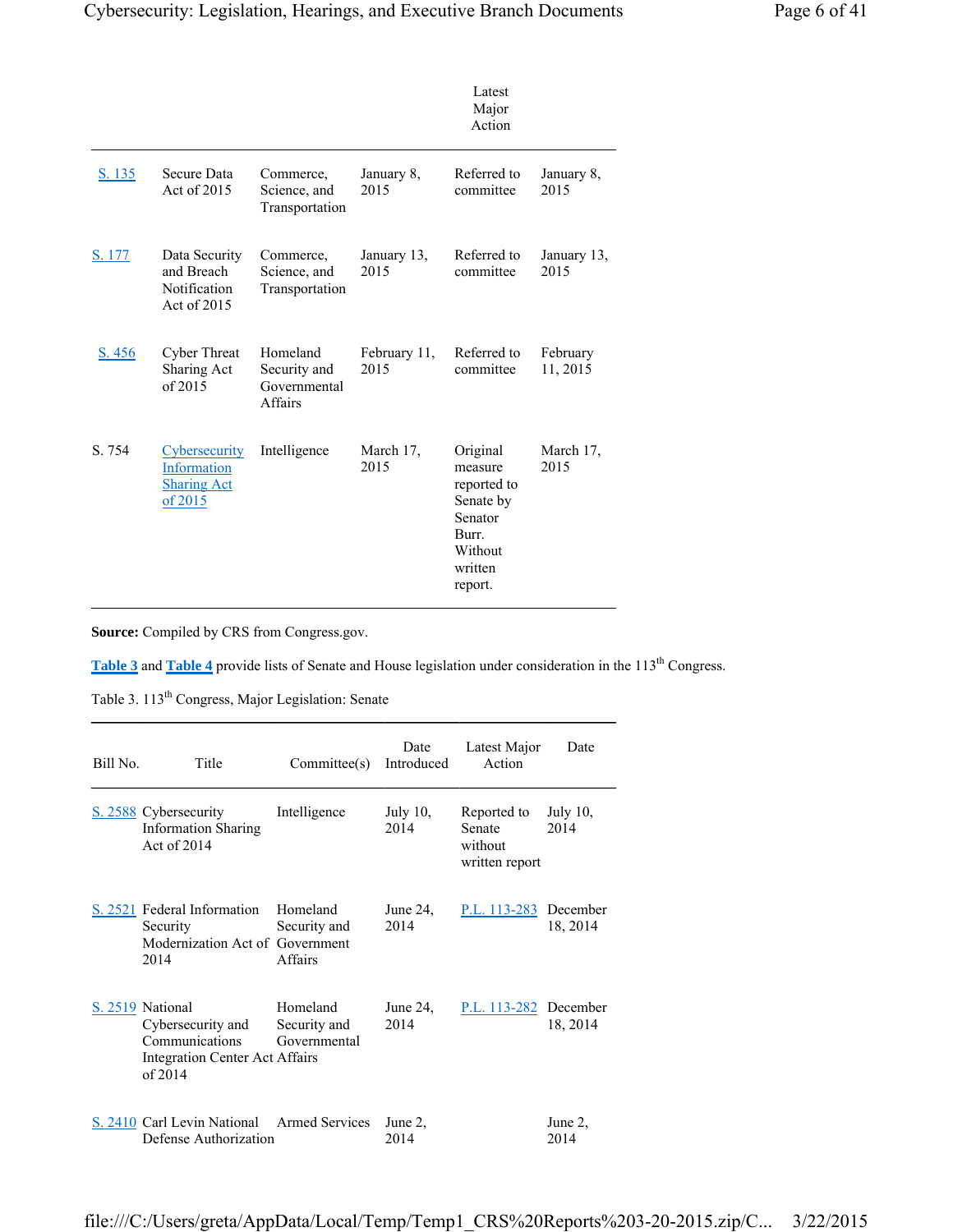| Act for Fiscal Year<br>2015                                                                |                                                                                                                                                    |                     | With written<br>report no.<br>113-176                                                                             |                      |
|--------------------------------------------------------------------------------------------|----------------------------------------------------------------------------------------------------------------------------------------------------|---------------------|-------------------------------------------------------------------------------------------------------------------|----------------------|
| S. 2354 DHS Cybersecurity<br>Workforce<br>Recruitment and<br>Retention Act of 2014 Affairs | Homeland<br>Security and<br>Government                                                                                                             | May 20,<br>2014     | With written<br>report no.<br>113-207                                                                             | July $14$ ,<br>2014  |
| S. 1927 Data Security Act of<br>2014                                                       | Banking,<br>Housing, and<br><b>Urban Affairs</b>                                                                                                   | January<br>15, 2014 | Subcommittee February 3,<br>on National<br>Security and<br>International<br>Trade and<br>Finance<br>hearings held | 2014                 |
| S. 1691 Border Patrol Agent<br>Pay Reform Act of<br>2014                                   | Senate Homeland November<br>Security and<br>Governmental<br>Affairs; House<br>Oversight and<br>Government<br>Reform; House<br>Homeland<br>Security | 13, 2013            | P.L. 113-277                                                                                                      | December<br>18, 2014 |
| S. 1353 Cybersecurity Act of<br>2013                                                       | Commerce,<br>Science, and<br>Transportation                                                                                                        | July 24,<br>2013    | P.L. 113-274                                                                                                      | December<br>18, 2014 |
| S. 1197 National Defense<br>Authorization for<br>Fiscal Year 2014                          | <b>Armed Services</b>                                                                                                                              | June 20,<br>2013    | P.L. 113-66                                                                                                       | December<br>26, 2013 |

**Source:** Legislative Information System (LIS).

Table 4. 113<sup>th</sup> Congress, Major Legislation: House

| Bill No.     | Title                                                                         | Commitee(s)                                                            | Date<br>Introduced   | Latest Major<br>Action                                       | Date             |
|--------------|-------------------------------------------------------------------------------|------------------------------------------------------------------------|----------------------|--------------------------------------------------------------|------------------|
| H.R.<br>4435 | National Defense<br><b>Authorization Act</b><br>for Fiscal Year 2015          | <b>Armed Services</b>                                                  | April 9,<br>2014     | Passed/agreed<br>to in House.<br>Roll no. 240                | May 22,<br>2014  |
| H.R.<br>3696 | National<br>Cybersecurity and<br>Critical<br>Infrastructure<br>Protection Act | Homeland<br>Security and<br>House Science.<br>Space, and<br>Technology | December<br>11, 2013 | Passed/agreed July 28,<br>to in House, by 2014<br>voice vote |                  |
| H.R.<br>3635 | Safe and Secure<br><b>Federal Websites</b><br>Act of 2014                     | House Oversight<br>and Government<br>Reform; Senate                    | December<br>3, 2013  | Passed House<br>by voice vote                                | July 28,<br>2014 |

file:///C:/Users/greta/AppData/Local/Temp/Temp1\_CRS%20Reports%203-20-2015.zip/C... 3/22/2015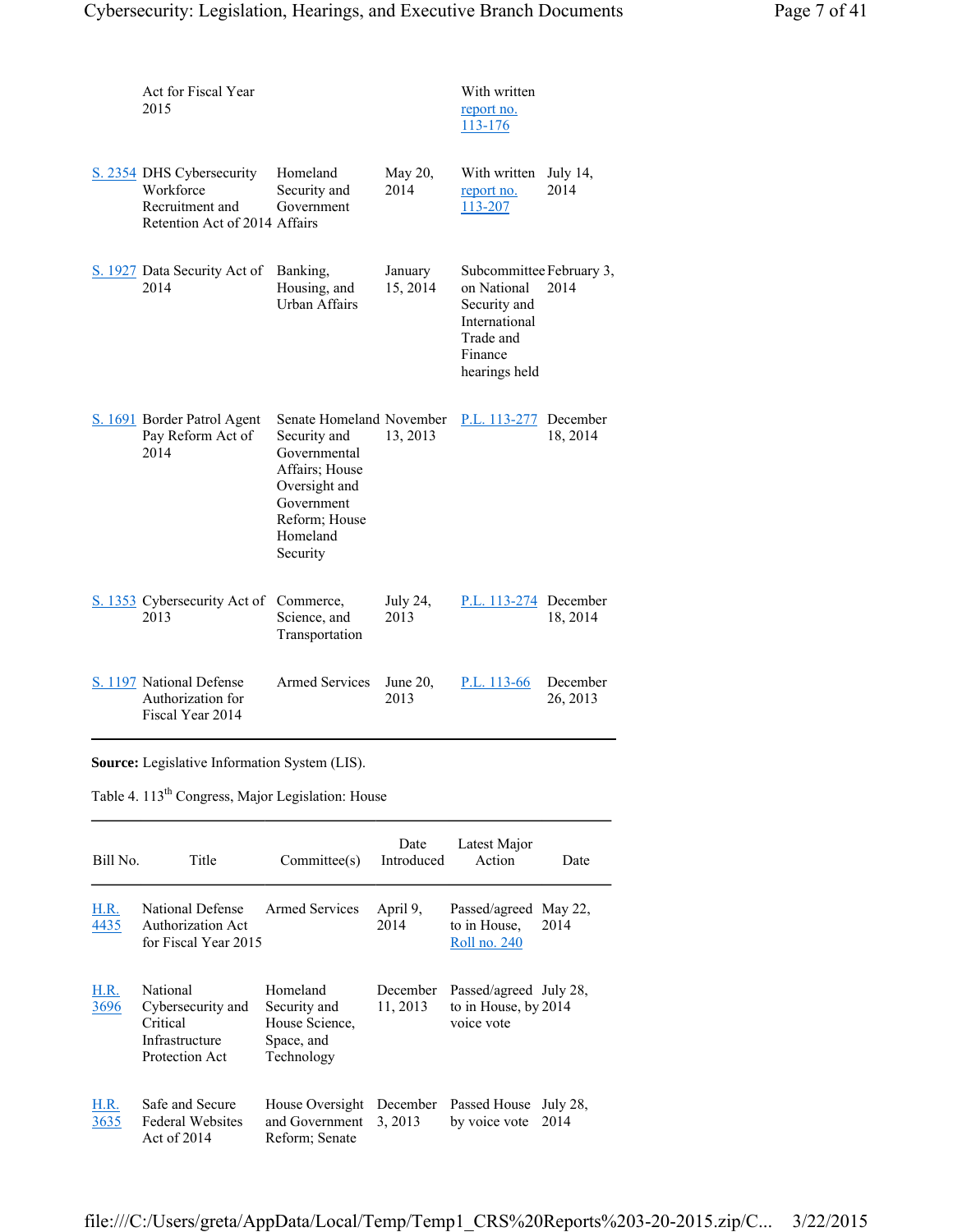|                     |                                                                                                                     | Homeland<br>Security and<br>Governmental<br><b>Affairs</b> |                      |                                                                                                                                   |                      |
|---------------------|---------------------------------------------------------------------------------------------------------------------|------------------------------------------------------------|----------------------|-----------------------------------------------------------------------------------------------------------------------------------|----------------------|
| H.R.<br>3304        | National Defense<br><b>Authorization Act</b><br>for Fiscal Year 2014 Armed Services                                 | House Armed<br>Services; Senate                            | 2013                 | October 22, P.L. 113-66                                                                                                           | December<br>26, 2013 |
| H.R.<br>3107        | Homeland Security<br>Cybersecurity<br>Boots-on-the-<br>Ground Act                                                   | Homeland<br>Security                                       | 17, 2013             | September Passed/agreed July 28,<br>to in House,<br><b>Roll No. 457</b>                                                           | 2014                 |
| H.R.<br>2952        | Critical<br>Infrastructure<br>Research and<br>Development<br>Advancement Act of<br>2013                             | Homeland<br>Security                                       | August 1,<br>2013    | P.L. 113-246                                                                                                                      | December<br>18, 2014 |
| <u>H.R.</u><br>1163 | Federal Information Oversight and<br>Security<br>Amendments Act of Reform<br>2013                                   | Government                                                 | March 14,<br>2013    | Passed House. April 17,<br>Referred to<br>Senate<br>Committee on<br>Homeland<br>Security and<br>Governmental<br>Affairs           | 2013                 |
| H.R.<br>967         | Advancing<br>America's<br>Networking and<br>Information<br>Technology<br>Research and<br>Development Act of<br>2013 | Science, Space,<br>and Technology                          | March 14,<br>2013    | Passed House, April 17,<br>Roll No. 108.<br>Referred to the<br>Senate<br>Commerce,<br>Science, and<br>Transportation<br>Committee | 2013                 |
| <u>H.R.</u><br>756  | Cybersecurity R&D Science, Space,<br>[Research and<br>Development]                                                  | and Technology                                             | February<br>15, 2013 | Passed House, April 16,<br>Roll no. 107.<br>Congressional<br>Record text                                                          | 2013                 |
| <u>H.R.</u><br>624  | Cyber Intelligence<br>Sharing and<br>Protection Act<br>(CISPA)                                                      | Permanent Select February<br>Committee on<br>Intelligence  | 13, 2013             | Passed House. April 18,<br>Roll no. 117.<br>Referred to<br>Senate Select<br>Committee on<br>Intelligence                          | 2013                 |

#### **Source:** LIS.

Table 5 and Table 7 list major Senate and House legislation considered by the 112<sup>th</sup> Congress. The tables include bills with committee action, floor action, or significant legislative interest. **Table 6** provides *Congressional Record* links to Senate floor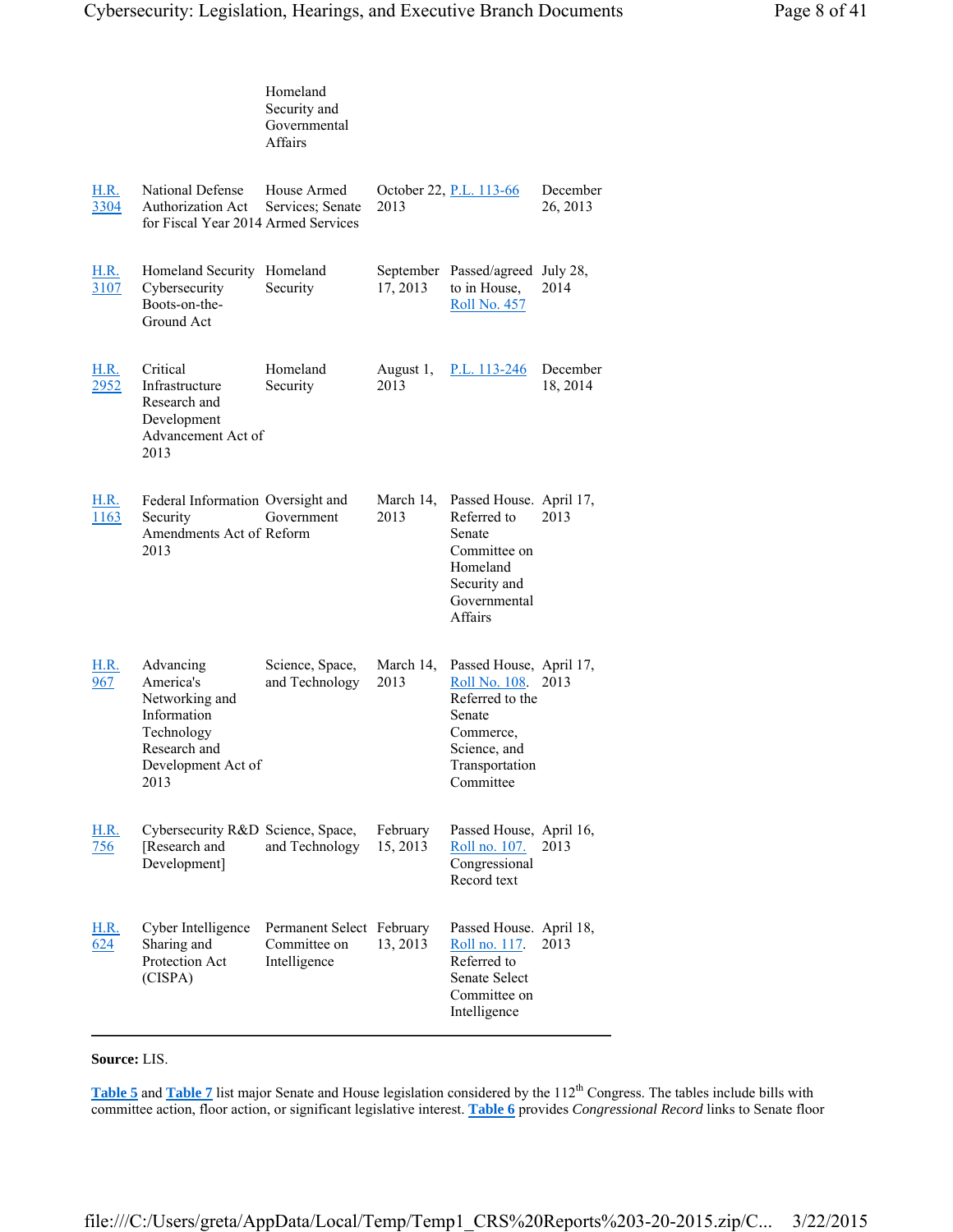debate of S. 3414, the Cybersecurity Act of 2012. **Table 8** provides *Congressional Record* links to House floor debate of H.R. 3523, the Cyber Intelligence Sharing and Protection Act.

Table 5. 112<sup>th</sup> Congress, Major Legislation: Senate

| Bill No.       | Title                                                                | Committee(s)                                                                                | Date Introduced      |
|----------------|----------------------------------------------------------------------|---------------------------------------------------------------------------------------------|----------------------|
| S. 3414        | Cybersecurity Act of 2012                                            | N/A (Placed on Senate<br>Legislative Calendar<br>under Read the First<br>Time)              | July 19, 2012        |
| S. 3342        | <b>SECURE IT</b>                                                     | N/A (Placed on Senate<br>Legislative Calendar<br>under General Orders.<br>Calendar No. 438) | June 27, 2012        |
| S. 3333        | Data Security and Breach<br>Notification Act of 2012                 | Commerce, Science, and<br>Transportation                                                    | June 21, 2012        |
| S. 2151        | <b>SECURE IT</b>                                                     | Commerce, Science, and<br>Transportation                                                    | March 1, 2012        |
| S. 2105        | Cybersecurity Act of 2012                                            | Homeland Security and<br>Governmental Affairs                                               | February 14,<br>2012 |
| S. 2102        | Cybersecurity Information<br>Sharing Act of 2012                     | Homeland Security and<br>Governmental Affairs                                               | February 13,<br>2012 |
| S. 1535        | Personal Data Protection<br>and Breach Accountability<br>Act of 2011 | Judiciary                                                                                   | September 8,<br>2011 |
| <u>S. 1342</u> | Grid Cyber Security Act                                              | <b>Energy and Natural</b><br>Resources                                                      | July 11, 2011        |
| S. 1151        | Personal Data Privacy and<br>Security Act of 2011                    | Judiciary                                                                                   | June 7, 2011         |
| S. 413         | Cybersecurity and Internet<br>Freedom Act of 2011                    | Homeland Security and<br>Governmental Affairs                                               | February 17,<br>2011 |

**Source:** LIS.

Table 6. 112<sup>th</sup> Congress, Senate Floor Debate: <u>S. 3414</u>

| Title                                           | Date          | Congressional Record<br>Pages |
|-------------------------------------------------|---------------|-------------------------------|
| Cybersecurity Act of 2012: Motion to<br>Proceed | July 26, 2012 | S5419-S5449                   |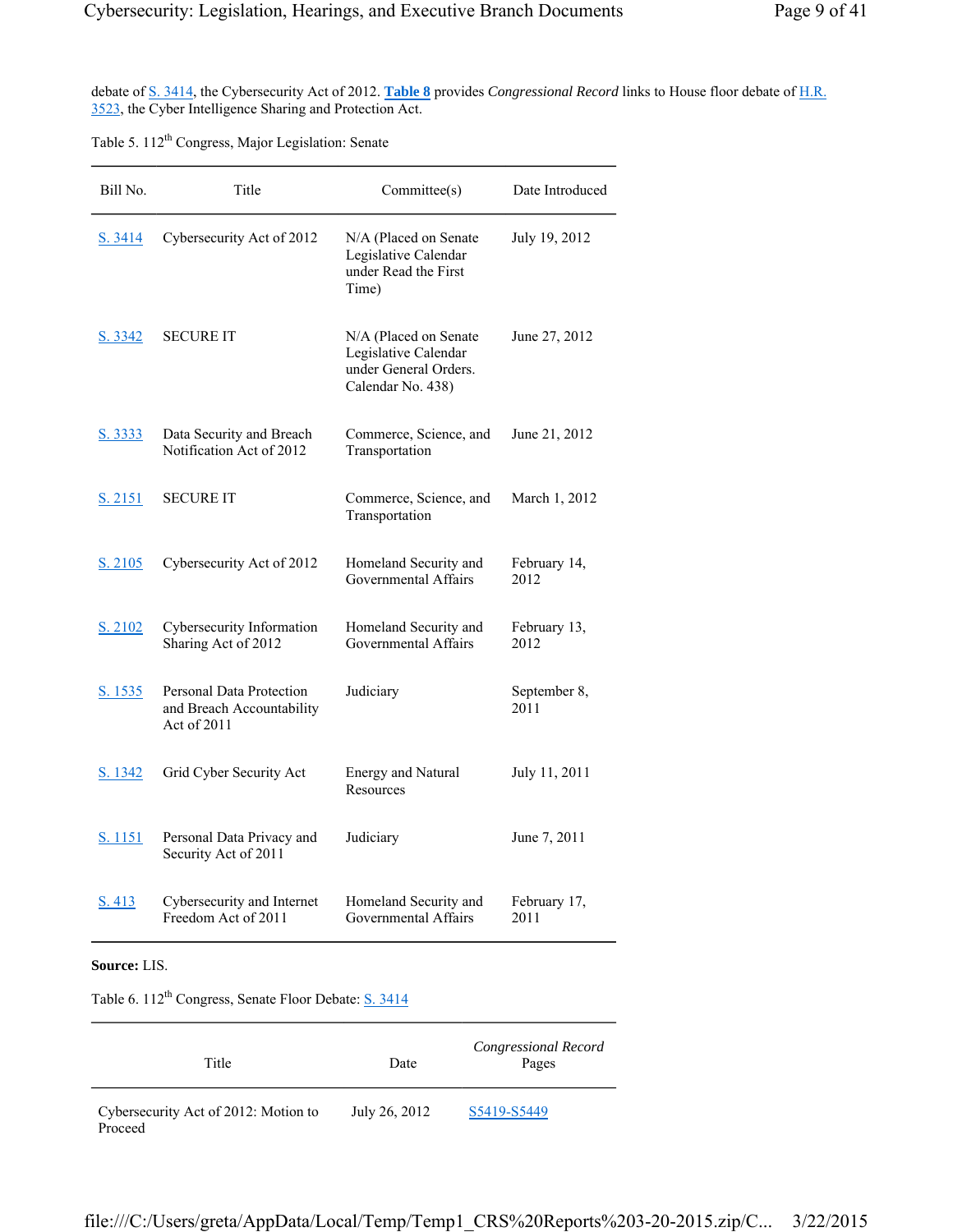| Cybersecurity Act of 2012: Motion to<br>Proceed—Continued and Cloture Vote | July 26, 2012        | S5450-S5467 |
|----------------------------------------------------------------------------|----------------------|-------------|
| Cybersecurity Act of 2012                                                  | July 31, 2012        | S5694-S5705 |
| Cybersecurity Act of 2012: Continued                                       | July 31, 2012        | S5705-S5724 |
| Cybersecurity Act of 2012: Debate and<br>Cloture Vote                      | August 2, 2012       | S5907-S5919 |
| Cybersecurity Act of 2012: Motion to<br>Proceed                            | November 14.<br>2012 | S6774-S6784 |

**Source:** *Congressional Record*, Government Printing Office (GPO).

Table 7. 112<sup>th</sup> Congress, Major Legislation: House

| Bill No.            | Title                                                                                                                                    | Committee(s)                                                                                                                                     | Date Introduced      |
|---------------------|------------------------------------------------------------------------------------------------------------------------------------------|--------------------------------------------------------------------------------------------------------------------------------------------------|----------------------|
| <b>H.R.</b><br>4257 | Federal Information Security<br>Amendments Act of 2012                                                                                   | Oversight and<br>Government Reform                                                                                                               | March 26, 2012       |
| <b>H.R.</b><br>3834 | <b>Advancing America's</b><br>Networking and Information<br>Technology Research and<br>Development Act of 2012                           | Science, Space, and<br>Technology                                                                                                                | January 27,<br>2012  |
| <b>H.R.</b><br>4263 | SECURE IT Act of 2012<br>Strengthening and<br>Enhancing Cybersecurity by<br>Using Research, Education,<br>Information, and<br>Technology | Oversight and<br>Government Reform;<br>Judiciary; Armed<br>Services; Intelligence<br>(Permanent Select)                                          | March 27, 2012       |
| <b>H.R.</b><br>3674 | PRECISE Act of 2012                                                                                                                      | Homeland Security;<br>Oversight and<br>Government Reform;<br>Science, Space, and<br>Technology; Judiciary;<br>Intelligence (Permanent<br>Select) | December 15,<br>2011 |
| <b>H.R.</b><br>3523 | Cyber Intelligence Sharing<br>and Protection Act                                                                                         | Committee on<br>Intelligence (Permanent<br>Select)                                                                                               | November 30,<br>2011 |
| <b>H.R.</b><br>2096 | <b>Cybersecurity Enhancement</b><br>Act of 2012                                                                                          | Science, Space, and<br>Technology                                                                                                                | June 2, 2011         |
| H.R. 174            |                                                                                                                                          |                                                                                                                                                  | January 5, 2011      |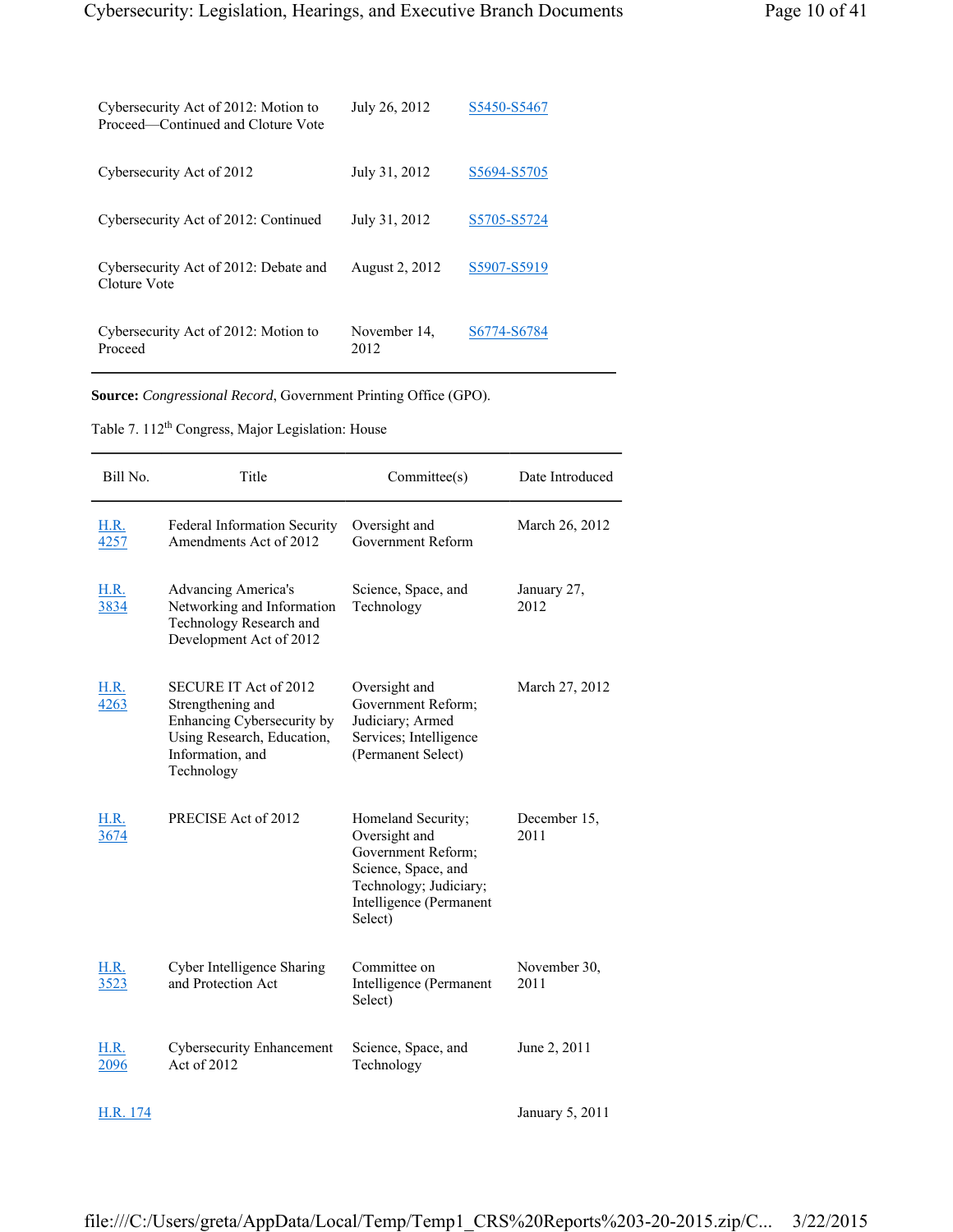|         | Homeland Security Cyber<br>and Physical Infrastructure<br>Protection Act of 2011 | Technology; Education<br>and the Workforce:<br><b>Homeland Security</b> |                 |
|---------|----------------------------------------------------------------------------------|-------------------------------------------------------------------------|-----------------|
| H.R. 76 | <b>Cybersecurity Education</b><br>Enhancement Act of 2011                        | Homeland Security;<br>House Oversight and<br>Government Reform          | January 5, 2011 |

**Source:** LIS.

Table 8. 112<sup>th</sup> Congress, House Floor Debate: **H.R. 3523** 

| Title                                                                                                           | Date                      | Congressional Record<br>Pages |  |  |
|-----------------------------------------------------------------------------------------------------------------|---------------------------|-------------------------------|--|--|
| Cyber Intelligence Sharing and Protection<br>Act: Providing for Consideration of<br>Motion to Suspend the Rules | April 26, 2012 H2147-2156 |                               |  |  |
| Cyber Intelligence Sharing and Protection<br>Act: Consideration of the Bill                                     | April 26, 2012 H2156-2186 |                               |  |  |
| <b>Source:</b> Congressional Record (GPO).                                                                      |                           |                               |  |  |

Hearings in the 114<sup>th</sup> Congress

The following tables list cybersecurity hearings in the 114<sup>th</sup> Congress. Table 9 and Table 10 contain identical content but are organized differently. **Table 11** lists House hearings arranged by date (most recent first), and **Table 12** lists House hearings arranged by committee. When viewed in HTML, the document titles are active links to the committee's website for that particular hearing.

Table 9. 114<sup>th</sup> Congress, Senate Hearings, by Date

| Title                                                                                                                                                                                                                       | Date              | Committee                               | Subcommittee                                                           |
|-----------------------------------------------------------------------------------------------------------------------------------------------------------------------------------------------------------------------------|-------------------|-----------------------------------------|------------------------------------------------------------------------|
| <b>Examining the Evolving</b><br><b>Cyber Insurance Marketplace</b>                                                                                                                                                         | March 19, 2015    | Commerce, Science and<br>Transportation | Consumer Protection, Product<br>Safety, Insurance and Data<br>Security |
| U.S. Strategic Command, U.S.<br><b>Transportation Command, and</b><br>U.S. Cyber Command in<br>review of the Defense<br><b>Authorization Request for</b><br>Fiscal Year 2016 and the<br><b>Future Years Defense Program</b> | March 19, 2015    | Armed Services                          |                                                                        |
| [CLOSED] Markup of the<br>"Cybersecurity Information<br>Sharing Act of 2015"                                                                                                                                                | March 12, 2015    | Intelligence                            |                                                                        |
| The Connected World:<br><b>Examining the Internet of</b><br>Things                                                                                                                                                          | February 11, 2015 | Commerce, Science &<br>Transportation   |                                                                        |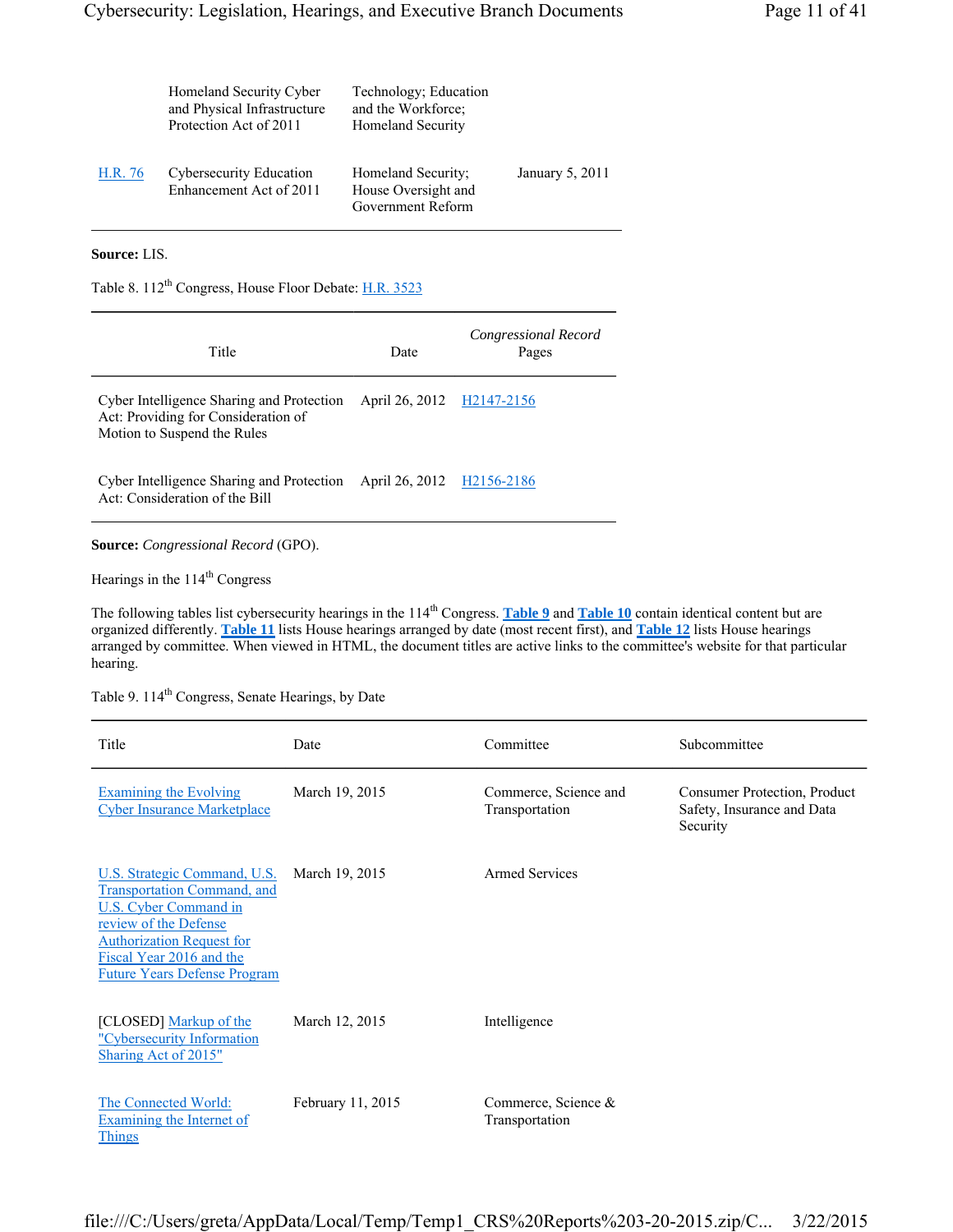| Getting it Right on Data<br><b>Breach and Notification</b><br>Legislation in the $114th$<br>Congress                    | February 5, 2015 | Commerce, Science $&$<br>Transportation       | <b>Consumer Protection, Product</b><br>Safety, Insurance, and Data<br>Security |
|-------------------------------------------------------------------------------------------------------------------------|------------------|-----------------------------------------------|--------------------------------------------------------------------------------|
| Building a More Secure Cyber<br><b>Future: Examining Private</b><br>Sector Experience with the<br><b>NIST Framework</b> | February 4, 2015 | Commerce, Science &<br>Transportation         |                                                                                |
| <b>Protecting America from</b><br><b>Cyber Attacks: The</b><br><b>Importance of Information</b><br><b>Sharing</b>       | January 28, 2015 | Homeland Security and<br>Governmental Affairs |                                                                                |

**Source:** Compiled by CRS from Congress.gov.

Table 10. 114<sup>th</sup> Congress, Senate Hearings, by Committee

| Committee                                     | Subcommittee                                                           | Title                                                                                                                                                                                                                               | Date              |
|-----------------------------------------------|------------------------------------------------------------------------|-------------------------------------------------------------------------------------------------------------------------------------------------------------------------------------------------------------------------------------|-------------------|
| <b>Armed Services</b>                         |                                                                        | U.S. Strategic Command, U.S.<br><b>Transportation Command</b> , and<br><b>U.S. Cyber Command in</b><br>review of the Defense<br><b>Authorization Request for</b><br>Fiscal Year 2016 and the<br><b>Future Years Defense Program</b> | March 19, 2015    |
| Commerce, Science and<br>Transportation       | Consumer Protection, Product<br>Safety, Insurance and Data<br>Security | <b>Examining the Evolving</b><br><b>Cyber Insurance Marketplace</b>                                                                                                                                                                 | March 19, 2015    |
| Commerce, Science &<br>Transportation         |                                                                        | The Connected World:<br>Examining the Internet of<br>Things                                                                                                                                                                         | February 11, 2015 |
| Commerce, Science &<br>Transportation         |                                                                        | <b>Getting it Right on Data</b><br><b>Breach and Notification</b><br>Legislation in the $114th$<br>Congress                                                                                                                         | February 5, 2015  |
| Commerce, Science &<br>Transportation         |                                                                        | <b>Building a More Secure Cyber</b><br><b>Future: Examining Private</b><br>Sector Experience with the<br><b>NIST Framework</b>                                                                                                      | February 4, 2015  |
| Homeland Security and<br>Governmental Affairs |                                                                        | <b>Protecting America from</b><br><b>Cyber Attacks: The</b><br><b>Importance of Information</b><br><b>Sharing</b>                                                                                                                   | January 28, 2015  |
| Intelligence                                  |                                                                        |                                                                                                                                                                                                                                     | March 12, 2015    |

file:///C:/Users/greta/AppData/Local/Temp/Temp1\_CRS%20Reports%203-20-2015.zip/C... 3/22/2015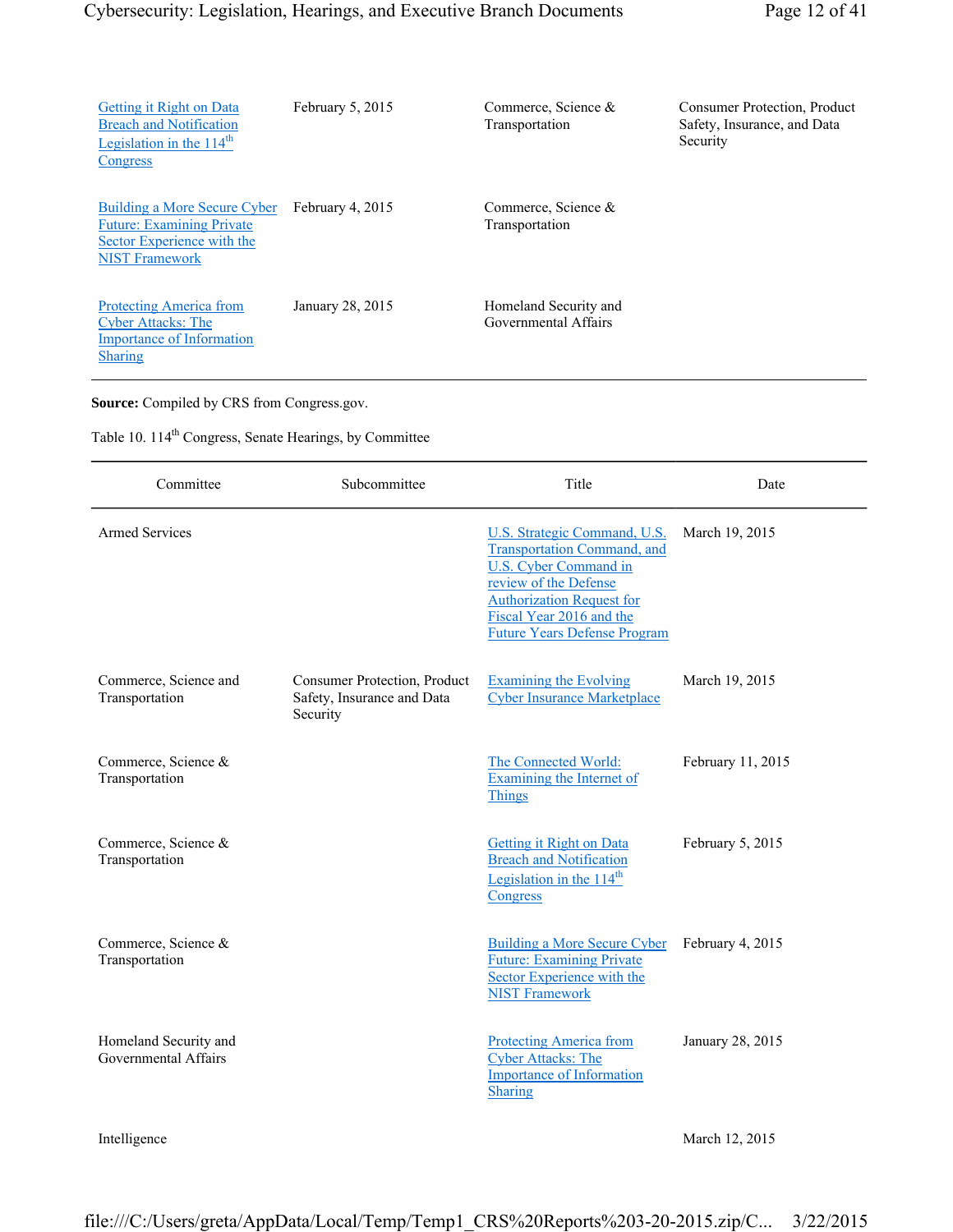[CLOSED] Markup of the "Cybersecurity Information Sharing Act of 2015"

**Source:** Compiled by CRS from Congress.gov.

Table 11. 114<sup>th</sup> Congress, House Hearings, by Date

| Title                                                                                                               | Date               | Committee                          | Subcommittee                                                              |
|---------------------------------------------------------------------------------------------------------------------|--------------------|------------------------------------|---------------------------------------------------------------------------|
| The Growing Cyber Threat and March 19, 2015<br>its Impact on American<br><b>Business</b>                            |                    | Intelligence                       |                                                                           |
| Discussion Draft of H.R.<br><b>Data Security and Breach</b><br>Notification Act of 2015                             | March 18, 2015     | Energy and Commerce                | Commerce, Manufacturing, and<br>Trade                                     |
| <b>Cybersecurity: The Evolving</b><br><b>Nature of Cyber Threats Facing</b><br>the Private Sector                   | March 18, 2015     | Oversight and Government<br>Reform | <b>Information Technology</b>                                             |
| <b>Industry Perspectives on the</b><br><b>President's Cybersecurity</b><br><b>Information Sharing Proposal</b>      | March 4, 2015      | Homeland Security                  | Cybersecurity, Infrastructure<br>Protection and Security<br>Technologies  |
| <b>Cyber Operations: Improving</b><br>the Military Cyber Security<br>Posture in an Uncertain Threat<br>Environment. | March 4, 2015      | <b>Armed Services</b>              | <b>Emerging Threats and</b><br>Capabilities                               |
| Understanding the Cyber Threat March 3, 2015<br>and Implications for the 21 <sup>st</sup><br><b>Century Economy</b> |                    | <b>Energy and Commerce</b>         | Oversight and Investigations                                              |
| <b>Examining the President's</b><br><b>Cybersecurity Information</b><br><b>Sharing Proposal</b>                     | February 25, 22015 | Homeland Security                  |                                                                           |
| <b>Emerging Threats and</b><br><b>Technologies to Protect the</b><br>Homeland                                       | February 12, 2015  | Homeland Security                  | Cybersecurity, Infrastructure<br>Protection, and Security<br>Technologies |
| The Expanding Cyber Threat                                                                                          | January 27, 2015   | Science, Space & Technology        | Research and Technology                                                   |
| What are the Elements of Sound January 27, 2015<br>Data Breach Legislation?                                         |                    | Energy and Commerce                |                                                                           |
| Briefing: The North Korean<br>Threat: Nuclear, Missiles and<br>Cyber                                                | January 13, 2015   | Foreign Affairs                    |                                                                           |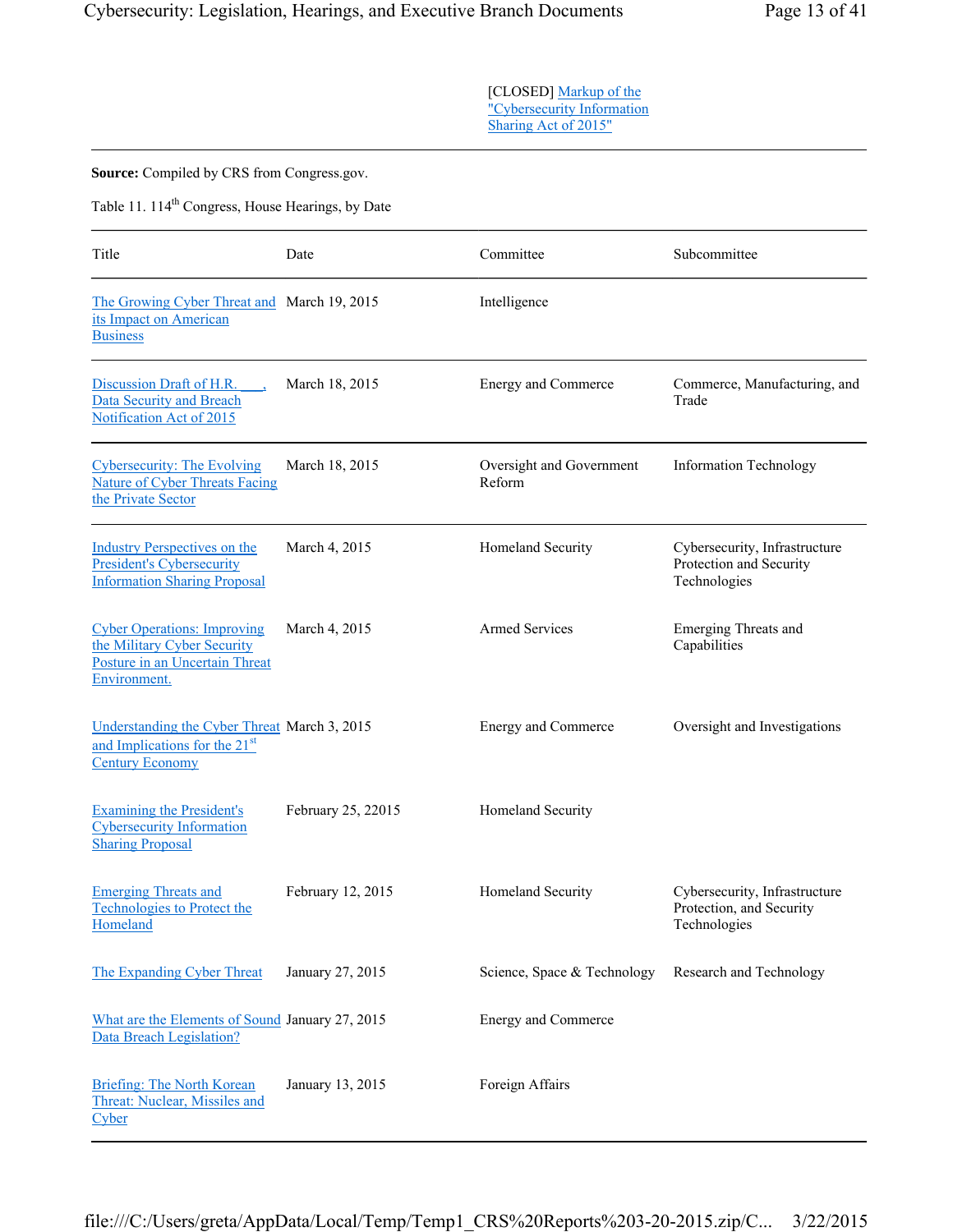**Source:** Compiled by CRS from Congress.gov.

| Table 12. 114 <sup>th</sup> Congress, House Hearings, by Committee |  |  |  |  |
|--------------------------------------------------------------------|--|--|--|--|
|--------------------------------------------------------------------|--|--|--|--|

| Committee                          | Subcommittee                                                              | Title                                                                                                              | Date              |
|------------------------------------|---------------------------------------------------------------------------|--------------------------------------------------------------------------------------------------------------------|-------------------|
| <b>Armed Services</b>              | <b>Emerging Threats and</b><br>Capabilities                               | <b>Cyber Operations: Improving</b><br>the Military Cyber Security<br>Posture in an Uncertain Threat<br>Environment | March 4, 2015     |
| Energy and Commerce                | Commerce, Manufacturing,<br>and Trade                                     | Discussion Draft of<br>H.R. __ ,Data Security and<br><b>Breach Notification Act</b>                                | March 18, 2015    |
| Energy and Commerce                | Oversight and Investigations                                              | <b>Understanding the Cyber</b><br>Threat and Implications for the<br>21 <sup>st</sup> Century Economy              | March 3, 2015     |
| Energy and Commerce                |                                                                           | What are the Elements of<br><b>Sound Data Breach</b><br>Legislation?                                               | January 27, 2015  |
| Foreign Affairs                    |                                                                           | <b>Briefing: The North Korean</b><br>Threat: Nuclear, Missiles and<br>Cyber                                        | January 13, 2015  |
| Homeland Security                  | Cybersecurity, Infrastructure<br>Protection and Security<br>Technologies  | <b>Industry Perspectives on the</b><br><b>President's Cybersecurity</b><br><b>Information Sharing Proposal</b>     | March 4, 2015     |
| Homeland Security                  |                                                                           | <b>Examining the President's</b><br><b>Cybersecurity Information</b><br><b>Sharing Proposal</b>                    | February 25, 2015 |
| Homeland Security                  | Cybersecurity, Infrastructure<br>Protection, and Security<br>Technologies | <b>Emerging Threats and</b><br><b>Technologies to Protect the</b><br>Homeland                                      | February 12, 2015 |
| Intelligence                       |                                                                           | The Growing Cyber Threat<br>and its Impact on American<br><b>Business</b>                                          | March 19, 2015    |
| Oversight and Government<br>Reform | <b>Information Technology</b>                                             | <b>Cybersecurity: The Evolving</b><br><b>Nature of Cyber Threats</b><br><b>Facing the Private Sector</b>           | March 18, 2015    |
| Science, Space & Technology        | Research and Technology                                                   | The Expanding Cyber Threat                                                                                         | January 27, 2015  |

**Source:** Compiled by CRS from Congress.gov.

Hearings in the 113<sup>th</sup> Congress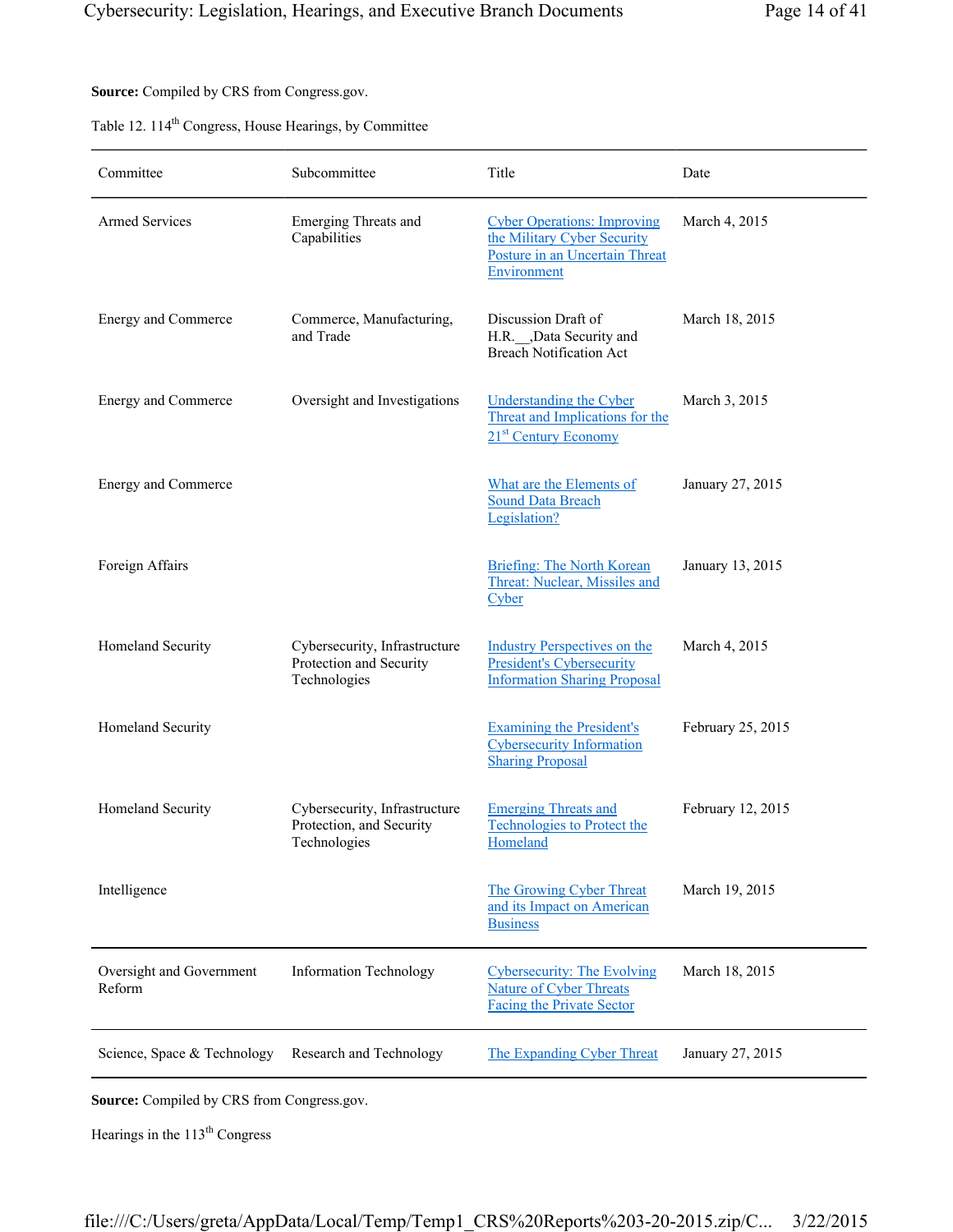The following tables list cybersecurity hearings in the 113<sup>th</sup> Congress. Table 13 and Table 14 contain identical content but are organized differently. **Table 13** lists House hearings arranged by date (most recent first), and **Table 14** lists House hearings arranged by committee. When viewed in HTML, the document titles are active links to the committee's website for that particular hearing.

Table 13. 113<sup>th</sup> Congress, House Hearings, by Date

| Title                                                                                                                                                  | Date                 | Committee                          | Subcommittee                                                                              |
|--------------------------------------------------------------------------------------------------------------------------------------------------------|----------------------|------------------------------------|-------------------------------------------------------------------------------------------|
| <b>How Data Mining Threatens Student</b><br>Privacy                                                                                                    | June 25, 2014        | Homeland Security                  | Cybersecurity, Infrastructure<br>Protection, and Security<br>Technologies                 |
| <b>Assessing Persistent and Emerging</b><br>Cyber Threats to the U.S. Homeland                                                                         | May 21, 2014         | Homeland Security                  | Counterterrorism and Intelligence                                                         |
| Electromagnetic Pulse (EMP): Threat<br>to Critical Infrastructure                                                                                      | May 8, 2014          | Homeland Security                  | Cybersecurity, Infrastructure<br>Protection, and Security<br>Technologies                 |
| <b>Protecting Your Personal Data: How</b><br>Law Enforcement Works With the<br>Private Sector to Prevent Cybercrime                                    | April 16, 2014       | Homeland Security                  | Cybersecurity, Infrastructure<br>Protection, and Security<br>Technologies (Field Hearing) |
| <b>Information Technology and Cyber</b><br><b>Operations: Modernization and Policy</b><br><b>Issues in a Changing National Security</b><br>Environment | March 12, 2014       | <b>Armed Services</b>              | Intelligence, Emerging Threats,<br>and Capabilities                                       |
| <b>International Cybercrime Protection</b>                                                                                                             | March 6, 2014        | Science, Space, and<br>Technology  | Financial Institutions and<br>Consumer Credit                                             |
| Data Security: Examining Efforts to<br><b>Protect Americans' Financial</b><br>Information                                                              | March 5, 2014        | <b>Financial Services</b>          |                                                                                           |
| Protecting Consumer Information: Can<br>Data Breaches Be Prevented?                                                                                    | February 5, 2014     | Energy and Commerce                | Commerce, Manufacturing, and<br>Trade                                                     |
| A Roadmap for Hackers? - Documents<br><b>Detailing HealthCare.gov Security</b><br>Vulnerabilities                                                      | January 28, 2014     | Oversight and<br>Government Reform |                                                                                           |
| HealthCare.gov: Consequences of<br><b>Stolen Identity</b>                                                                                              | January 19, 2014     | Science, Space, and<br>Technology  |                                                                                           |
| <b>HHS' Own Security Concerns About</b><br>HealthCare.gov                                                                                              | January 16, 2014     | Oversight and<br>Government Reform |                                                                                           |
| Is My Data on Healthcare.gov Secure?                                                                                                                   | November 19,<br>2013 | Science, Space, and<br>Technology  |                                                                                           |

file:///C:/Users/greta/AppData/Local/Temp/Temp1\_CRS%20Reports%203-20-2015.zip/C... 3/22/2015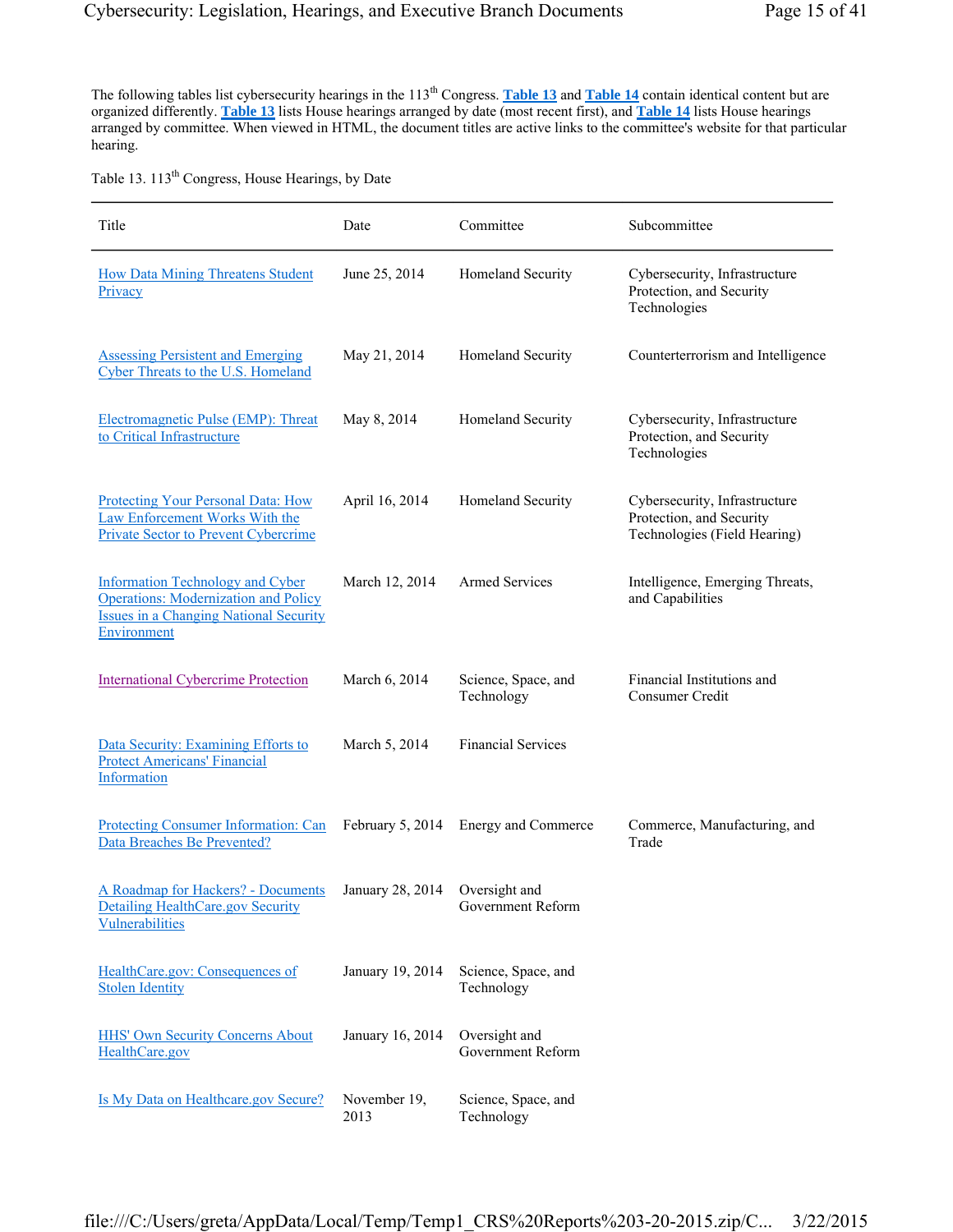| Security of Healthcare.gov                                                                                                                                                                  | November 19,<br>2013  | Energy and Commerce                                                         |                                                                           |
|---------------------------------------------------------------------------------------------------------------------------------------------------------------------------------------------|-----------------------|-----------------------------------------------------------------------------|---------------------------------------------------------------------------|
| Cyber Side-Effects: How Secure is the<br>Personal Information Entered into the<br><b>Flawed Healthcare.gov?</b>                                                                             | November 13,<br>2013  | Homeland Security                                                           |                                                                           |
| <b>Cyber Incident Response: Bridging the</b><br><b>Gap Between Cybersecurity and</b><br><b>Emergency Management</b>                                                                         |                       | October 30, 2013 Homeland Security                                          | Cybersecurity, Infrastructure<br>Protection, and Security<br>Technologies |
| Cybersecurity: 21 <sup>st</sup> Century Threats,<br>Challenges, and Opportunities                                                                                                           | October 23, 2013      | Permanent Select<br>Committee on Intelligence                               |                                                                           |
| A Look into the Security and<br>Reliability of the Health Exchange<br>Data Hub                                                                                                              | September 11,<br>2013 | Homeland Security                                                           | Cybersecurity, Infrastructure<br>Protection, and Security<br>Technologies |
| <b>Asia: The Cyber Security Battleground</b>                                                                                                                                                | July 23, 2013         | Foreign Affairs                                                             | Asia and the Pacific                                                      |
| Oversight of Executive Order 13636<br>and Development of the Cybersecurity<br>Framework                                                                                                     | July 18, 2013         | Homeland Security                                                           | Cybersecurity, Infrastructure<br>Protection, and Security<br>Technologies |
| <b>Reporting Data Breaches: Is Federal</b><br><b>Legislation Needed to Protect</b><br>Consumers?                                                                                            | July 18, 2013         | Energy and Commerce                                                         | Commerce, Manufacturing, and<br>Trade                                     |
| <b>Evaluating Privacy, Security, and</b><br>Fraud Concerns with ObamaCare's<br><b>Information Sharing Apparatus</b>                                                                         | July 17, 2013         | (Joint Hearing) Homeland<br>Security and Oversight<br>and Government Reform |                                                                           |
| Cyber Espionage and the Theft of U.S.<br><b>Intellectual Property and Technology</b>                                                                                                        | July 9, 2013          | Energy and Commerce                                                         | Oversight and Investigation                                               |
| <b>Cyber Threats and Security Solutions</b>                                                                                                                                                 | May 21, 2013          | Energy and Commerce                                                         |                                                                           |
| Cybersecurity: An Examination of the<br><b>Communications Supply Chain</b>                                                                                                                  | May 21, 2013          | Energy and Commerce                                                         | Communications and Technology                                             |
| <b>Facilitating Cyber Threat Information</b><br>Sharing and Partnering with the Private<br><b>Sector to Protect Critical</b><br><b>Infrastructure: An Assessment of DHS</b><br>Capabilities | May 16, 2013          | Homeland Security                                                           | Cybersecurity, Infrastructure<br>Protection, and Security<br>Technologies |
| <b>Striking the Right Balance: Protecting</b><br><b>Our Nation's Critical Infrastructure</b><br>from Cyber Attack and Ensuring<br><b>Privacy and Civil Liberties</b>                        | April 25, 2013        | Homeland Security                                                           | Cybersecurity, Infrastructure<br>Protection, and Security<br>Technologies |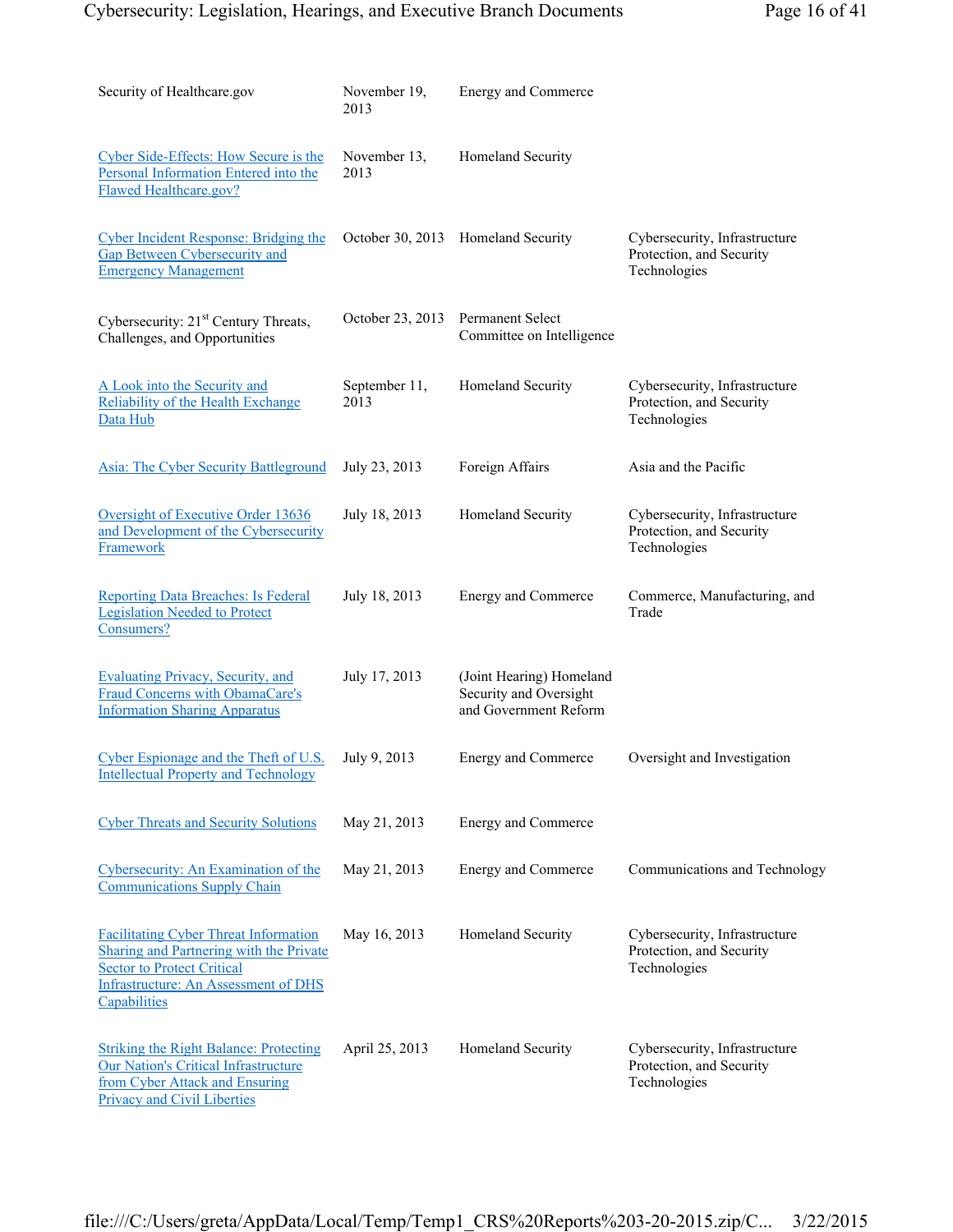| <b>Cyber Attacks: An Unprecedented</b><br>Threat to U.S. National Security                                                          | March 21, 2013       | Foreign Affairs                     | Europe, Eurasia, and Emerging<br>Threats                                  |
|-------------------------------------------------------------------------------------------------------------------------------------|----------------------|-------------------------------------|---------------------------------------------------------------------------|
| Protecting Small Business from Cyber-<br><b>Attacks</b>                                                                             | March 21, 2013       | <b>Small Business</b>               | Healthcare and Technology                                                 |
| <b>Cybersecurity and Critical</b><br><b>Infrastructure [CLOSED hearing]</b>                                                         | March 20, 2013       | Appropriations                      |                                                                           |
| Cyber Threats from China, Russia and<br>Iran: Protecting American Critical<br>Infrastructure                                        | March 20, 2013       | Homeland Security                   | Cybersecurity, Infrastructure<br>Protection, and Security<br>Technologies |
| <b>DHS Cybersecurity: Roles and</b><br>Responsibilities to Protect the Nation's<br><b>Critical Infrastructure</b>                   | March 13, 2013       | Homeland Security                   |                                                                           |
| Investigating and Prosecuting 21 <sup>st</sup><br><b>Century Cyber Threats</b>                                                      | March 13, 2013       | Judiciary                           | Crime, Terrorism, Homeland<br>Security and Investigations                 |
| <b>Information Technology and Cyber</b><br><b>Operations: Modernization and Policy</b><br><b>Issues to Support the Future Force</b> | March 13, 2013       | <b>Armed Services</b>               | Intelligence, Emerging Threats,<br>and Capabilities                       |
| Cyber R&D Challenges and Solutions                                                                                                  | February 26,<br>2013 | Science, Space, and<br>Technology   | Technology                                                                |
| <b>Advanced Cyber Threats Facing Our</b><br><b>Nation</b>                                                                           | February 14,<br>2013 | Select Committee on<br>Intelligence |                                                                           |

**Source:** Compiled by CRS.

Table 14. 113<sup>th</sup> Congress, House Hearings, by Committee

| Committee           | Subcommittee                                        | Title                                                                                                                                           | Date             |
|---------------------|-----------------------------------------------------|-------------------------------------------------------------------------------------------------------------------------------------------------|------------------|
| Appropriations      |                                                     | <b>Cybersecurity and Critical</b><br><b>Infrastructure [CLOSED hearing]</b>                                                                     | March 20, 2013   |
| Armed Services      | Intelligence, Emerging Threats, and<br>Capabilities | Information Technology and Cyber<br><b>Operations:</b> Modernization and<br>Policy Issues in a Changing National<br><b>Security Environment</b> | March 12, 2014   |
| Armed Services      | Intelligence, Emerging Threats, and<br>Capabilities | Information Technology and Cyber<br><b>Operations:</b> Modernization and<br>Policy Issues to Support the Future<br>Force                        | March 13, 2013   |
| Energy and Commerce | Commerce, Manufacturing, and<br>Trade               | <b>Protecting Consumer Information:</b><br>Can Data Breaches Be Prevented?                                                                      | February 5, 2014 |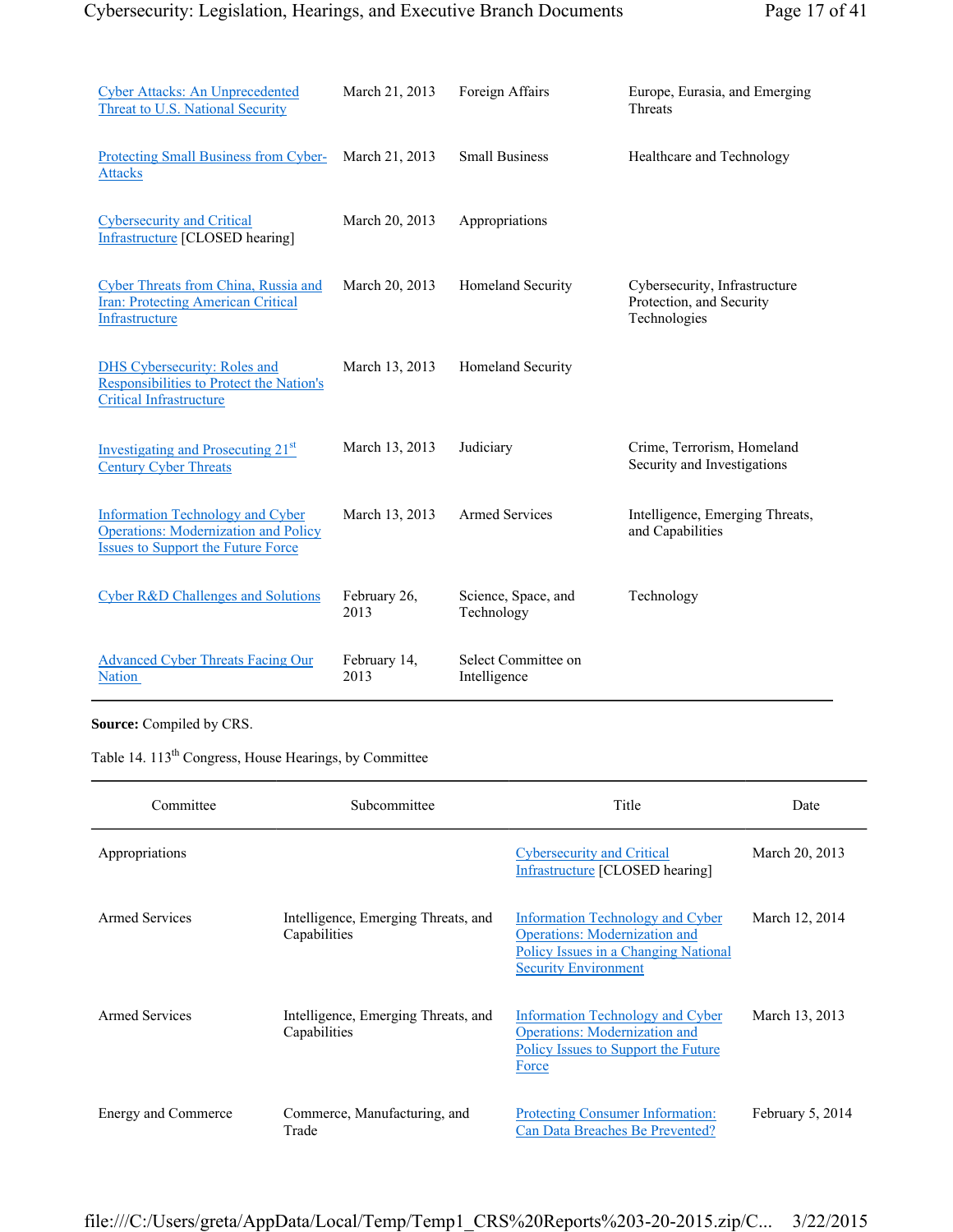| Energy and Commerce       |                                                                                           | Security of Healthcare.gov                                                                                          | November 19,<br>2013 |
|---------------------------|-------------------------------------------------------------------------------------------|---------------------------------------------------------------------------------------------------------------------|----------------------|
| Energy and Commerce       | Commerce, Manufacturing, and<br>Trade                                                     | <b>Reporting Data Breaches: Is Federal</b><br><b>Legislation Needed to Protect</b><br>Consumers?                    | July 18, 2013        |
| Energy and Commerce       | Oversight and Investigation                                                               | Cyber Espionage and the Theft of<br><b>U.S.</b> Intellectual Property and<br>Technology                             | July 9, 2013         |
| Energy and Commerce       |                                                                                           | <b>Cyber Threats and Security Solutions</b>                                                                         | May 21, 2013         |
| Energy and Commerce       | Communications and Technology                                                             | Cybersecurity: An Examination of the<br><b>Communications Supply Chain</b>                                          | May 21, 2013         |
| <b>Financial Services</b> | Financial Institutions and Consumer<br>Credit                                             | Data Security: Examining Efforts to<br><b>Protect Americans' Financial</b><br>Information                           | March 5, 2014        |
| Foreign Affairs           | Asia and the Pacific                                                                      | <b>Asia: The Cyber Security</b><br>Battleground                                                                     | July 23, 2013        |
| Foreign Affairs           | Europe, Eurasia, and Emerging<br>Threats                                                  | <b>Cyber Attacks: An Unprecedented</b><br><b>Threat to U.S. National Security</b>                                   | March 21, 2013       |
| Homeland Security         | Cybersecurity, Infrastructure<br>Protection, and Security<br>Technologies                 | <b>How Data Mining Threatens Student</b><br>Privacy                                                                 | June 25, 2014        |
| Homeland Security         | Counterterrorism and Intelligence                                                         | <b>Assessing Persistent and Emerging</b><br>Cyber Threats to the U.S. Homeland                                      | May 21, 2014         |
| Homeland Security         | Cybersecurity, Infrastructure<br>Protection, and Security<br>Technologies                 | Electromagnetic Pulse (EMP): Threat<br>to Critical Infrastructure                                                   | May 8, 2014          |
| Homeland Security         | Cybersecurity, Infrastructure<br>Protection, and Security<br>Technologies (Field Hearing) | <b>Protecting Your Personal Data: How</b><br>Law Enforcement Works With the<br>Private Sector to Prevent Cybercrime | April 16, 2014       |
| Homeland Security         |                                                                                           | <b>Cyber Side-Effects: How Secure is</b><br>the Personal Information Entered into<br>the Flawed Healthcare.gov?     | November 13,<br>2013 |
| Homeland Security         | Cybersecurity, Infrastructure<br>Protection, and Security<br>Technologies                 | <b>Cyber Incident Response: Bridging</b><br>the Gap Between Cybersecurity and<br><b>Emergency Management</b>        | October 30, 2013     |

Homeland Security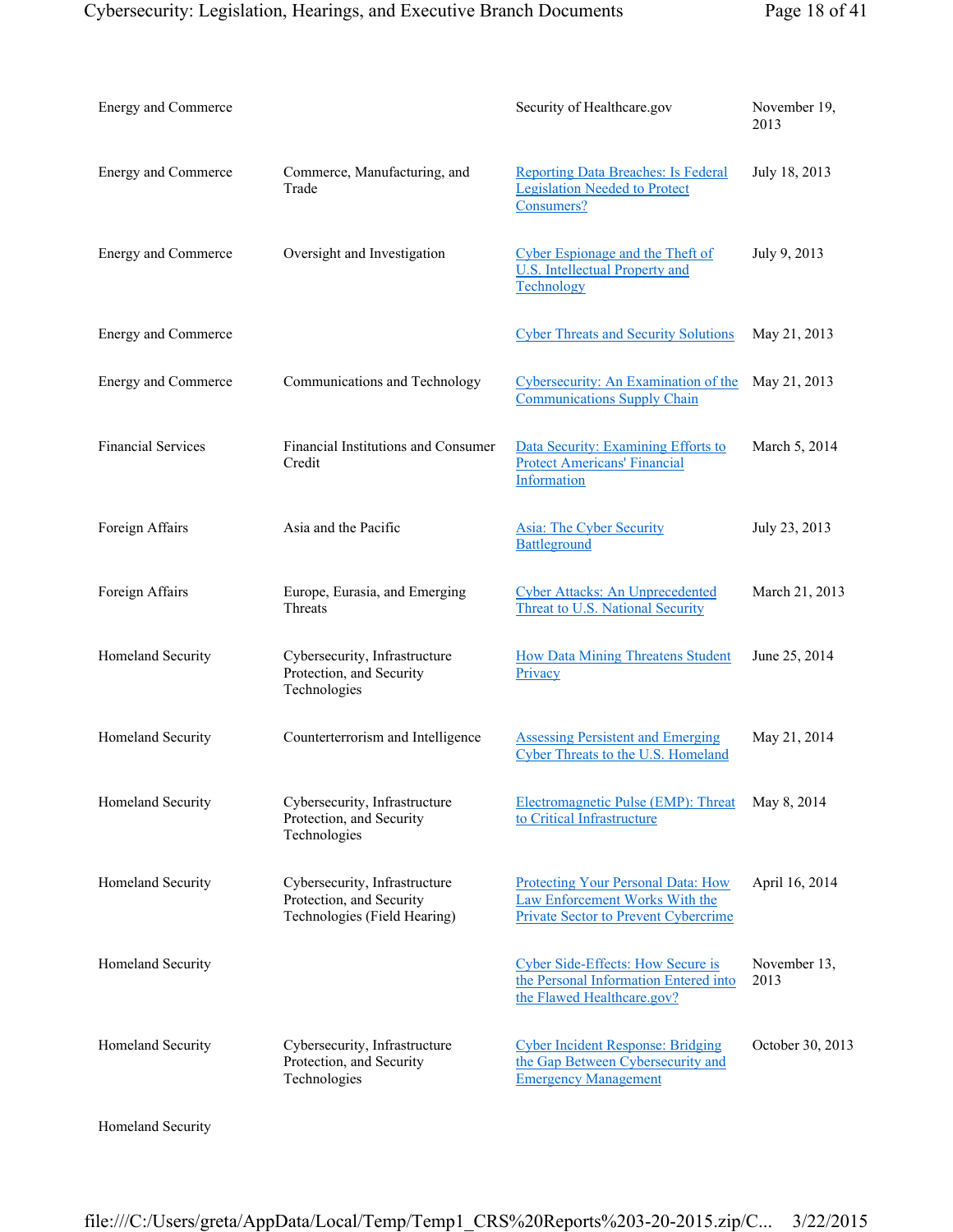|                                                                              | Cybersecurity, Infrastructure<br>Protection, and Security<br>Technologies                                                                         | A Look into the Security and<br>Reliability of the Health Exchange<br>Data Hub                                                                                                              | September 11,<br>2013 |
|------------------------------------------------------------------------------|---------------------------------------------------------------------------------------------------------------------------------------------------|---------------------------------------------------------------------------------------------------------------------------------------------------------------------------------------------|-----------------------|
| Homeland Security                                                            | Cybersecurity, Infrastructure<br>Protection, and Security<br>Technologies                                                                         | Oversight of Executive Order 13636<br>and Development of the<br><b>Cybersecurity Framework</b>                                                                                              | July 18, 2013         |
| Homeland Security (Joint<br>Hearing with Oversight and<br>Government Reform) | Cybersecurity, Infrastructure<br>Protection, and Security<br>Technologies, and Energy Policy,<br>Health Care, and Entitlements (Joint<br>Hearing) | <b>Facilitating Cyber Threat Information</b><br>Sharing and Partnering with the<br><b>Private Sector to Protect Critical</b><br>Infrastructure: An Assessment of<br><b>DHS</b> Capabilities | May 16, 2013          |
| Homeland Security                                                            | Cybersecurity, Infrastructure<br>Protection, and Security<br>Technologies                                                                         | <b>Striking the Right Balance: Protecting</b><br><b>Our Nation's Critical Infrastructure</b><br>from Cyber Attack and Ensuring<br><b>Privacy and Civil Liberties</b>                        | April 25, 2013        |
| Homeland Security                                                            | Cybersecurity, Infrastructure<br>Protection, and Security<br>Technologies                                                                         | <b>Cyber Threats from China, Russia</b><br>and Iran: Protecting American<br><b>Critical Infrastructure</b>                                                                                  | March 20, 2013        |
| Homeland Security                                                            | Cybersecurity, Infrastructure<br>Protection, and Security<br>Technologies                                                                         | <b>DHS Cybersecurity: Roles and</b><br>Responsibilities to Protect the<br><b>Nation's Critical Infrastructure</b>                                                                           | March 13, 2013        |
| Judiciary                                                                    | Crime, Terrorism, Homeland<br>Security, and Investigations                                                                                        | Investigating and Prosecuting 21 <sup>st</sup><br><b>Century Cyber Threats</b>                                                                                                              | March 13, 2013        |
| Oversight and Government<br>Reform                                           |                                                                                                                                                   | A Roadmap for Hackers? -<br><b>Documents Detailing HealthCare.gov</b><br><b>Security Vulnerabilities</b>                                                                                    | January 28, 2014      |
| Oversight and Government<br>Reform                                           |                                                                                                                                                   | HHS' Own Security Concerns About January 16, 2014<br>HealthCare.gov                                                                                                                         |                       |
| Oversight and Government<br>Reform (Joint Hearing with<br>Homeland Security) | Energy Policy, Health Care, and<br>Entitlements (Joint Hearing with<br>Cybersecurity, Infrastructure<br>Protection, and Security<br>Technologies) | <b>Evaluating Privacy, Security, and</b><br>Fraud Concerns with ObamaCare's<br><b>Information Sharing Apparatus</b>                                                                         | July 18, 2013         |
| Science, Space, and<br>Technology                                            |                                                                                                                                                   | <b>International Cybercrime Protection</b>                                                                                                                                                  | March 6, 2014         |
| Science, Space, and<br>Technology                                            |                                                                                                                                                   | HealthCare.gov: Consequences of<br><b>Stolen Identity</b>                                                                                                                                   | January 19, 2014      |
| Science, Space, and<br>Technology                                            |                                                                                                                                                   | Is My Data on Healthcare.gov<br>Secure?                                                                                                                                                     | November 19,<br>2013  |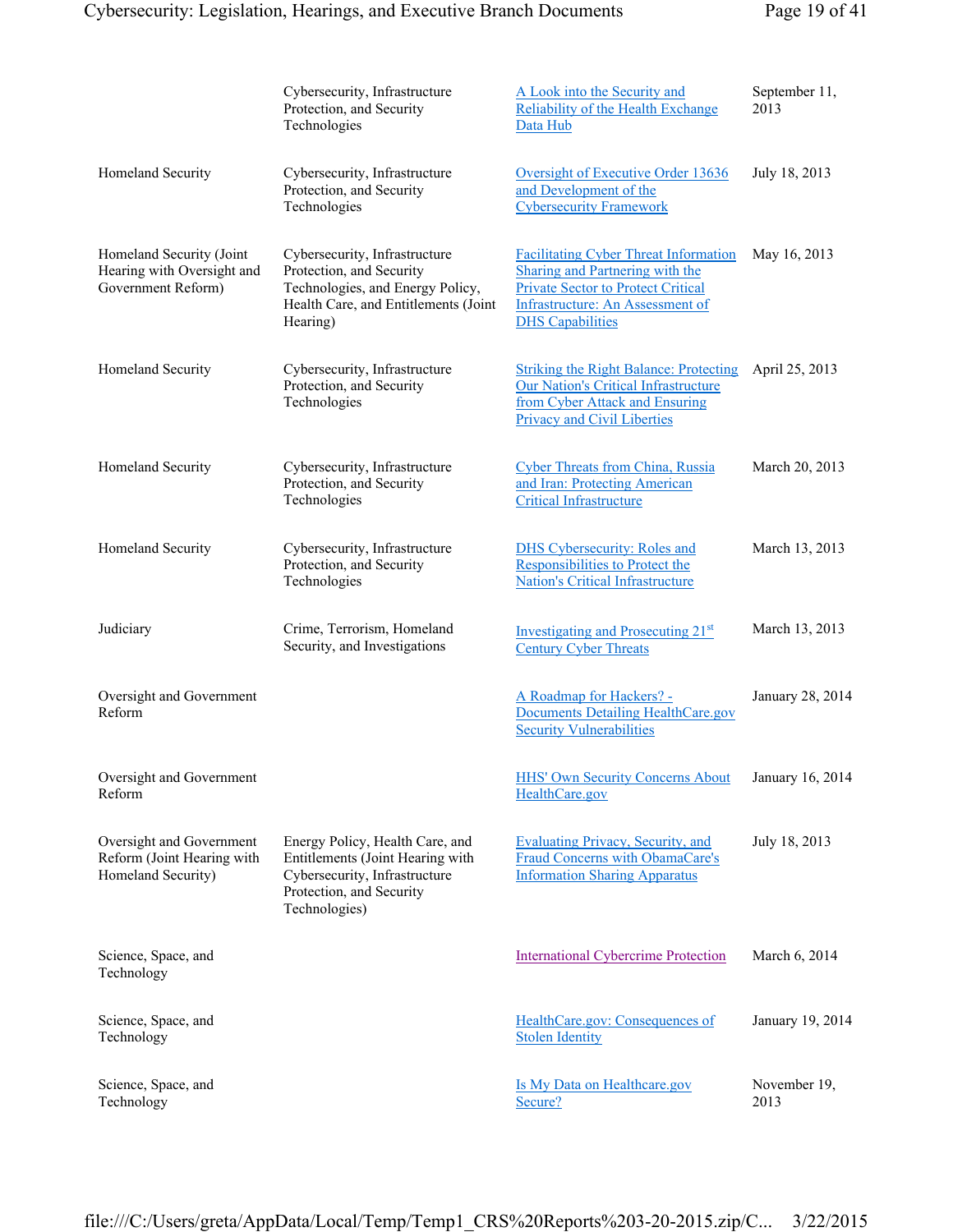| Science, Space, and<br>Technology   | Technology                | Cyber R&D [Research and<br>Development Challenges and<br><b>Solutions</b> | February 26, 2013 |
|-------------------------------------|---------------------------|---------------------------------------------------------------------------|-------------------|
| Select Committee on<br>Intelligence |                           | <b>Advanced Cyber Threats Facing Our</b><br><b>Nation</b>                 | February 14, 2013 |
| <b>Small Business</b>               | Healthcare and Technology | <b>Protecting Small Business from</b><br>Cyber-Attacks                    | March 21, 2013    |

#### **Source:** Compiled by CRS.

|  | Table 15. 113 <sup>th</sup> Congress, House Committee Markups, by Date |  |  |  |
|--|------------------------------------------------------------------------|--|--|--|
|--|------------------------------------------------------------------------|--|--|--|

| Committee                | Subcommittee                                                              | Title                                                                                                                    | Date                  |
|--------------------------|---------------------------------------------------------------------------|--------------------------------------------------------------------------------------------------------------------------|-----------------------|
| <b>Homeland Security</b> |                                                                           | H.R. 3696, National Cybersecurity<br>and Critical Infrastructure Protection<br>Act                                       | February 5, 2014      |
| <b>Homeland Security</b> | Cybersecurity, Infrastructure<br>Protection, and Security<br>Technologies | H.R. 3696, National Cybersecurity<br>and Critical Infrastructure Protection<br>Act                                       | January 15, 2014      |
| <b>Homeland Security</b> | Cybersecurity, Infrastructure<br>Protection, and Security<br>Technologies | H.R. 2952, CIRDA Act of 2013, and<br>H.R. 3107, the Homeland Security<br><b>Cybersecurity Boots-on-the-Ground</b><br>Act | September 18,<br>2013 |

## **Source:** Compiled by CRS.

Table 16. 113<sup>th</sup> Congress, Senate Hearings, by Date

| Title                                                                                                                      | Date                 | Committee                                     | Subcommittee        |
|----------------------------------------------------------------------------------------------------------------------------|----------------------|-----------------------------------------------|---------------------|
| Cybersecurity: Enhancing Coordination to<br><b>Protect the Financial Sector</b>                                            | December 10,<br>2014 | Banking, Housing, and Urban<br>Affairs        |                     |
| <b>Taking Down Botnets: Public and Private</b><br><b>Efforts to Disrupt and Dismantle</b><br><b>Cybercriminal Networks</b> | July 15, 2014        | Judiciary                                     | Crime and Terrorism |
| <b>Investing in Cybersecurity: Understanding</b><br>Risks and Building Capabilities for the<br>Future                      | May 7, 2014          | Appropriations                                | Homeland Security   |
| Data Breach on the Rise: Protecting<br>Personal Information from Harm                                                      | April 2, 2014        | Homeland Security and<br>Governmental Affairs |                     |
| <b>Protecting Personal Consumer Information</b><br>from Cyber Attacks and Data Breaches                                    | March 26, 2014       | Commerce, Science, and<br>Transportation      |                     |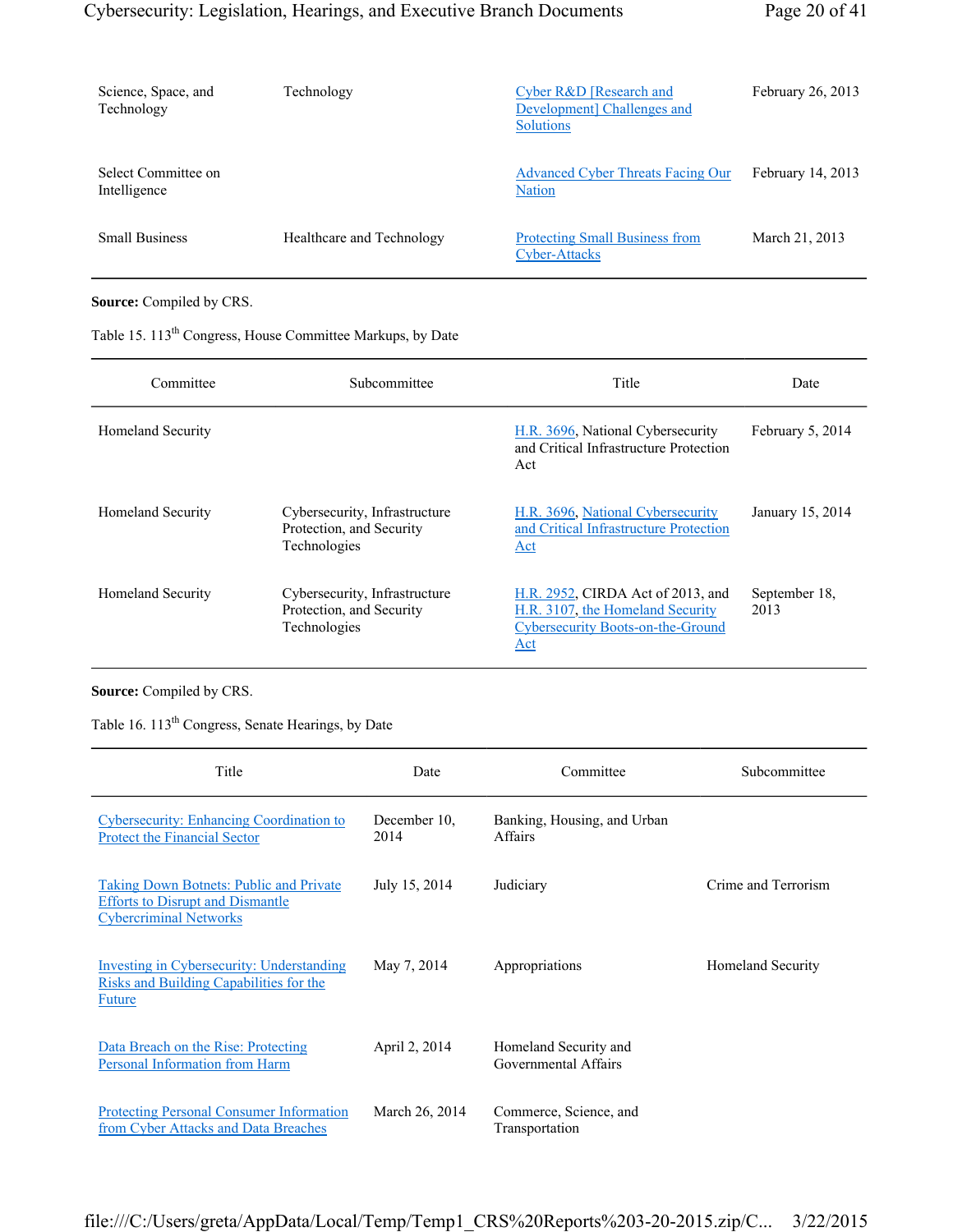| <b>Strengthening Public-Private Partnerships to</b><br>Reduce Cyber Risks to Our Nation's Critical<br>Infrastructure                                                                                                 | March 26, 2014       | Homeland Security and<br>Governmental Affairs             |                                                             |
|----------------------------------------------------------------------------------------------------------------------------------------------------------------------------------------------------------------------|----------------------|-----------------------------------------------------------|-------------------------------------------------------------|
| Nomination of Vice Admiral Michael S.<br>Rogers, USN to be admiral and Director,<br>National Security Agency/ Chief, Central<br>Security Services/ Commander, U.S. Cyber<br>Command                                  | March 11, 2014       | <b>Armed Services</b>                                     |                                                             |
| U.S. Strategic Command and U.S. Cyber<br>Command in review of the fiscal 2015<br>Defense Authorization Request and the<br><b>Future Years Defense Program</b>                                                        | February 27,<br>2014 | <b>Armed Services</b>                                     |                                                             |
| Oversight of Financial Stability and Data<br>Security                                                                                                                                                                | February 6, 2014     | Banking, Housing, and Urban<br>Affairs                    |                                                             |
| Privacy in the Digital Age: Preventing Data<br><b>Breaches and Combating Cybercrime</b>                                                                                                                              | February 4, 2014     | Judiciary                                                 |                                                             |
| <b>Safeguarding Consumers' Financial Data,</b><br>Panel 2,                                                                                                                                                           | February 3, 2014     | Banking, Housing, and Urban<br>Affairs                    | National Security and<br>International Trade and<br>Finance |
| The Partnership Between NIST [National<br><b>Institute of Standards and Technology] and</b><br>the Private Sector: Improving Cybersecurity                                                                           | July 25, 2013        | Commerce, Science, and<br>Transportation                  |                                                             |
| <b>Resilient Military Systems and the</b><br><b>Advanced Cyber Threat (CLOSED)</b><br><b>BRIEFING</b>                                                                                                                | June 26, 2013        | <b>Armed Services</b>                                     |                                                             |
| Cybersecurity: Preparing for and<br><b>Responding to the Enduring Threat</b>                                                                                                                                         | June 12, 2013        | Appropriations                                            |                                                             |
| <b>Cyber Threats: Law Enforcement and</b><br><b>Private Sector Responses</b>                                                                                                                                         | May 8, 2013          | Judiciary                                                 | Crime and Terrorism                                         |
| Defense Authorization: Cybersecurity<br>Threats: To receive a briefing on<br>cybersecurity threats in review of the<br>Defense Authorization Request for Fiscal<br>Year 2014 and the Future Years Defense<br>Program | March 19, 2013       | Armed Services                                            | <b>Emerging Threats and</b><br>Capabilities                 |
| Fiscal 2014 Defense Authorization,<br>Strategic Command: U.S. Cyber Command                                                                                                                                          | March 12, 2013       | <b>Armed Services</b>                                     |                                                             |
| The Cybersecurity Partnership Between the<br>Private Sector and Our Government:                                                                                                                                      | March 7, 2013        | (Joint) Homeland Security and<br>Governmental Affairs and |                                                             |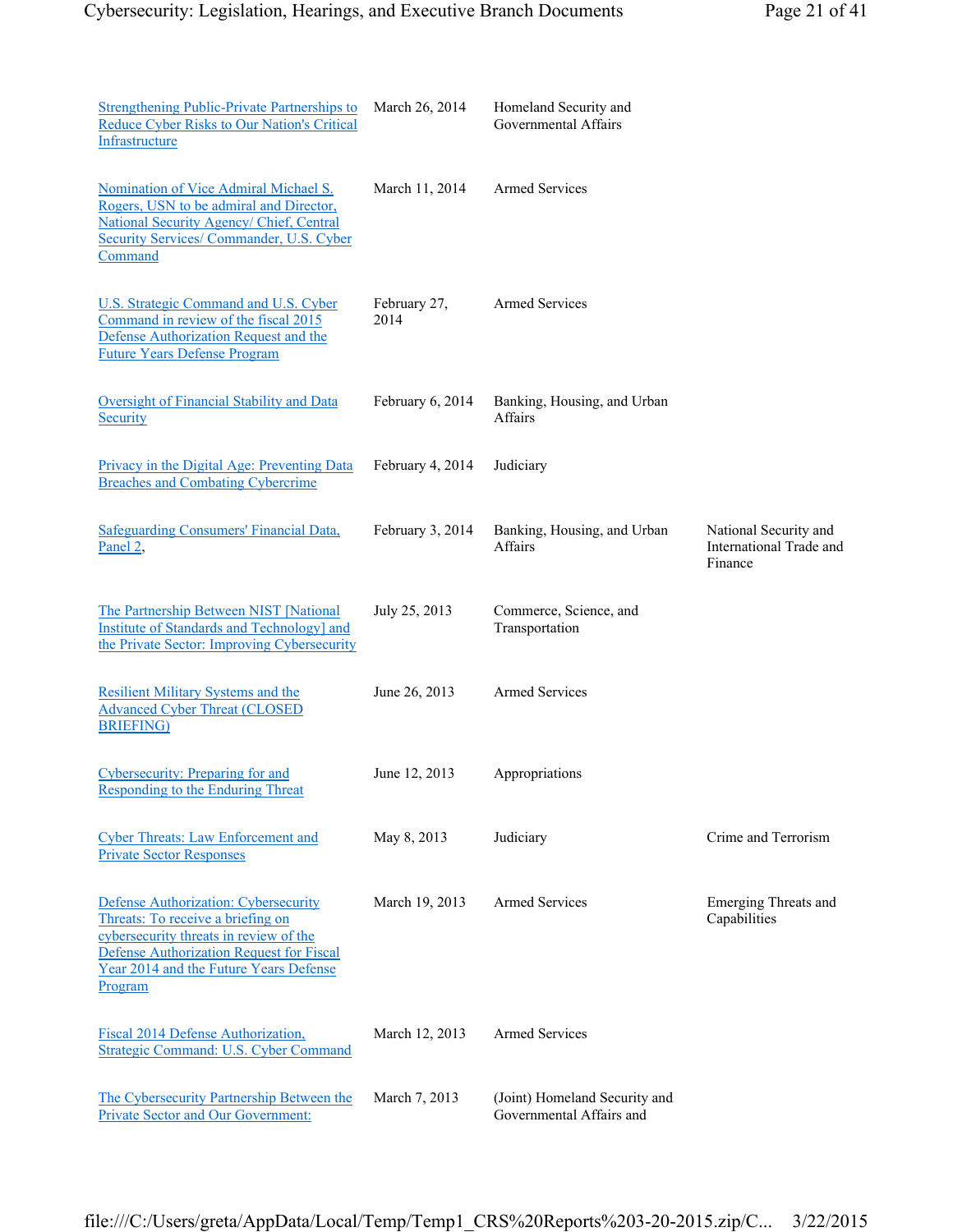|  |  | Page 22 of 41 |  |
|--|--|---------------|--|
|--|--|---------------|--|

|          | <b>Protecting Our National and Economic</b> |
|----------|---------------------------------------------|
| Security |                                             |

Commerce, Science, and Transportation

## **Source:** Compiled by CRS.

Table 17. 113<sup>th</sup> Congress, Other Hearings, by Date

| Title                                                                 | Date          | Committee                                      | Subcommittee |
|-----------------------------------------------------------------------|---------------|------------------------------------------------|--------------|
| U.S.-China Cybersecurity Issues                                       | July 11, 2013 | Congressional-Executive<br>Commission on China |              |
| Chinese Hacking: Impact on Human<br>Rights and Commercial Rule of Law | June 25, 2013 | Congressional-Executive<br>Commission on China |              |

## **Source:** Compiled by CRS.

Table 18. 113<sup>th</sup> Congress, Senate Hearings, by Committee

| Committee             | Subcommittee                                | Title                                                                                                                                                                                            | Date              |
|-----------------------|---------------------------------------------|--------------------------------------------------------------------------------------------------------------------------------------------------------------------------------------------------|-------------------|
| Appropriations        | Homeland Security                           | <b>Investing in Cybersecurity:</b><br><b>Understanding Risks and Building</b><br>Capabilities for the Future                                                                                     | May 7, 2014       |
| Appropriations        |                                             | Cybersecurity: Preparing for and<br><b>Responding to the Enduring Threat</b>                                                                                                                     | June 12, 2013     |
| <b>Armed Services</b> |                                             | Nomination of Vice Admiral Michael S.<br>Rogers, USN to be admiral and Director,<br>National Security Agency/ Chief, Central<br><b>Security Services/Commander, U.S.</b><br><b>Cyber Command</b> | March 11, 2014    |
| <b>Armed Services</b> |                                             | <b>U.S. Strategic Command and U.S. Cyber</b><br>Command in review of the Fiscal 2015<br>Defense Authorization Request and the<br><b>Future Years Defense Program</b>                             | February 27, 2014 |
| <b>Armed Services</b> |                                             | <b>Resilient Military Systems and the</b><br><b>Advanced Cyber Threat (CLOSED</b><br><b>BRIEFING</b> )                                                                                           | June 26, 2013     |
| <b>Armed Services</b> | <b>Emerging Threats and</b><br>Capabilities | Defense Authorization: Cybersecurity<br><b>Threats</b>                                                                                                                                           | March 19, 2013    |
| <b>Armed Services</b> |                                             | Fiscal 2014 Defense Authorization,<br>Strategic Command: U.S. Cyber<br>Command                                                                                                                   | March 12, 2013    |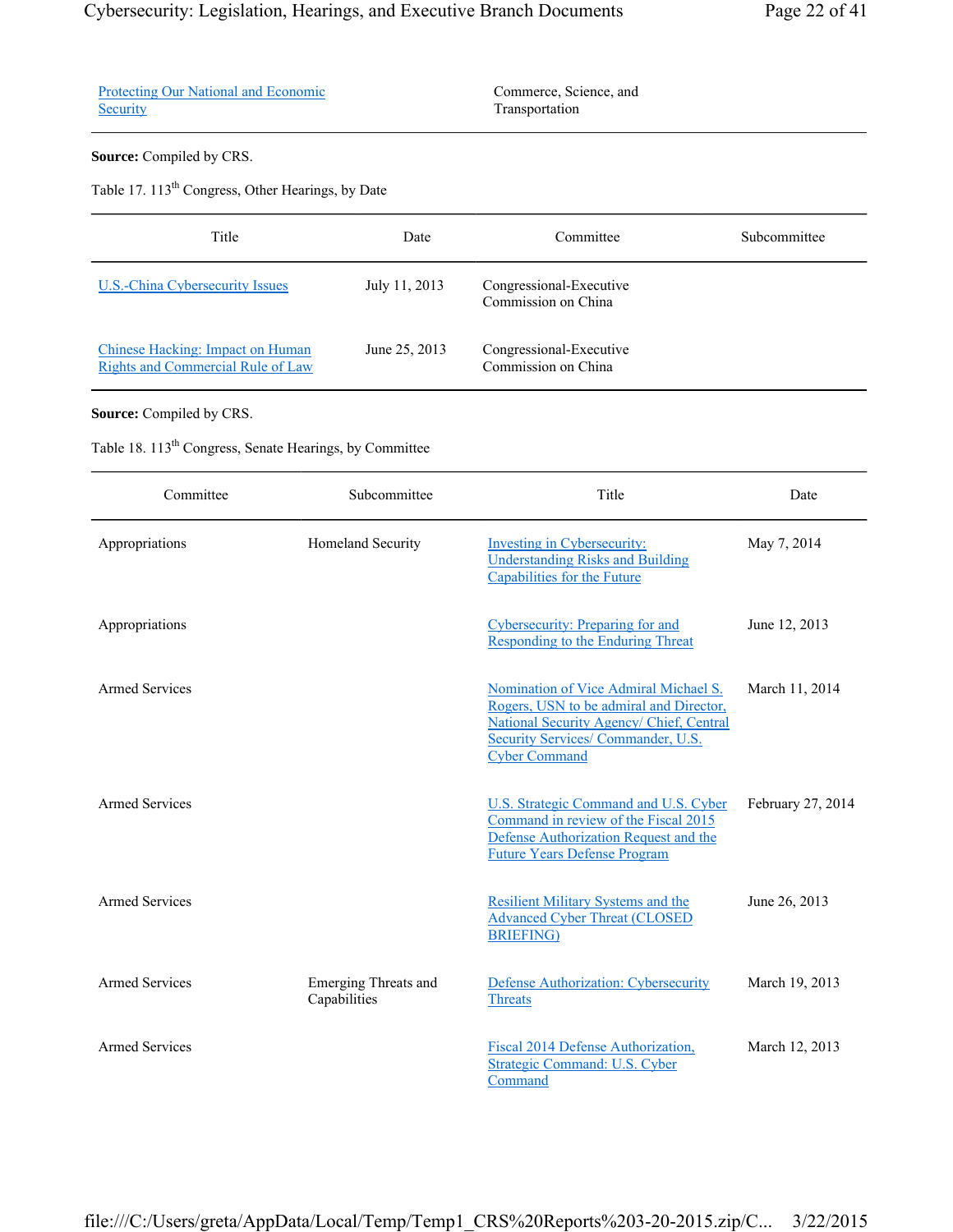## Cybersecurity: Legislation, Hearings, and Executive Branch Documents Page 23 of 41

| Banking, Housing, and Urban<br>Affairs                                                                |                                                             | <b>Cybersecurity: Enhancing Coordination</b><br>to Protect the Financial Sector                                                              | December 10,<br>2014 |
|-------------------------------------------------------------------------------------------------------|-------------------------------------------------------------|----------------------------------------------------------------------------------------------------------------------------------------------|----------------------|
| Banking, Housing, and Urban<br>Affairs                                                                |                                                             | Oversight of Financial Stability and Data<br>Security                                                                                        | February 6, 2014     |
| Banking, Housing, and Urban<br>Affairs                                                                | National Security and<br>International Trade and<br>Finance | <b>Safeguarding Consumers' Financial Data</b>                                                                                                | February 3, 2014     |
| Commerce, Science, and<br>Transportation                                                              |                                                             | <b>Protecting Personal Consumer</b><br><b>Information from Cyber Attacks and Data</b><br><b>Breaches</b>                                     | March 26, 2014       |
| Commerce, Science, and<br>Transportation                                                              |                                                             | The Partnership Between NIST [National<br><b>Institute of Standards and Technology</b><br>and the Private Sector: Improving<br>Cybersecurity | July 25, 2013        |
| Homeland Security and<br><b>Governmental Affairs</b>                                                  |                                                             | Data Breach on the Rise: Protecting<br>Personal Information from Harm                                                                        | April 2, 2014        |
| Homeland Security and<br>Governmental Affairs                                                         |                                                             | <b>Strengthening Public-Private Partnerships</b><br>to Reduce Cyber Risks to Our Nation's<br><b>Critical Infrastructure</b>                  | March 26, 2014       |
| (Joint) Homeland Security and<br>Governmental Affairs and<br>Commerce, Science, and<br>Transportation |                                                             | The Cybersecurity Partnership Between<br>the Private Sector and Our Government:<br><b>Protecting Our National and Economic</b><br>Security   | March 7, 2013        |
| Judiciary                                                                                             | Crime and Terrorism                                         | <b>Taking Down Botnets: Public and Private</b><br><b>Efforts to Disrupt and Dismantle</b><br><b>Cybercriminal Networks</b>                   | July 15, 2014        |
| Judiciary                                                                                             |                                                             | Privacy in the Digital Age: Preventing<br><b>Data Breaches and Combating</b><br>Cybercrime                                                   | February 4, 2014     |
| Judiciary                                                                                             | Crime and Terrorism                                         | <b>Cyber Threats: Law Enforcement and</b><br><b>Private Sector Responses</b>                                                                 | May 8, 2013          |
| Source: Compiled by CRS.                                                                              |                                                             |                                                                                                                                              |                      |
| Table 19. 113 <sup>th</sup> Congress, Other Hearings, by Committee                                    |                                                             |                                                                                                                                              |                      |
| Committee                                                                                             | Subcommittee                                                | Title                                                                                                                                        | Date                 |
| Congressional-Executive<br>Commission on China                                                        |                                                             | <b>U.S.-China Cybersecurity Issues</b>                                                                                                       | July 11, 2013        |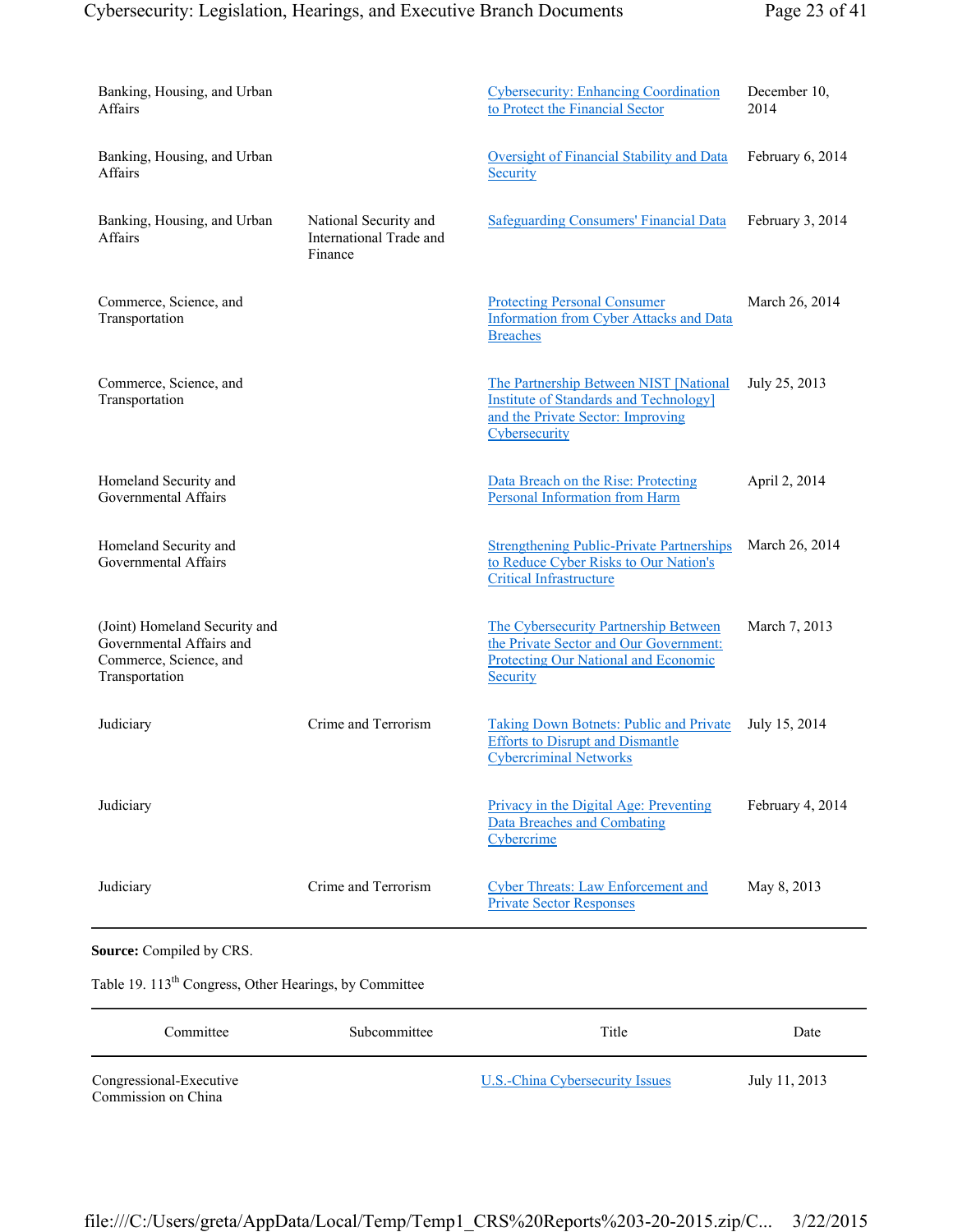Congressional-Executive Commission on China

Chinese Hacking: Impact on Human Rights June 25, 2013 and Commercial Rule of Law

**Source:** Compiled by CRS.

Hearings in the  $112<sup>th</sup>$  Congress

The following tables list cybersecurity hearings in the 112<sup>th</sup> Congress. **Table 20** and **Table 21** contain identical content but are organized differently. **Table 20** lists House hearings arranged by date (most recent first) and **Table 21** lists House hearings arranged by committee. **Table 22** lists House markups by date; **Table 23** and **Table 24** contain identical content. **Table 23** lists Senate hearings arranged by date and **Table 24** lists Senate hearings arranged by committee. **Table 25** lists two congressional committee investigative reports: the House Permanent Select Committee on Intelligence investigative report into the counterintelligence and security threats posed by Chinese telecommunications companies doing business in the United States, and the Senate Permanent Subcommittee on Investigations' review of U.S. Department of Homeland Security efforts to engage state and local intelligence "fusion centers." When viewed in HTML, the document titles are active links to the committee's website for that particular hearing.

Table 20. 112<sup>th</sup> Congress, House Hearings, by Date

| Title                                                                                                                                                  | Date                  | Committee                                            | Subcommittee                                                                                                          |
|--------------------------------------------------------------------------------------------------------------------------------------------------------|-----------------------|------------------------------------------------------|-----------------------------------------------------------------------------------------------------------------------|
| <b>Investigation of the Security Threat</b><br><b>Posed by Chinese Telecommunications</b><br><b>Companies Huawei and ZTE</b>                           | September 13,<br>2012 | <b>Permanent Select</b><br>Committee on Intelligence |                                                                                                                       |
| <b>Resilient Communications: Current</b><br><b>Challenges and Future Advancements</b>                                                                  | September 12,<br>2012 | Homeland Security                                    | Emergency Preparedness,<br>Response, and<br>Communications                                                            |
| Cloud Computing: An Overview of the<br>Technology and the Issues facing<br><b>American Innovators</b>                                                  | July 25, 2012         | Judiciary                                            | Intellectual Property,<br>Competition, and the Internet                                                               |
| <b>Digital Warriors: Improving Military</b><br><b>Capabilities for Cyber Operations</b>                                                                | July 25, 2012         | <b>Armed Services</b>                                | <b>Emerging Threats and</b><br>Capabilities                                                                           |
| <b>Cyber Threats to Capital Markets and</b><br><b>Corporate Accounts</b>                                                                               | June 1, 2012          | <b>Financial Services</b>                            | Capital Markets and<br>Government Sponsored<br>Enterprises                                                            |
| Iranian Cyber Threat to U.S.<br>Homeland                                                                                                               | April 26, 2012        | Homeland Security                                    | Cybersecurity, Infrastructure<br>Protection, and Security<br>Technologies and<br>Counterterrorism and<br>Intelligence |
| America is Under Cyber Attack: Why<br><b>Urgent Action is Needed</b>                                                                                   | April 24, 2012        | Homeland Security                                    | Oversight, Investigations and<br>Management                                                                           |
| The DHS and DOE National Labs:<br><b>Finding Efficiencies and Optimizing</b><br><b>Outputs in Homeland Security</b><br><b>Research and Development</b> | April 19, 2012        | Homeland Security                                    | Cybersecurity, Infrastructure<br>Protection, and Security<br>Technologies                                             |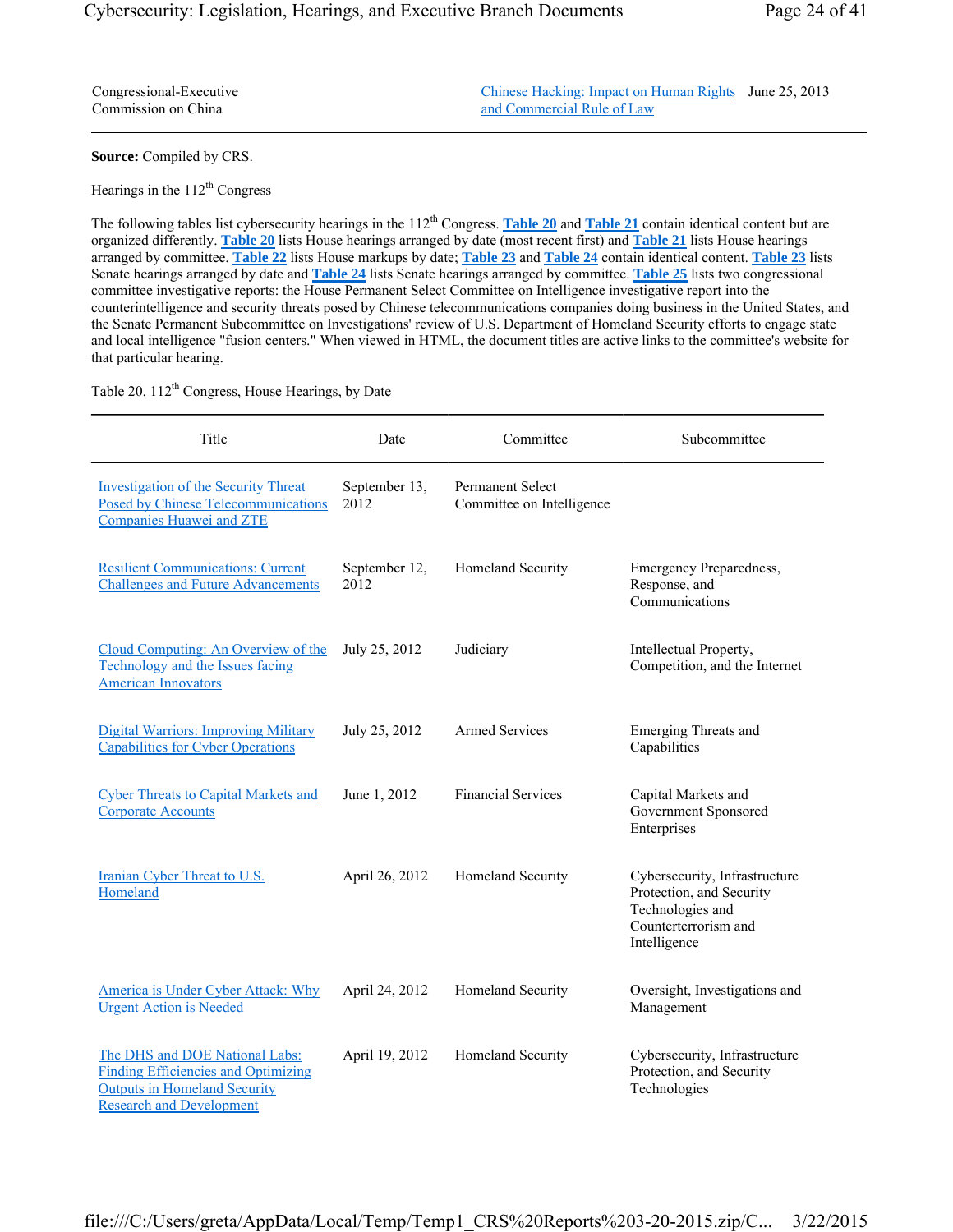| <b>Cybersecurity: Threats to</b><br><b>Communications Networks and Public-</b><br><b>Sector Responses</b> | March 28, 2012        | Energy and Commerce                           | Communications and<br>Technology                                          |
|-----------------------------------------------------------------------------------------------------------|-----------------------|-----------------------------------------------|---------------------------------------------------------------------------|
| IT Supply Chain Security: Review of<br><b>Government and Industry Efforts</b>                             | March 27, 2012        | <b>Energy and Commerce</b>                    | Oversight and Investigations                                              |
| Fiscal Year 2013 Budget Request for<br>Information Technology and Cyber<br><b>Operations Programs</b>     | March 20, 2012        | <b>Armed Services</b>                         | Emerging Threats and<br>Capabilities                                      |
| <b>Cybersecurity: The Pivotal Role of</b><br><b>Communications Networks</b>                               | March 7, 2012         | Energy and Commerce                           | Communications and<br>Technology                                          |
| <b>NASA Cybersecurity: An Examination</b><br>of the Agency's Information Security                         | February 29,<br>2012  | Science, Space, and<br>Technology             | Investigations and Oversight                                              |
| Critical Infrastructure Cybersecurity:<br><b>Assessments of Smart Grid Security</b>                       | February 28,<br>2012  | <b>Energy and Commerce</b>                    | Oversight and Investigations                                              |
| <b>Hearing on Draft Legislative Proposal</b><br>on Cybersecurity                                          | December 6,<br>2011   | Homeland Security and<br>Governmental Affairs | Cybersecurity, Infrastructure<br>Protection, and Security<br>Technologies |
| <b>Cyber Security: Protecting Your Small</b><br><b>Business</b>                                           | December 1,<br>2011   | <b>Small Business</b>                         | Healthcare and Technology                                                 |
| Combating Online Piracy (H.R. 3261,<br><b>Stop the Online Piracy Act)</b>                                 | November 16,<br>2011  | Judiciary                                     |                                                                           |
| <b>Cybersecurity: Protecting America's</b><br><b>New Frontier</b>                                         | November 15,<br>2011  | Judiciary                                     | Crime, Terrorism and<br>Homeland Security                                 |
| <b>Institutionalizing Irregular Warfare</b><br>Capabilities                                               | November 3,<br>2011   | <b>Armed Services</b>                         | <b>Emerging Threats and</b><br>Capabilities                               |
| Cloud Computing: What are the<br><b>Security Implications?</b>                                            | October 6, 2011       | Homeland Security                             | Cybersecurity, Infrastructure<br>Protection, and Security<br>Technologies |
| <b>Cyber Threats and Ongoing Efforts to</b><br><b>Protect the Nation</b>                                  | October 4, 2011       | <b>Permanent Select</b><br>Intelligence       |                                                                           |
| The Cloud Computing Outlook                                                                               | September 21,<br>2011 | Science, Space, and<br>Technology             | Technology and Innovation                                                 |
| Cybersecurity: Threats to the Financial<br>Sector                                                         | September 14,<br>2011 | <b>Financial Services</b>                     | Financial Institutions and<br>Consumer Credit                             |
|                                                                                                           | July 26, 2011         | <b>Energy and Commerce</b>                    | Oversight and Investigations                                              |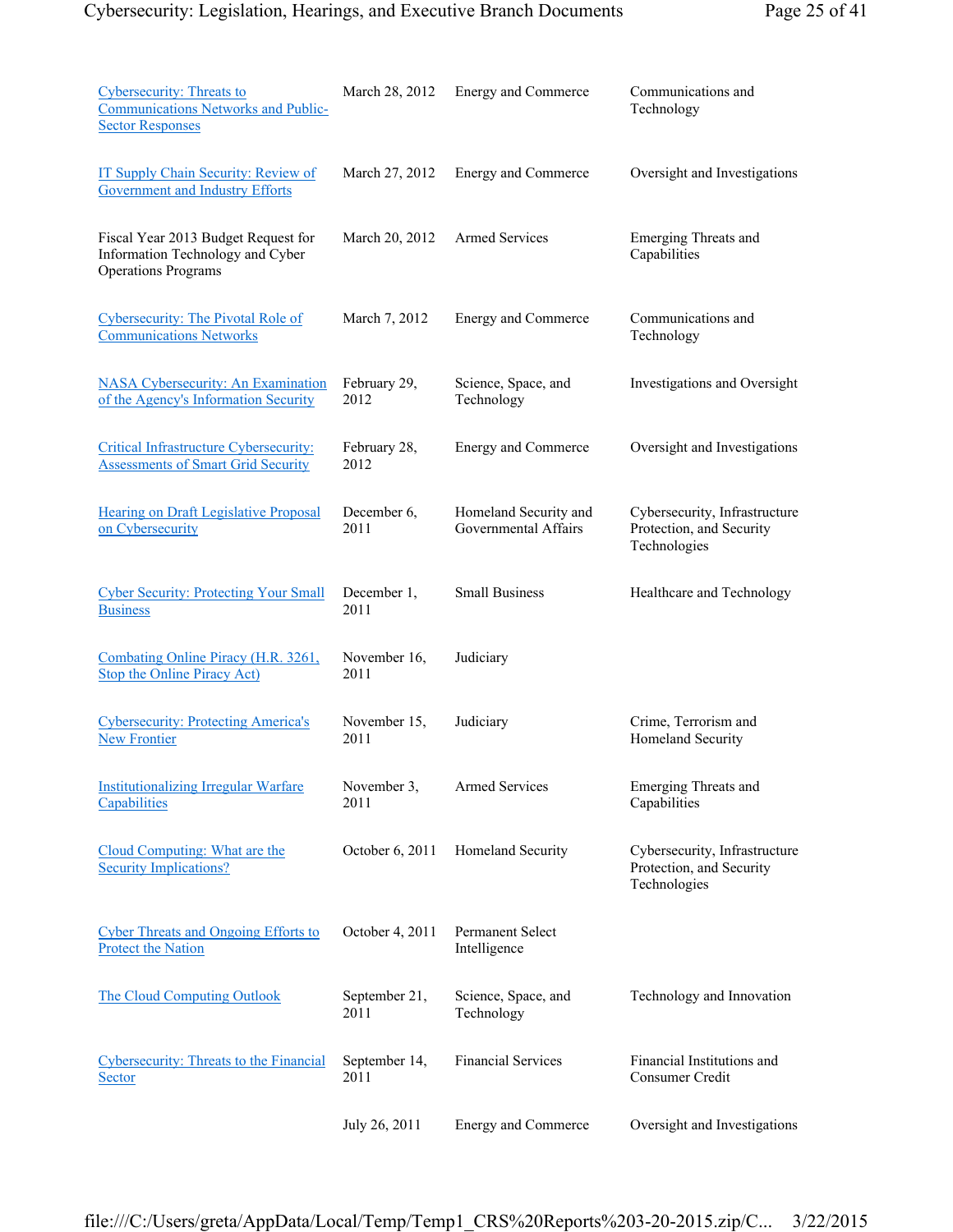| Cybersecurity: An Overview of Risks<br>to Critical Infrastructure                                                                                                     |                |                                                     |                                                                           |
|-----------------------------------------------------------------------------------------------------------------------------------------------------------------------|----------------|-----------------------------------------------------|---------------------------------------------------------------------------|
| Cybersecurity: Assessing the Nation's<br>Ability to Address the Growing Cyber<br>Threat                                                                               | July 7, 2011   | Oversight and Government<br>Reform                  |                                                                           |
| Field Hearing: "Hacked Off: Helping<br><b>Law Enforcement Protect Private</b><br><b>Financial Information"</b>                                                        | June 29, 2011  | Financial Services (field<br>hearing in Hoover, AL) |                                                                           |
| <b>Examining the Homeland Security</b><br><b>Impact of the Obama Administration's</b><br><b>Cybersecurity Proposal</b>                                                | June 24, 2011  | Homeland Security                                   | Cybersecurity, Infrastructure<br>Protection, and Security<br>Technologies |
| Sony and Epsilon: Lessons for Data<br><b>Security Legislation</b>                                                                                                     | June 2, 2011   | Energy and Commerce                                 | Commerce, Manufacturing, and<br>Trade                                     |
| Protecting the Electric Grid: the Grid<br><b>Reliability and Infrastructure Defense</b><br>$\Delta$ ct                                                                | May 31, 2011   | <b>Energy and Commerce</b>                          |                                                                           |
| Unlocking the SAFETY Act's [Support<br>Anti-terrorism by Fostering Effective<br>Technologies-P.L. 107-296] Potential<br>to Promote Technology and Combat<br>Terrorism | May 26, 2011   | Homeland Security                                   | Cybersecurity, Infrastructure<br>Protection, and Security<br>Technologies |
| Protecting Information in the Digital<br><b>Age: Federal Cybersecurity Research</b><br>and Development Efforts                                                        | May 25, 2011   | Science, Space, and<br>Technology                   | Research and Science<br>Education and Technology and<br>Innovation        |
| <b>Cybersecurity: Innovative Solutions to</b><br><b>Challenging Problems</b>                                                                                          | May 25, 2011   | Judiciary                                           | Intellectual Property,<br>Competition and the Internet                    |
| Cybersecurity: Assessing the<br><b>Immediate Threat to the United States</b>                                                                                          | May 25, 2011   | Oversight and Government<br>Reform                  | National Security, Homeland<br>Defense and Foreign<br>Operations          |
| <b>DHS Cybersecurity Mission:</b><br>Promoting Innovation and Securing<br><b>Critical Infrastructure</b>                                                              | April 15, 2011 | Homeland Security                                   | Cybersecurity, Infrastructure<br>Protection, and Security<br>Technologies |
| Communist Chinese Cyber-Attacks,<br>Cyber-Espionage and Theft of<br><b>American Technology</b>                                                                        | April 15, 2011 | Foreign Affairs                                     | Oversight and Investigations                                              |
| <b>Budget Hearing-National Protection</b><br>and Programs Directorate,<br><b>Cybersecurity and Infrastructure</b><br><b>Protection Programs</b>                       | March 31, 2011 | Appropriations<br>(closed/classified)               | Energy and Power                                                          |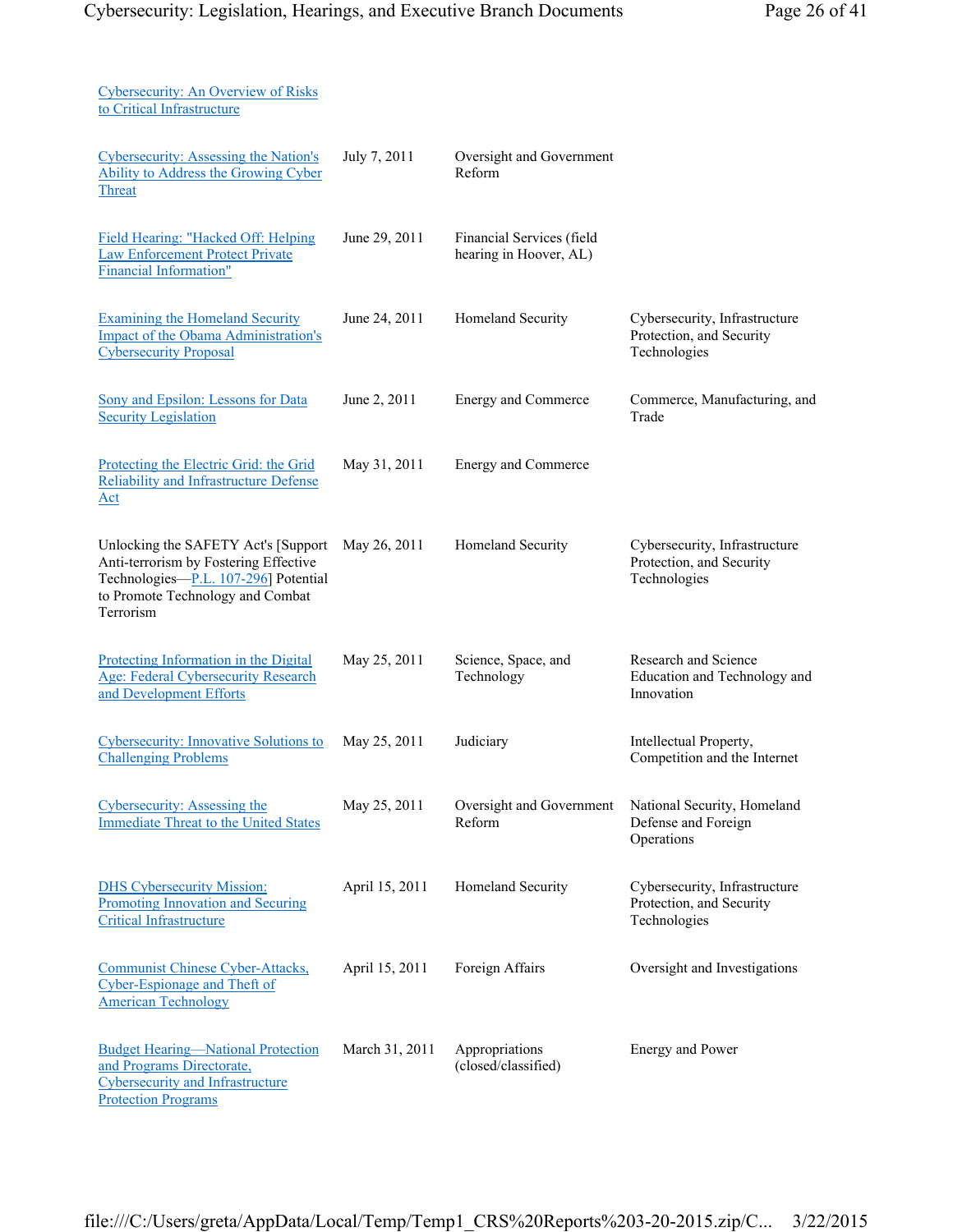| Examining the Cyber Threat to Critical<br>Infrastructure and the American<br>Economy                                     | March 16, 2011       | <b>Homeland Security</b>                | Cybersecurity, Infrastructure<br>Protection, and Security<br>Technologies |
|--------------------------------------------------------------------------------------------------------------------------|----------------------|-----------------------------------------|---------------------------------------------------------------------------|
| 2012 Budget Request from U.S. Cyber<br>Command                                                                           | March 16, 2011       | <b>Armed Services</b>                   | Emerging Threats and<br>Capabilities                                      |
| What Should the Department of<br>Defense's Role in Cyber Be?                                                             | February 11,<br>2011 | Armed Services                          | Emerging Threats and<br>Capabilities                                      |
| <b>Preventing Chemical Terrorism:</b><br>Building a Foundation of Security at<br><b>Our Nation's Chemical Facilities</b> | February 11,<br>2011 | Homeland Security                       | Cybersecurity, Infrastructure<br>Protection, and Security<br>Technologies |
| <b>World Wide Threats</b>                                                                                                | February 10,<br>2011 | <b>Permanent Select</b><br>Intelligence |                                                                           |

**Source:** Compiled by CRS.

## Table 21. 112<sup>th</sup> Congress, House Hearings, by Committee

| Committee                             | Subcommittee                                | Title                                                                                                                                 | Date                 |
|---------------------------------------|---------------------------------------------|---------------------------------------------------------------------------------------------------------------------------------------|----------------------|
| Appropriations<br>(closed/classified) |                                             | <b>Budget Hearing—National Protection and Programs</b><br>Directorate, Cybersecurity and Infrastructure<br><b>Protection Programs</b> | March 31, 2011       |
| <b>Armed Services</b>                 | Emerging Threats and<br>Capabilities        | Digital Warriors: Improving Military Capabilities for<br><b>Cyber Operations</b>                                                      | July 25, 2012        |
| <b>Armed Services</b>                 | Emerging Threats and<br>Capabilities        | Fiscal 2013 Defense Authorization: IT and Cyber<br>Operations                                                                         | March 20, 2012       |
| <b>Armed Services</b>                 | <b>Emerging Threats and</b><br>Capabilities | <b>Institutionalizing Irregular Warfare Capabilities</b>                                                                              | November 3,<br>2011  |
| <b>Armed Services</b>                 | <b>Emerging Threats and</b><br>Capabilities | 2012 Budget Request for U.S. Cyber Command                                                                                            | March 16, 2011       |
| <b>Armed Services</b>                 | <b>Emerging Threats and</b><br>Capabilities | What Should the Department of Defense's Role in<br>Cyber Be?                                                                          | February 11,<br>2011 |
| Energy and<br>Commerce                | Communications and<br>Technology            | Cybersecurity: Threats to Communications Networks<br>and Public-Sector Responses                                                      | March 28, 2012       |
| Energy and<br>Commerce                | Oversight and Investigations                | IT Supply Chain Security: Review of Government<br>and Industry Efforts                                                                | March 27, 2012       |
| Energy and<br>Commerce                | Communications and<br>Technology            | <b>Cybersecurity: The Pivotal Role of Communications</b><br><b>Networks</b>                                                           | March 7, 2012        |

file:///C:/Users/greta/AppData/Local/Temp/Temp1\_CRS%20Reports%203-20-2015.zip/C... 3/22/2015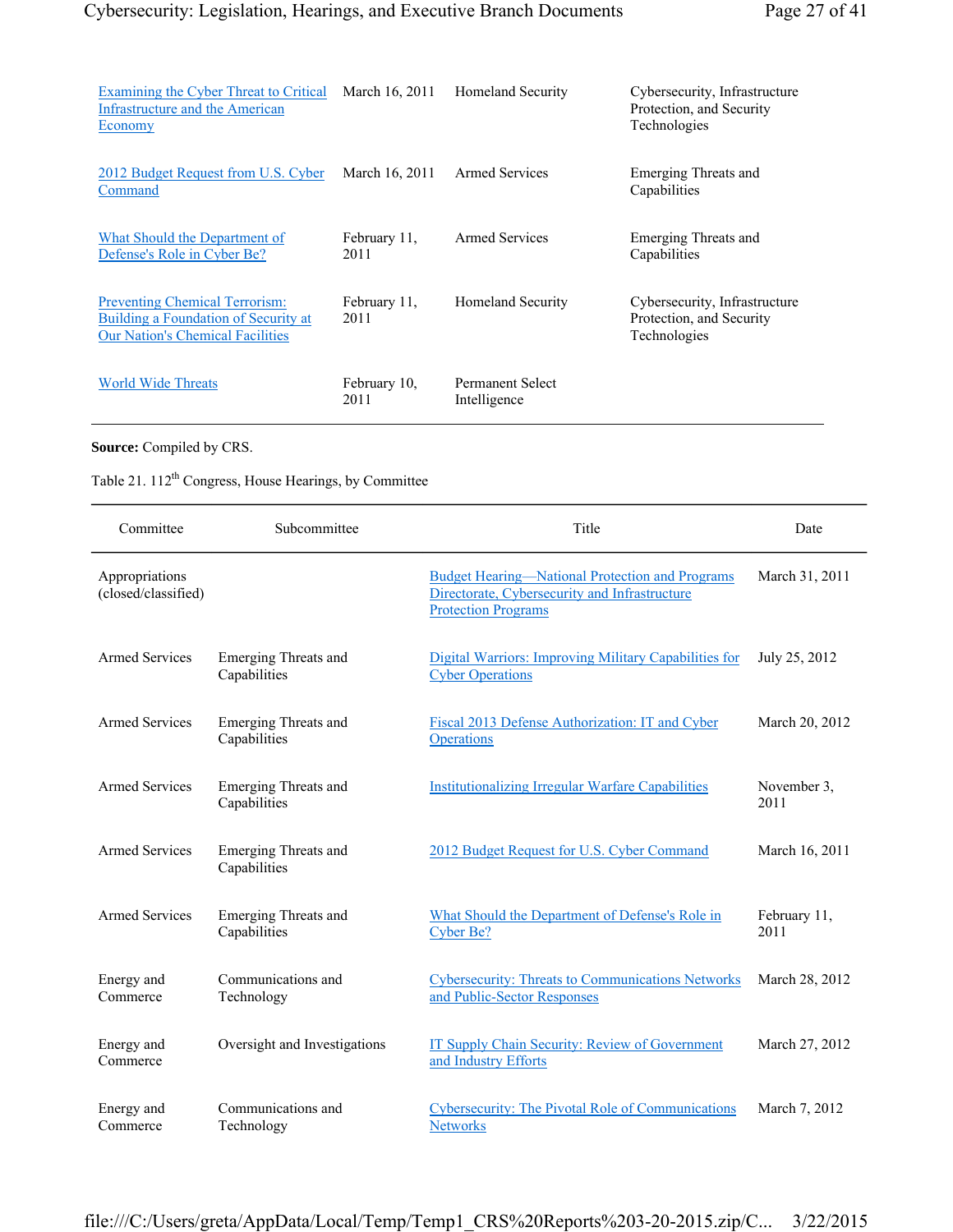| Energy and<br>Commerce       | Oversight and Investigations                                                                                          | Critical Infrastructure Cybersecurity: Assessments of<br><b>Smart Grid Security</b>                                                          | February 28,<br>2012  |
|------------------------------|-----------------------------------------------------------------------------------------------------------------------|----------------------------------------------------------------------------------------------------------------------------------------------|-----------------------|
| Energy and<br>Commerce       | Oversight and Investigations                                                                                          | Cybersecurity: An Overview of Risks to Critical<br>Infrastructure                                                                            | July 26, 2011         |
| Energy and<br>Commerce       | Commerce, Manufacturing, and<br>Trade                                                                                 | Sony and Epsilon: Lessons for Data Security<br>Legislation                                                                                   | June 2, 2011          |
| Energy and<br>Commerce       | <b>Energy and Power</b>                                                                                               | Protecting the Electric Grid: the Grid Reliability and<br><b>Infrastructure Defense Act</b>                                                  | May 31, 2011          |
| Financial<br><b>Services</b> | Capital Markets and Government<br>Sponsored Enterprises                                                               | <b>Cyber Threats to Capital Markets and Corporate</b><br>Account                                                                             | June 1, 2012          |
| Financial<br>Services        | Financial Institutions and<br>Consumer Credit                                                                         | Cybersecurity: Threats to the Financial Sector                                                                                               | September 14,<br>2011 |
| Financial<br>Services        | Field hearing in Hoover, AL                                                                                           | Field Hearing: "Hacked Off: Helping Law<br><b>Enforcement Protect Private Financial Information"</b>                                         | June 29, 2011         |
| Foreign Affairs              | Oversight and Investigations                                                                                          | Communist Chinese Cyber-Attacks, Cyber-<br><b>Espionage and Theft of American Technology</b>                                                 | April 15, 2011        |
| Homeland<br>Security         | <b>Emergency Preparedness,</b><br>Response, and Communications                                                        | <b>Resilient Communications: Current Challenges and</b><br><b>Future Advancement</b>                                                         | September 12,<br>2012 |
| Homeland<br>Security         | Cybersecurity, Infrastructure<br>Protection, and Security<br>Technologies and<br>Counterterrorism and<br>Intelligence | Iranian Cyber Threat to U.S. Homeland                                                                                                        | April 26, 2012        |
| Homeland<br>Security         | Oversight, Investigations and<br>Management                                                                           | America is Under Cyber Attack: Why Urgent Action<br>is Needed                                                                                | April 24, 2012        |
| Homeland<br>Security         | Cybersecurity, Infrastructure<br>Protection, and Security<br>Technologies                                             | The DHS and DOE National Labs: Finding<br><b>Efficiencies and Optimizing Outputs in Homeland</b><br><b>Security Research and Development</b> | April 19, 2012        |
| Homeland<br>Security         | Cybersecurity, Infrastructure<br>Protection, and Security<br>Technologies                                             | Hearing on Draft Legislative Proposal on<br>Cybersecurity                                                                                    | December 6,<br>2011   |
| Homeland<br>Security         | Cybersecurity, Infrastructure<br>Protection, and Security<br>Technologies                                             | Cloud Computing: What are the Security<br><b>Implications?</b>                                                                               | October 6, 2011       |
| Homeland<br>Security         |                                                                                                                       | Examining the Homeland Security Impact of the<br>Obama Administration's Cybersecurity Proposal                                               | June 24, 2011         |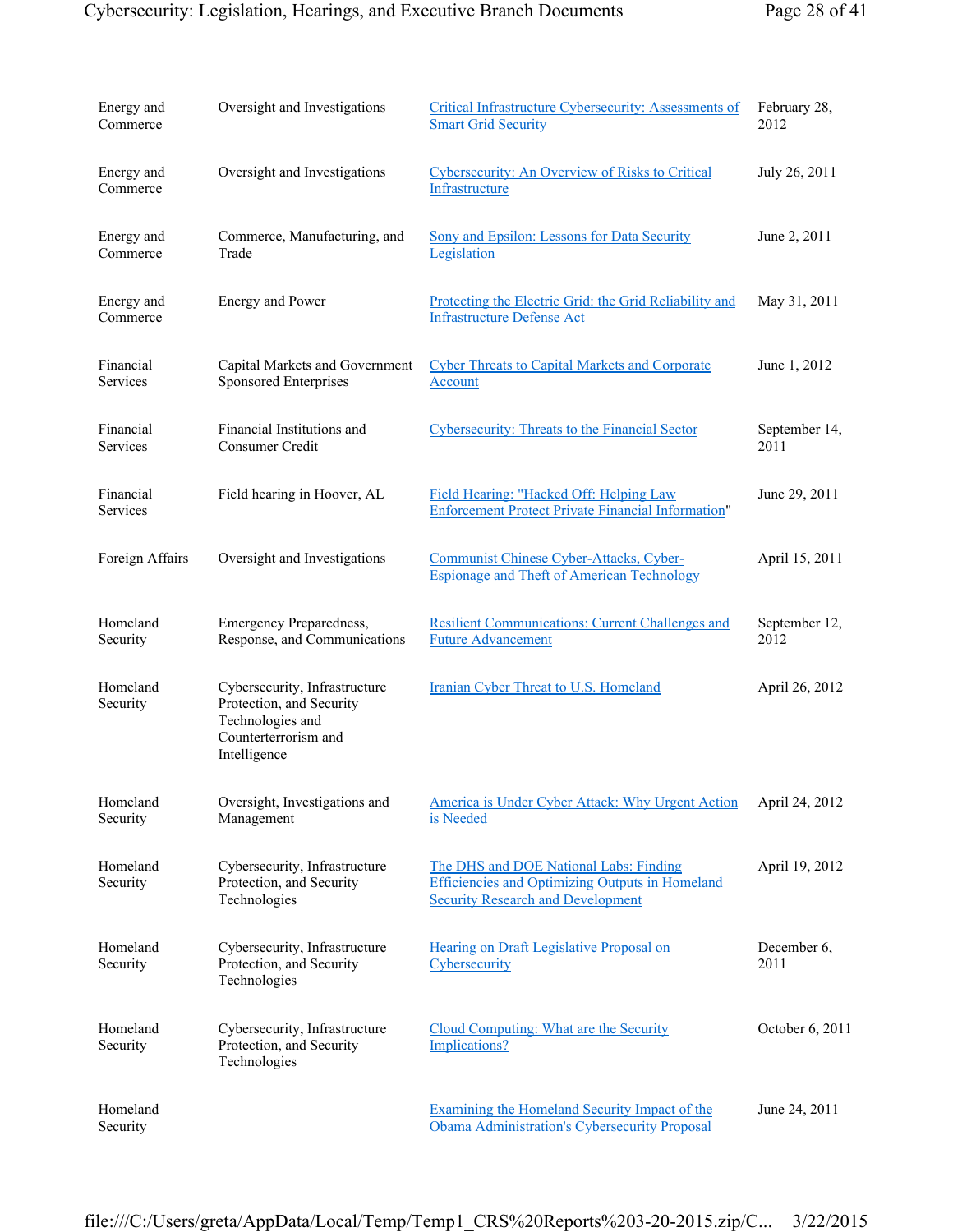|                                         | Cybersecurity, Infrastructure<br>Protection, and Security<br>Technologies        |                                                                                                                                                                            |                       |
|-----------------------------------------|----------------------------------------------------------------------------------|----------------------------------------------------------------------------------------------------------------------------------------------------------------------------|-----------------------|
| Homeland<br>Security                    |                                                                                  | Unlocking the SAFETY Act's [Support Anti-<br>terrorism by Fostering Effective Technologies—P.L.<br>107-296] Potential to Promote Technology and<br><b>Combat Terrorism</b> | May 26, 2011          |
| Homeland<br>Security                    | Cybersecurity, Infrastructure<br>Protection, and Security<br>Technologies        | <b>DHS Cybersecurity Mission: Promoting Innovation</b><br>and Securing Critical Infrastructure                                                                             | April 15, 2011        |
| Homeland<br>Security                    | Cybersecurity, Infrastructure<br>Protection, and Security<br>Technologies        | <b>Examining the Cyber Threat to Critical Infrastructure</b><br>and the American Economy                                                                                   | March 16, 2011        |
| Homeland<br>Security                    | Cybersecurity, Infrastructure<br>Protection, and Security<br>Technologies        | Preventing Chemical Terrorism: Building a<br>Foundation of Security at Our Nation's Chemical<br><b>Facilities</b>                                                          | February 11,<br>2011  |
| Judiciary                               | Intellectual Property,<br>Competition, and the Internet                          | Cloud Computing: An Overview of the Technology<br>and the Issues facing American Innovators                                                                                | July 25, 2012         |
| Judiciary                               |                                                                                  | Combating Online Piracy (H.R. 3261, Stop the<br><b>Online Piracy Act)</b>                                                                                                  | November 16,<br>2011  |
| Judiciary                               | Crime, Terrorism and Homeland<br>Security                                        | <b>Cybersecurity: Protecting America's New Frontier</b>                                                                                                                    | November 15,<br>2011  |
| Judiciary                               | Intellectual Property,<br>Competition, and the Internet                          | Cybersecurity: Innovative Solutions to Challenging<br>Problems                                                                                                             | May 25, 2011          |
| Oversight and<br>Government<br>Reform   |                                                                                  | Cybersecurity: Assessing the Nation's Ability to<br><b>Address the Growing Cyber Threat</b>                                                                                | July 7, 2011          |
| Oversight and<br>Government<br>Reform   | Subcommittee on National<br>Security, Homeland Defense and<br>Foreign Operations | Cybersecurity: Assessing the Immediate Threat to the<br><b>United States</b>                                                                                               | May 25, 2011          |
| <b>Permanent Select</b><br>Intelligence |                                                                                  | <b>Investigation of the Security Threat Posed by Chinese</b><br>Telecommunications Companies Huawei and ZTE                                                                | September 13,<br>2012 |
| Permanent Select<br>Intelligence        |                                                                                  | <b>Cyber Threats and Ongoing Efforts to Protect the</b><br><b>Nation</b>                                                                                                   | October 4, 2011       |
| Permanent Select<br>Intelligence        |                                                                                  | <b>World Wide Threats</b>                                                                                                                                                  | February 10,<br>2011  |

Investigations and Oversight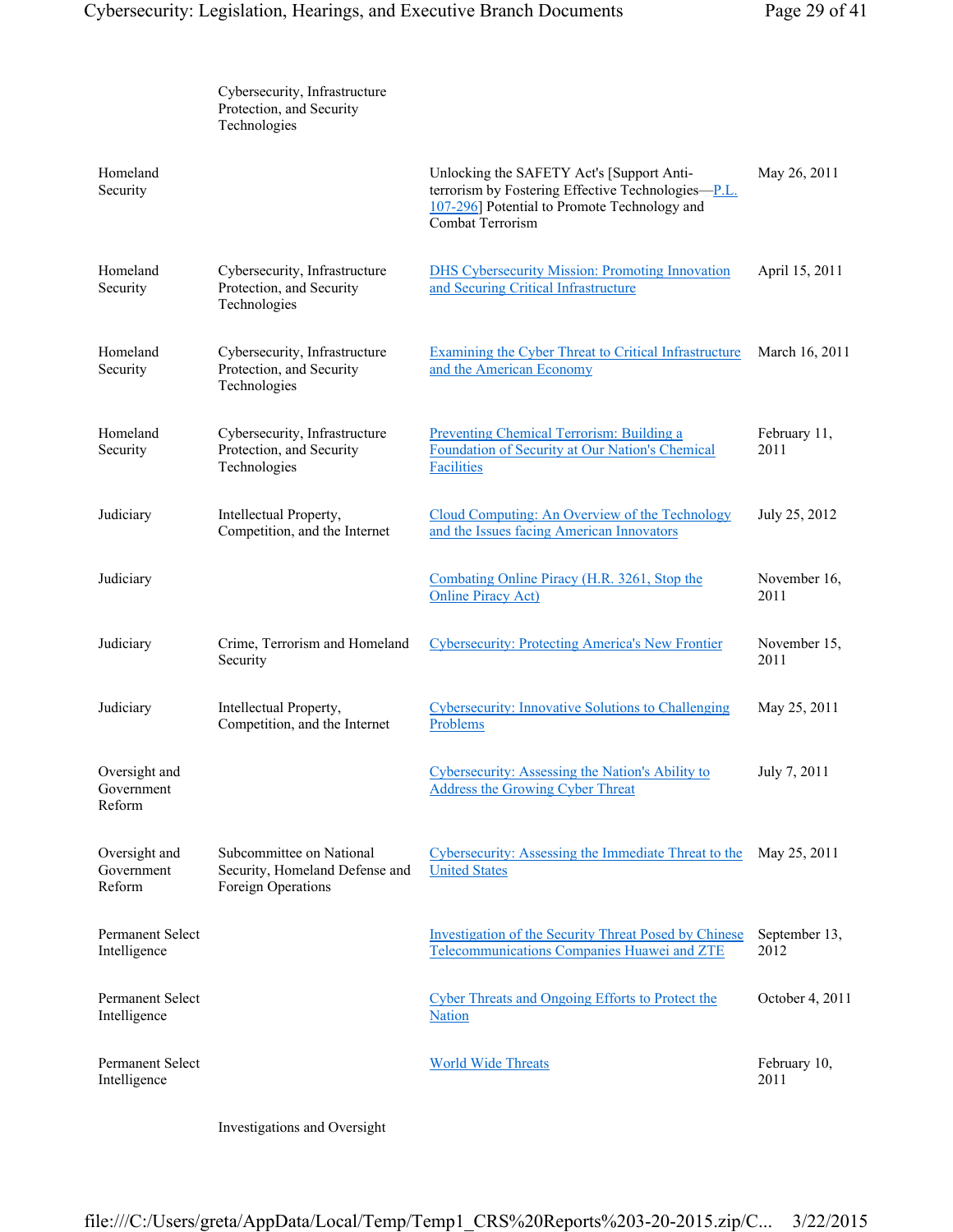| Science, Space,                   |                                | NASA Cybersecurity: An Examination of the             | February 29.          |
|-----------------------------------|--------------------------------|-------------------------------------------------------|-----------------------|
| and Technology                    |                                | <b>Agency's Information Security</b>                  | 2012                  |
| Science, Space,<br>and Technology | Technology and Innovation      | The Cloud Computing Outlook                           | September 21.<br>2011 |
| Science, Space,                   | Research and Science Education | Protecting Information in the Digital Age: Federal    | May 25, 2011          |
| and Technology                    | and Technology and Innovation  | <b>Cybersecurity Research and Development Efforts</b> |                       |
| <b>Small Business</b>             | Healthcare and Technology      | <b>Cyber Security: Protecting Your Small Business</b> | November 30.<br>2011  |

**Source:** Compiled by CRS.

Table 22. 112<sup>th</sup> Congress, House Markups, by Date

| Title                                                                                                                                           | Date                | Committee                               | Subcommittee                                                              |
|-------------------------------------------------------------------------------------------------------------------------------------------------|---------------------|-----------------------------------------|---------------------------------------------------------------------------|
| Consideration and Markup of H.R. 3674                                                                                                           | February 1.<br>2012 | <b>Homeland Security</b>                | Cybersecurity.<br>Infrastructure Protection.<br>and Security Technologies |
| Markup: Draft Bill: Cyber Intelligence Sharing and<br>Protection Act of 2011                                                                    | December 1.<br>2011 | <b>Permanent Select</b><br>Intelligence |                                                                           |
| Markup on H.R. 2096, Cybersecurity Enhancement<br>Act of 2011                                                                                   | July 21, 2011       | Science, Space, and<br>Technology       |                                                                           |
| Discussion Draft of H.R. 2577, a bill to require<br>greater protection for sensitive consumer data and<br>timely notification in case of breach | June 15, 2011       | Energy and Commerce                     | Commerce, Manufacturing,<br>and Trade                                     |

## **Source:** Compiled by CRS.

Table 23. 112<sup>th</sup> Congress, Senate Hearings, by Date

| Title                                                                               | Date           | Committee                                        | Subcommittee                                                                                    |
|-------------------------------------------------------------------------------------|----------------|--------------------------------------------------|-------------------------------------------------------------------------------------------------|
| State of Federal Privacy and Data Security Law:<br><b>Lagging Behind the Times?</b> | July 31, 2012  | Homeland Security and<br>Governmental Affairs    | Oversight of Government<br>Management, the Federal<br>Workforce and the District<br>of Columbia |
| Cyber Security and the Grid                                                         | July 17, 2012  | Energy and Natural<br><b>Resources Committee</b> |                                                                                                 |
| U.S. Strategic Command and U.S. Cyber Command                                       |                | March 27, 2012 Armed Services                    |                                                                                                 |
| <b>Cybersecurity Research and Development</b>                                       | March 20, 2012 | <b>Armed Services</b>                            | Emerging Threats and<br>Capabilities                                                            |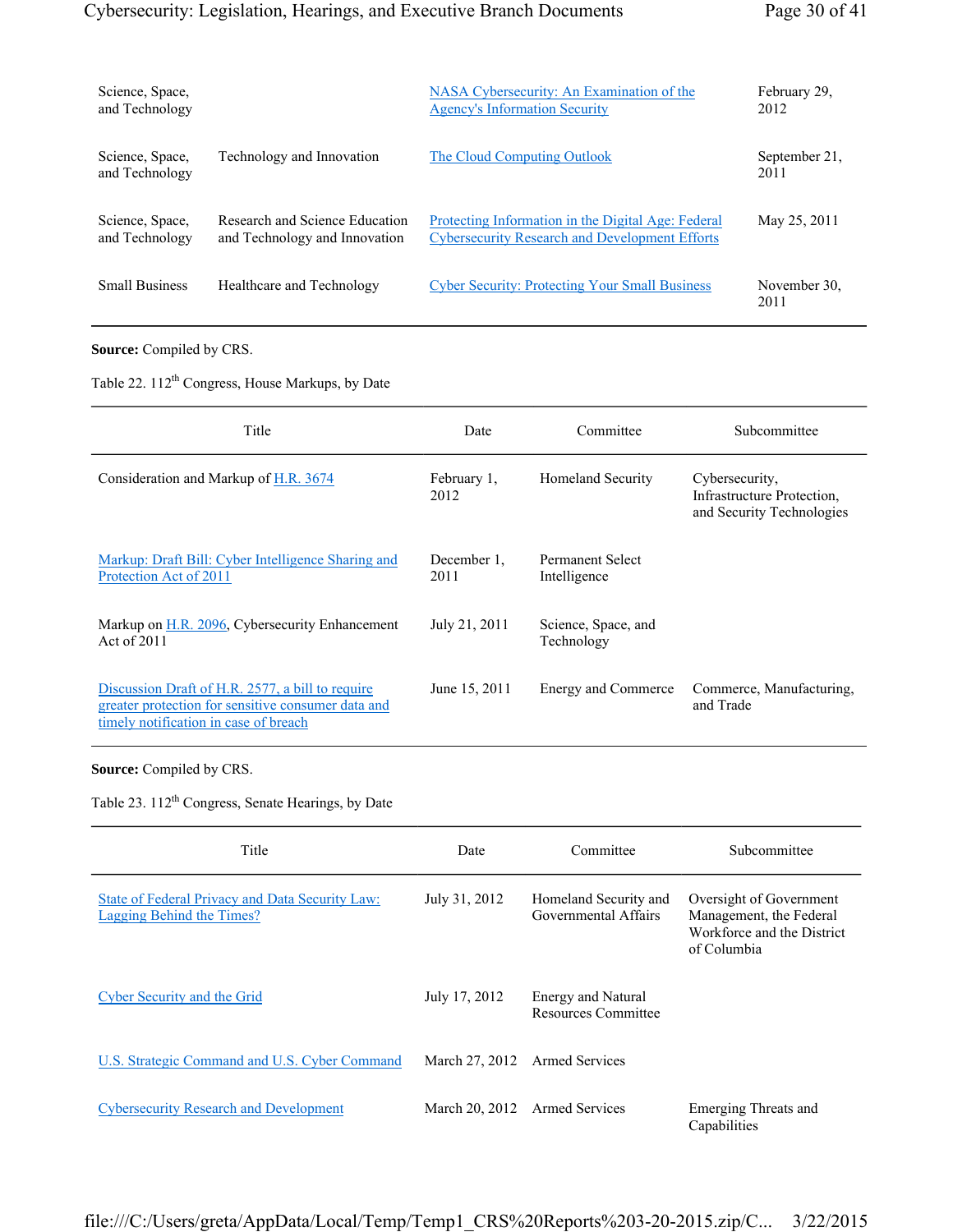| The Freedom of Information Act: Safeguarding<br>Critical Infrastructure Information and the Public's<br><b>Right to Know</b> | March 13, 2012       | Judiciary                                     |                                      |
|------------------------------------------------------------------------------------------------------------------------------|----------------------|-----------------------------------------------|--------------------------------------|
| Securing America's Future: The Cybersecurity Act of<br>2012                                                                  | February 16,<br>2012 | Homeland Security and<br>Governmental Affairs |                                      |
| Cybercrime: Updating the Computer Fraud and<br><b>Abuse Act to Protect Cyberspace and Combat</b><br><b>Emerging Threats</b>  | September 7,<br>2011 | Judiciary                                     |                                      |
| Role of Small Businesses in Strengthening<br><b>Cybersecurity Efforts in the United States</b>                               | July 25, 2011        | <b>Small Business and</b><br>Entrepreneurship |                                      |
| <b>Privacy and Data Security: Protecting Consumers in</b><br>the Modern World                                                | June 29, 2011        | Commerce, Science,<br>and Transportation      |                                      |
| Cybersecurity: Evaluating the Administration's<br>Proposals                                                                  | June 21, 2011        | Judiciary                                     | Crime and Terrorism                  |
| Cybersecurity and Data Protection in the Financial<br>Sector                                                                 | June 21, 2011        | Banking, Housing, and<br><b>Urban Affairs</b> |                                      |
| Protecting Cyberspace: Assessing the White House<br>Proposal                                                                 | May 23, 2011         | Homeland Security and<br>Governmental Affairs |                                      |
| Cybersecurity of the Bulk-Power System and<br><b>Electric Infrastructure and for Other Purposes</b>                          | May 5, 2011          | <b>Energy and Natural</b><br>Resources        |                                      |
| Health and Status of the Defense Industrial Base                                                                             | May 3, 2011          | <b>Armed Services</b>                         | Emerging Threats and<br>Capabilities |
| Cyber Security: Responding to the Threat of Cyber<br><b>Crime and Terrorism</b>                                              | April 12, 2011       | Judiciary                                     | Crime and Terrorism                  |
| Oversight of the Federal Bureau of Investigation                                                                             | March 30, 2011       | Judiciary                                     |                                      |
| Cybersecurity and Critical Electric Infrastructure <sup>a</sup><br>(closed hearing)                                          | March 15, 2011       | Energy and Natural<br>Resources               |                                      |
| Information Sharing in the Era of WikiLeaks:<br><b>Balancing Security and Collaboration</b>                                  | March 10, 2011       | Homeland Security and<br>Governmental Affairs |                                      |
| Homeland Security Department's Budget Submission<br>for Fiscal Year 2012                                                     | February 17,<br>2011 | Homeland Security and<br>Governmental Affairs |                                      |

**Source:** Compiled by CRS.

a. The March 15, 2011, hearing before the Committee on Energy and Natural Resources was closed.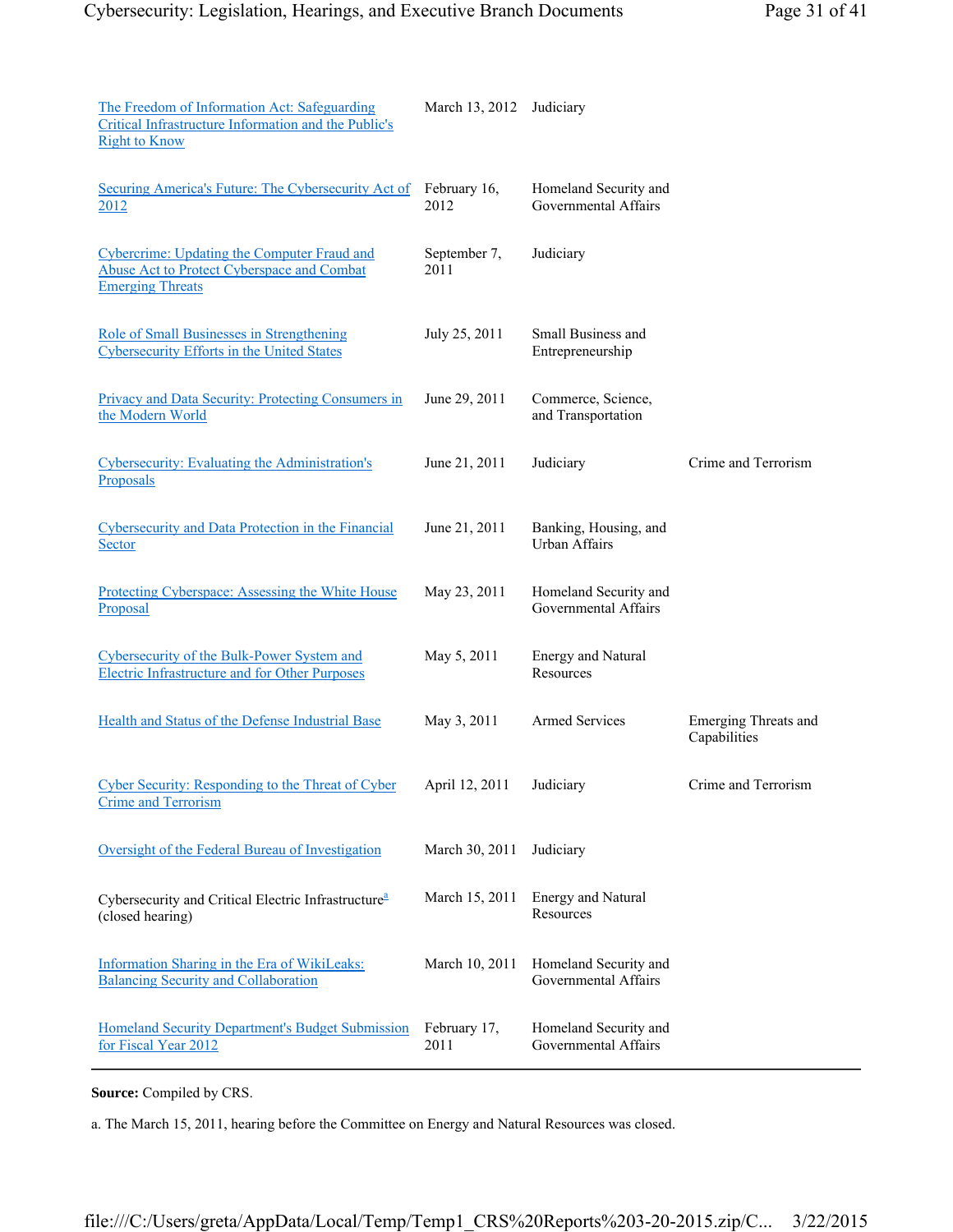| Committee                                                         | Subcommittee                                                                                          | Title                                                                                                                        | Date                 |
|-------------------------------------------------------------------|-------------------------------------------------------------------------------------------------------|------------------------------------------------------------------------------------------------------------------------------|----------------------|
| <b>Armed Services</b>                                             | <b>Emerging Threats</b><br>and Capabilities                                                           | <b>Cybersecurity Research and Development</b>                                                                                | March 20, 2012       |
| <b>Armed Services</b>                                             |                                                                                                       | U.S. Strategic Command and U.S. Cyber Command                                                                                | March 27, 2012       |
| <b>Armed Services</b>                                             | <b>Emerging Threats</b><br>and Capabilities                                                           | Health and Status of the Defense Industrial Base                                                                             | May 3, 2011          |
| Banking, Housing, and Urban<br>Affairs                            |                                                                                                       | <b>Cybersecurity and Data Protection in the Financial</b><br>Sector                                                          | June 21, 2011        |
| Commerce, Science, and<br>Transportation                          |                                                                                                       | Privacy and Data Security: Protecting Consumers in<br>the Modern World                                                       | June 29, 2011        |
| <b>Energy and Natural Resources</b>                               |                                                                                                       | <b>Cybersecurity and the Grid</b>                                                                                            | July 17, 2012        |
| <b>Energy and Natural Resources</b>                               |                                                                                                       | Cybersecurity of the Bulk-Power System and<br><b>Electric Infrastructure and For Other Purposes</b>                          | May 5, 2011          |
| <b>Energy and Natural Resources</b><br>$(closed)^{\underline{a}}$ |                                                                                                       | Cybersecurity and Critical Electric Infrastructure                                                                           | March 15, 2011       |
| Homeland Security and<br>Governmental Affairs                     | Oversight of<br>Government<br>Management, the<br>Federal Workforce<br>and the District of<br>Columbia | <b>State of Federal Privacy and Data Security Law:</b><br><b>Lagging Behind the Times?</b>                                   | July 31, 2012        |
| Homeland Security and<br>Governmental Affairs                     |                                                                                                       | Securing America's Future: The Cybersecurity Act<br>of 2012                                                                  | February 16,<br>2012 |
| Homeland Security and<br>Governmental Affairs                     |                                                                                                       | Protecting Cyberspace: Assessing the White House<br>Proposal                                                                 | May 23, 2011         |
| Homeland Security and<br>Governmental Affairs                     |                                                                                                       | Information Sharing in the Era of WikiLeaks:<br><b>Balancing Security and Collaboration</b>                                  | March 10, 2011       |
| Homeland Security and<br>Governmental Affairs                     |                                                                                                       | <b>Homeland Security Department's Budget</b><br>Submission for Fiscal Year 2012                                              | February 17,<br>2011 |
| Judiciary                                                         |                                                                                                       | The Freedom of Information Act: Safeguarding<br>Critical Infrastructure Information and the Public's<br><b>Right to Know</b> | March 13, 2012       |

Table 24. 112<sup>th</sup> Congress, Senate Hearings, by Committee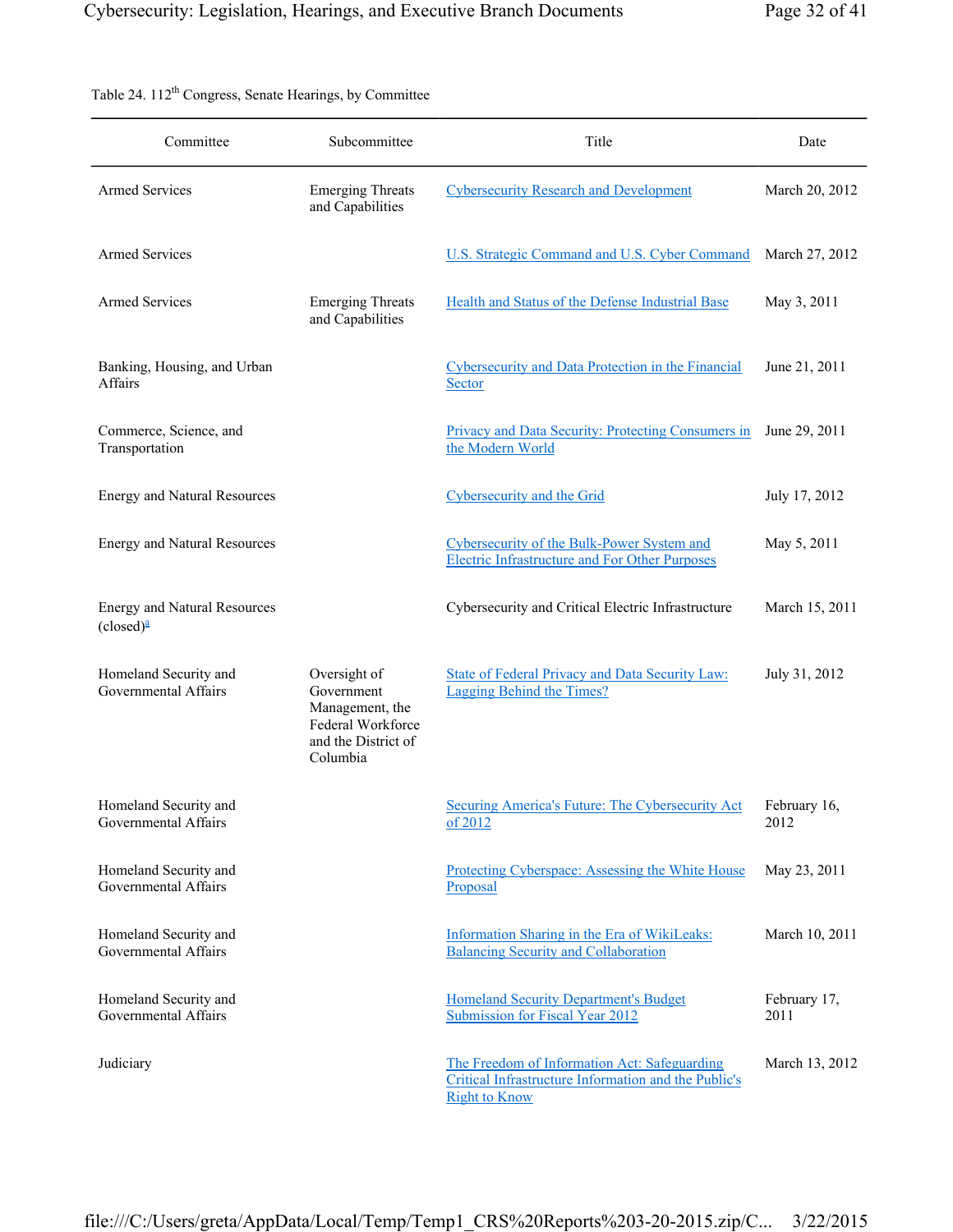| Judiciary                              |                               | Cybercrime: Updating the Computer Fraud and<br>Abuse Act to Protect Cyberspace and Combat<br><b>Emerging Threats</b> | September 7,<br>2011 |
|----------------------------------------|-------------------------------|----------------------------------------------------------------------------------------------------------------------|----------------------|
| Judiciary                              | Crime and<br><b>Terrorism</b> | Cybersecurity: Evaluating the Administration's<br><b>Proposals</b>                                                   | June 21, 2011        |
| Judiciary                              | Crime and<br><b>Terrorism</b> | Cyber Security: Responding to the Threat of Cyber<br>Crime and Terrorism                                             | April 12, 2011       |
| Judiciary                              |                               | Oversight of the Federal Bureau of Investigation                                                                     | March 30, 2011       |
| Small Business and<br>Entrepreneurship |                               | Role of Small Business in Strengthening<br><b>Cybersecurity Efforts in the United States</b>                         | July 25, 2011        |

#### **Source:** Compiled by CRS.

a. The March 15, 2011, hearing before the Committee on Energy and Natural Resources was closed.

Table 25. 112<sup>th</sup> Congress, Congressional Committee Investigative Reports

| Title                                                                                                                                                         | Committee                                                   | Date            | Pages | <b>Notes</b>                                                                                                                                                                                                                                                                                                                                                                                                                                                                                                                                                           |
|---------------------------------------------------------------------------------------------------------------------------------------------------------------|-------------------------------------------------------------|-----------------|-------|------------------------------------------------------------------------------------------------------------------------------------------------------------------------------------------------------------------------------------------------------------------------------------------------------------------------------------------------------------------------------------------------------------------------------------------------------------------------------------------------------------------------------------------------------------------------|
| <b>Investigative Report</b><br>on the U.S. National<br><b>Security Issues</b><br>Posed by Chinese<br><b>Telecommunications</b><br>Companies Huawei<br>and ZTE | House Permanent<br>Select Committee on<br>Intelligence      | October 8, 2012 | 60    | The committee initiated this investigation in<br>November 2011 to inquire into the<br>counterintelligence and security threat posed<br>by Chinese telecommunications companies<br>doing business in the United States.                                                                                                                                                                                                                                                                                                                                                 |
| <b>Federal Support for</b><br>and Involvement in<br><b>State and Local</b><br><b>Fusion Centers</b>                                                           | U. S. Senate Permanent<br>Subcommittee on<br>Investigations | October 3, 2012 | 141   | A two-year bipartisan investigation found that<br>U.S. Department of Homeland Security<br>efforts to engage state and local intelligence<br>"fusion centers" has not yielded significant<br>useful information to support federal<br>counterterrorism intelligence efforts. In<br>Section VI, "Fusion Centers Have Been<br>Unable to Meaningfully Contribute to Federal<br>Counterterrorism Efforts," Part G, "Fusion<br>Centers May Have Hindered, Not Aided,<br>Federal Counterterrorism Efforts," the report<br>discusses the Russian "Cyberattack" in<br>Illinois. |

#### **Source:** Compiled by CRS.

Executive Orders and Presidential Directives

Executive orders are official documents through which the President of the United States manages the operations of the federal government. Presidential directives guide the federal rulemaking policy and are signed or authorized by the President.

CRS Reports on Executive Orders and Presidential Directives

The following reports provide additional information on executive orders and presidential directives: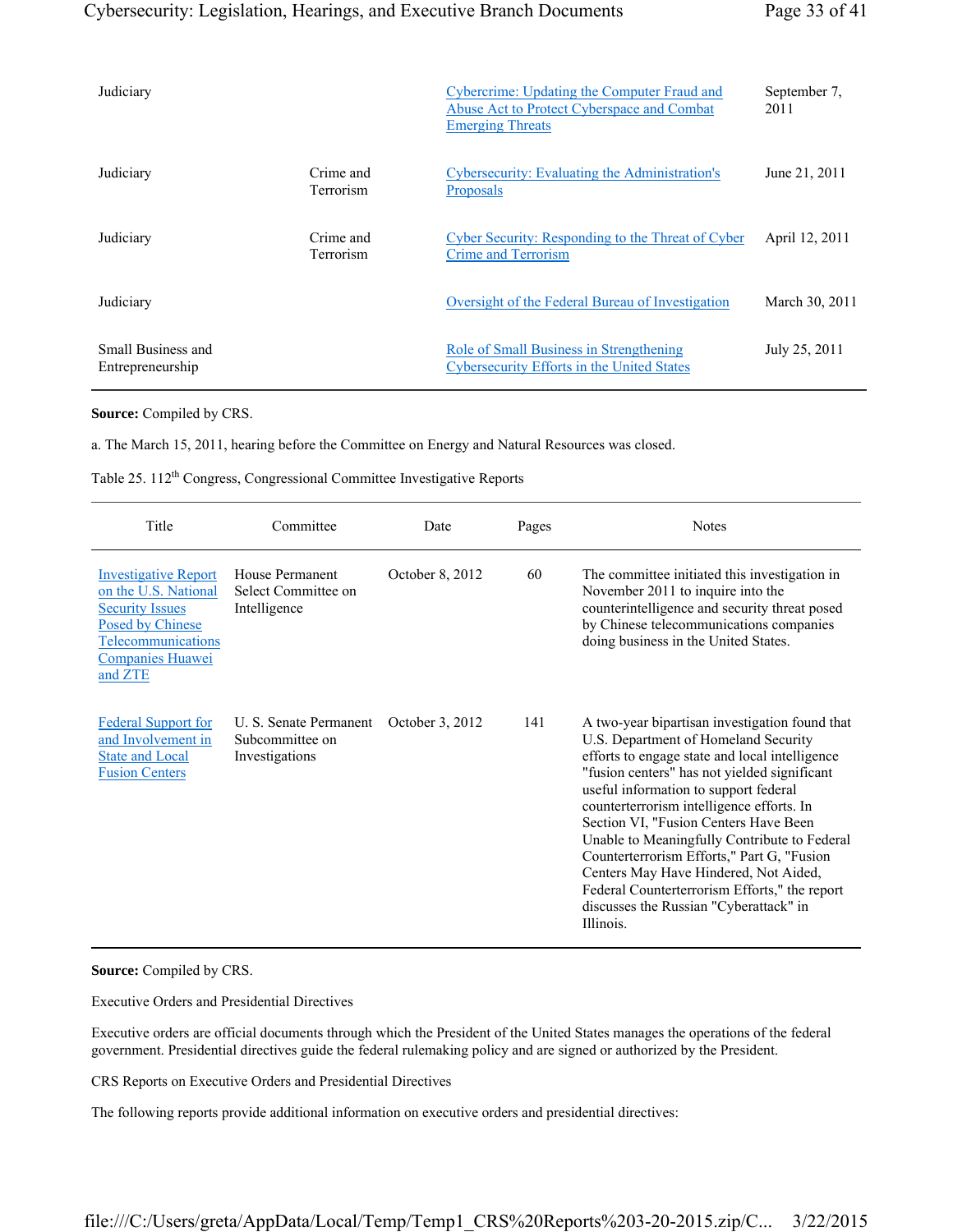- CRS Report R42984, *The 2013 Cybersecurity Executive Order: Overview and Considerations for Congress*, by Eric A. Fischer et al.
- CRS Report RS20846, *Executive Orders: Issuance, Modification, and Revocation*, by Vivian S. Chu and Todd Garvey. ◦ CRS Report R42740, *National Security and Emergency Preparedness Communications: A Summary of Executive Order 13618*, by Shawn Reese
- CRS Report 98-611, *Presidential Directives: Background and Overview*, by Elaine Halchin.

**Table 26** provides a list of executive orders and presidential directives pertaining to cybersecurity. (Titles are linked to documents.)

Table 26. Executive Orders and Presidential Directives

(by date of issuance)

| Title                                                                                           | Date                 | Source      | <b>Notes</b>                                                                                                                                                                                                                                                                                                                                                                                                                                                                                                                                        |
|-------------------------------------------------------------------------------------------------|----------------------|-------------|-----------------------------------------------------------------------------------------------------------------------------------------------------------------------------------------------------------------------------------------------------------------------------------------------------------------------------------------------------------------------------------------------------------------------------------------------------------------------------------------------------------------------------------------------------|
| Presidential Memorandum-Establishment<br>of the Cyber Threat Intelligence Integration<br>Center | February 25,<br>2015 | White House | The CTIIC will be a national intelligence<br>center focused on "connecting the dots"<br>regarding malicious foreign cyber threats to<br>the nation and cyber incidents affecting US<br>national interests, and on providing all-source<br>analysis of threats to US policymakers. The<br>CTIIC will also assist relevant departments<br>and agencies in their efforts to identify,<br>investigate, and mitigate those threats                                                                                                                       |
| E.O. 13691, Encouraging Private-Sector<br><b>Cybersecurity Collaboration</b>                    | February 12,<br>2015 | White House | The executive order calls for establishing new<br>"information sharing and analysis<br>organizations to serve as focal points for<br>cybersecurity information sharing and<br>collaboration within the private sector and<br>between the private sector and government."<br>It also aims to streamline the process<br>companies use to sign agreements with the<br>federal government and grants DHS new<br>powers to approve sharing classified<br>intelligence with the private sector.                                                           |
| <b>Imposing Additional Sanctions with Respect</b><br>to North Korea                             | January 2, 2015      | White House | The executive order states that North Korea<br>engaged in "provocative, destabilizing, and<br>repressive actions and policies," including<br>"destructive, coercive cyber-related actions<br>during November and December 2014," and<br>authorizes sanctions against North Korea. The<br>sanctions prohibit the people and<br>organizations named from accessing the U.S.<br>financial system and forbid any banks or<br>other financial institutions that do business<br>with the U.S. system from doing business<br>with the sanctioned entities. |
| <b>Improving the Security of Consumer</b><br><b>Financial Transactions</b>                      | October 17,<br>2014  | White House | The executive order mandates that<br>government credit and debit cards be enabled<br>with chip and PIN technology and federal<br>facilities accept chip and PIN-enabled cards<br>at retail terminals.                                                                                                                                                                                                                                                                                                                                               |
| E.O. 13636, Improving Critical<br><b>Infrastructure Cybersecurity</b>                           | February 12,<br>2013 | White House |                                                                                                                                                                                                                                                                                                                                                                                                                                                                                                                                                     |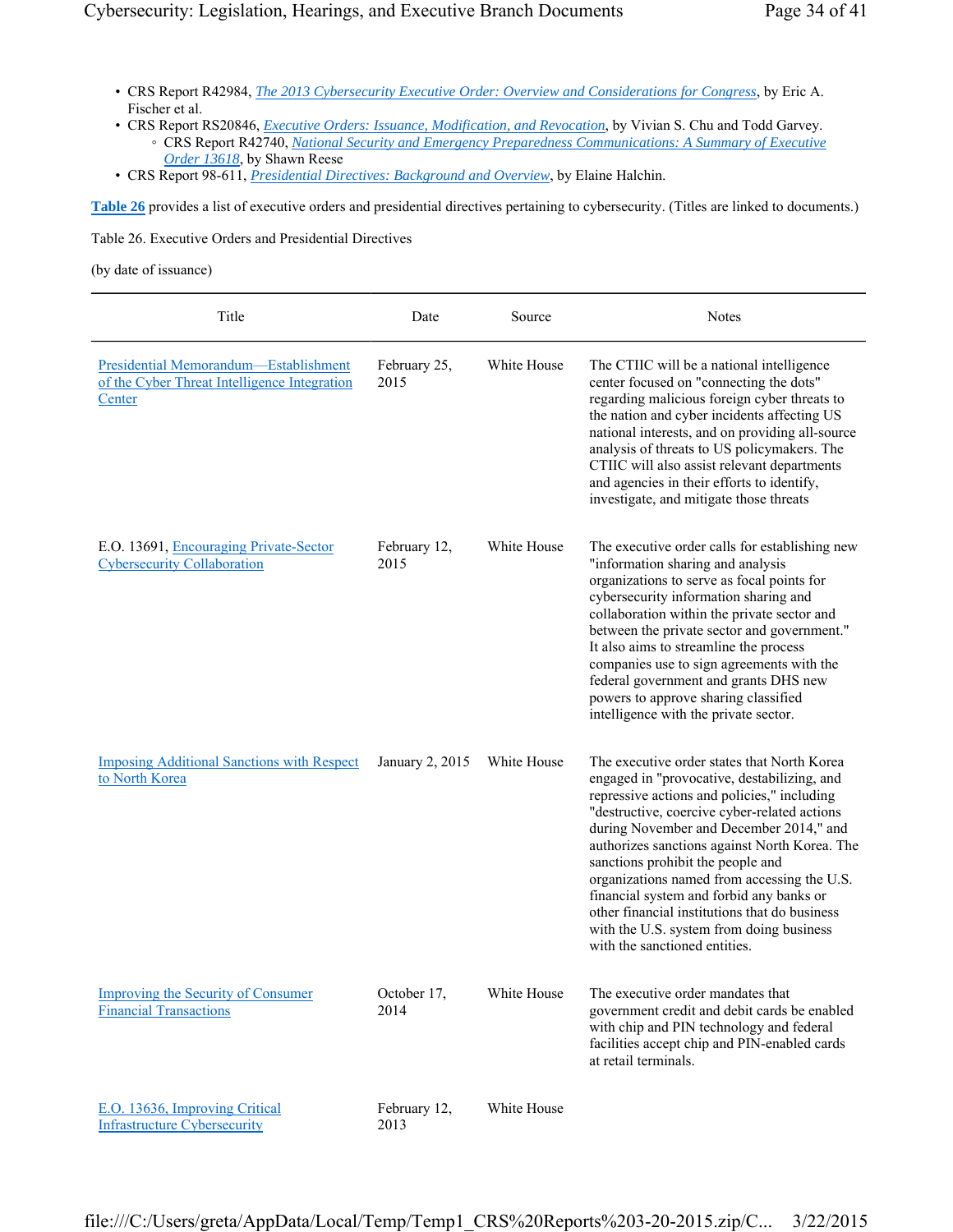|                                                                                                                      |                      |             | E.O. 13636 addresses cybersecurity threats to<br>critical infrastructure (CI) by, among other<br>things,                                                                                                                                                                                                                                                                                                                                                                                                                                                                                                                                                                                                                                                                                                                                                                                                                                                                                      |
|----------------------------------------------------------------------------------------------------------------------|----------------------|-------------|-----------------------------------------------------------------------------------------------------------------------------------------------------------------------------------------------------------------------------------------------------------------------------------------------------------------------------------------------------------------------------------------------------------------------------------------------------------------------------------------------------------------------------------------------------------------------------------------------------------------------------------------------------------------------------------------------------------------------------------------------------------------------------------------------------------------------------------------------------------------------------------------------------------------------------------------------------------------------------------------------|
|                                                                                                                      |                      |             | • expanding to other CI sectors an<br>existing DHS program for information<br>sharing and collaboration between the<br>government and the private sector;<br>• establishing a broadly consultative<br>process for identifying CI with<br>especially high priority for protection;<br>• requiring the National Institute of<br>Standards and Technology to lead in<br>developing a Cybersecurity Framework<br>of standards and best practices for<br>protecting CI; and<br>• requiring regulatory agencies to<br>determine the adequacy of current<br>requirements and their authority to<br>establish requirements to address the<br>risks.                                                                                                                                                                                                                                                                                                                                                   |
| Presidential Policy Directive (PPD) 21 -<br><b>Critical Infrastructure Security and</b><br>Resilience                | February 12,<br>2013 | White House | This directive establishes national policy on<br>critical infrastructure security and resilience.<br>This endeavor is a shared responsibility<br>among the federal, state, local, tribal, and<br>territorial (SLTT) entities, and public and<br>private owners and operators of critical<br>infrastructure (hereinafter referred to as<br>"critical infrastructure owners and<br>operators"). This directive also refines and<br>clarifies the critical infrastructure-related<br>functions, roles, and responsibilities across<br>the federal government, as well as enhances<br>overall coordination and collaboration. The<br>federal government also has a responsibility<br>to strengthen the security and resilience of its<br>own critical infrastructure, for the continuity<br>of national essential functions, and to<br>organize itself to partner effectively with and<br>add value to the security and resilience efforts<br>of critical infrastructure owners and<br>operators. |
| E. O. 13618, Assignment of National<br><b>Security and Emergency Preparedness</b><br><b>Communications Functions</b> | July 6, 2012         | White House | This order addresses the federal government's<br>need and responsibility to communicate<br>during national security and emergency<br>situations and crises by assigning federal<br>national security and emergency preparedness<br>communications functions. EO 13618 is a<br>continuation of older executive orders issued<br>by other presidents and is related to the<br>Communications Act of 1934 (47 U.S.C.<br>§606). This executive order, however,<br>changes federal national security and<br>emergency preparedness communications<br>functions by dissolving the National<br>Communications System, establishing an<br>executive committee to oversee federal<br>national security and emergency preparedness<br>communications functions, establishing a<br>programs office within the DHS to assist the                                                                                                                                                                          |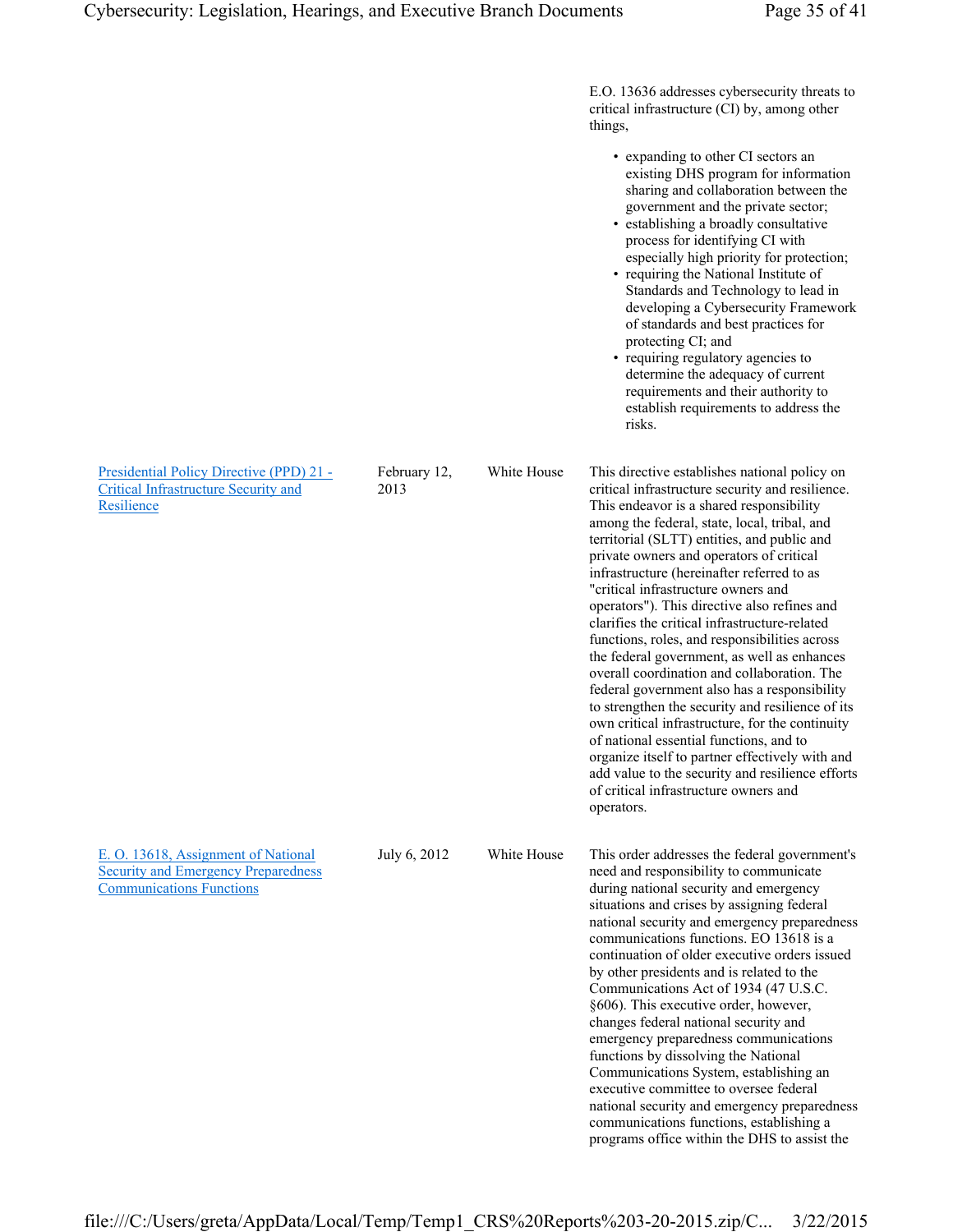|                                                                                                                                                                          |                      |             | executive committee, and assigning specific<br>responsibilities to federal government entities.                                                                                                                                                                                                                                                                                                                                                                                                                                                                                                                                                                                         |
|--------------------------------------------------------------------------------------------------------------------------------------------------------------------------|----------------------|-------------|-----------------------------------------------------------------------------------------------------------------------------------------------------------------------------------------------------------------------------------------------------------------------------------------------------------------------------------------------------------------------------------------------------------------------------------------------------------------------------------------------------------------------------------------------------------------------------------------------------------------------------------------------------------------------------------------|
| E.O. 13587, Structural Reforms to Improve<br>the Security of Classified Networks and the<br>Responsible                                                                  | October 7, 2011      | White House | This order directs structural reforms to ensure<br>responsible sharing and safeguarding of<br>classified information on computer networks<br>that shall be consistent with appropriate<br>protections for privacy and civil liberties.<br>Agencies bear the primary responsibility for<br>meeting these twin goals. These policies and<br>minimum standards will address all agencies<br>that operate or access classified computer<br>networks, all users of classified computer<br>networks (including contractors and others<br>who operate or access classified computer<br>networks controlled by the federal<br>government), and all classified information<br>on those networks. |
| E.O. 13407, Public Alert and Warning<br><b>System</b>                                                                                                                    | June 26, 2006        | White House | The order assigns the Secretary of Homeland<br>Security the responsibility to establish or<br>adopt, as appropriate, common alerting and<br>warning protocols, standards, terminology,<br>and operating procedures for the public alert<br>and warning system to enable interoperability<br>and the secure delivery of coordinated<br>messages to the American people through as<br>many communication pathways as<br>practicable, taking account of Federal<br>Communications Commission rules as<br>provided by law.                                                                                                                                                                  |
| HSPD-7, Homeland Security Presidential<br>Directive No. 7: Critical Infrastructure<br>Identification, Prioritization, and Protection                                     | December 17,<br>2003 | White House | Assigns the Secretary of Homeland Security<br>the responsibility of coordinating the nation's<br>overall efforts in critical infrastructure<br>protection across all sectors. HSPD-7 also<br>designates the DHS as lead agency for the<br>nation's information and telecommunications<br>sectors.                                                                                                                                                                                                                                                                                                                                                                                       |
| E.O. 13286, Amendment of Executive<br>Orders, and Other Actions, in Connection<br>With the Transfer of Certain Functions to the<br><b>Secretary of Homeland Security</b> | February 28,<br>2003 | White House | Designates the Secretary of Homeland<br>Security the Executive Agent of the National<br>Communication System Committee of<br>Principals, which are the agencies, designated<br>by the President, that own or lease<br>telecommunication assets identified as part of<br>the National Communication System, or<br>which bear policy, regulatory, or enforcement<br>responsibilities of importance to national<br>security and emergency preparedness<br>telecommunications.                                                                                                                                                                                                              |
| Presidential Decision Directive/NSC-63                                                                                                                                   | May 22, 1998         | White House | Sets as a national goal the ability to protect<br>the nation's critical infrastructure from<br>intentional attacks (both physical and cyber)<br>by the year 2003. According to the PDD, any<br>interruptions in the ability of these<br>infrastructures to provide their goods and<br>services must be "brief, infrequent,                                                                                                                                                                                                                                                                                                                                                              |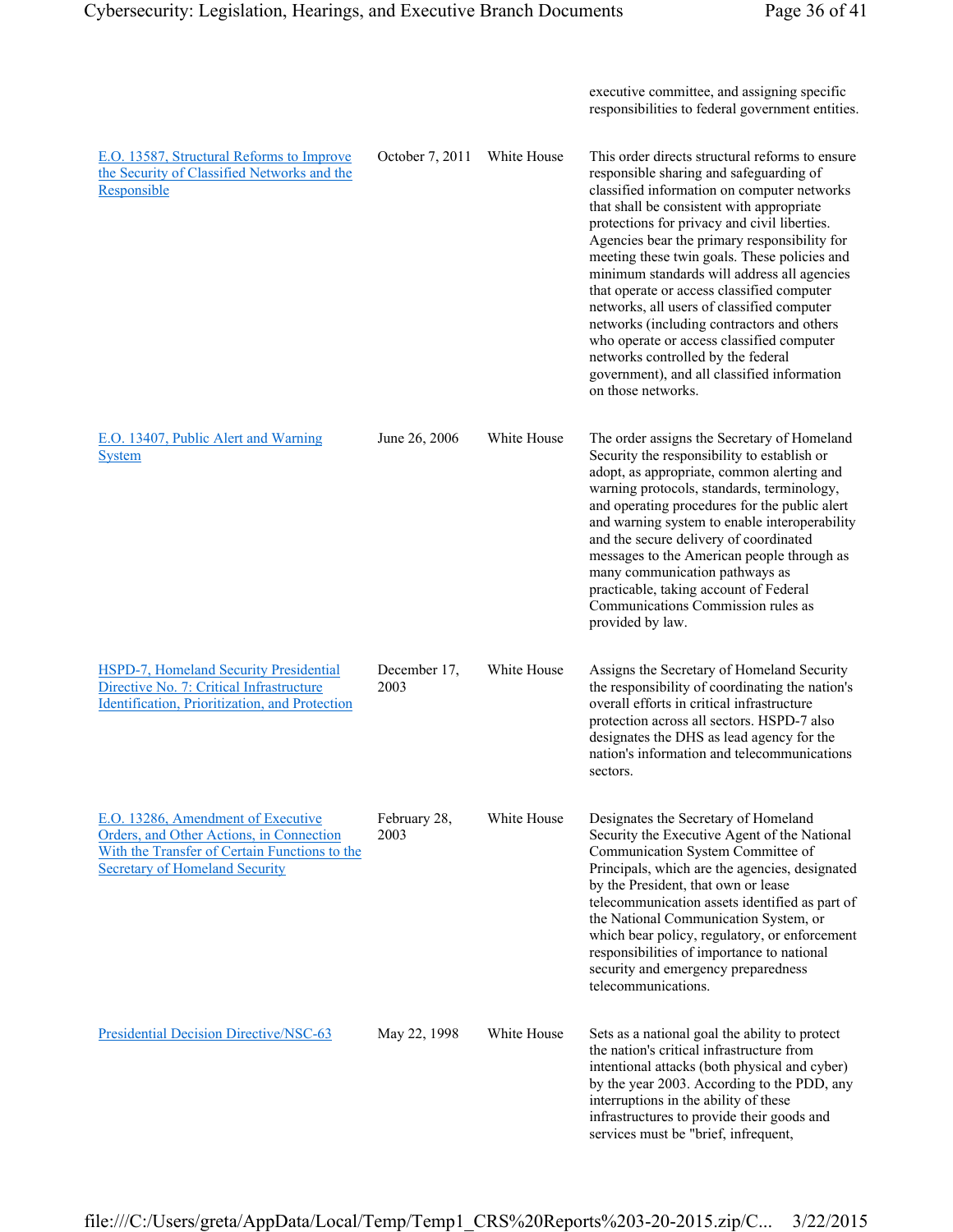manageable, geographically isolated, and minimally detrimental to the welfare of the United States."

| NSD-42, National Security Directive 42 -<br>National Policy for the Security of National<br>Security Telecommunications and<br><b>Information Systems</b> | July 5, 1990 | White House | <b>Establishes the National Security</b><br>Telecommunications and Information<br>Systems Security Committee, now called the<br>Committee on National Security Systems<br>(CNSS). CNSS is an interagency committee,<br>chaired by the Department of Defense.<br>Among other assignments, NSD-42 directs<br>the CNSS to provide system security<br>guidance for national security systems to<br>executive departments and agencies and<br>submit annually to the Executive Agent an<br>evaluation of the security status of national<br>security systems. NSD-42 also directs the<br>CNSS to interact, as necessary, with the<br>National Communications System Committee<br>of Principals. |
|-----------------------------------------------------------------------------------------------------------------------------------------------------------|--------------|-------------|--------------------------------------------------------------------------------------------------------------------------------------------------------------------------------------------------------------------------------------------------------------------------------------------------------------------------------------------------------------------------------------------------------------------------------------------------------------------------------------------------------------------------------------------------------------------------------------------------------------------------------------------------------------------------------------------|
|-----------------------------------------------------------------------------------------------------------------------------------------------------------|--------------|-------------|--------------------------------------------------------------------------------------------------------------------------------------------------------------------------------------------------------------------------------------------------------------------------------------------------------------------------------------------------------------------------------------------------------------------------------------------------------------------------------------------------------------------------------------------------------------------------------------------------------------------------------------------------------------------------------------------|

**Source:** Descriptions compiled by CRS from government websites.

#### Key CRS Policy Staff

The following table provides names and contact information for CRS experts on policy issues related to cybersecurity bills currently being debated in the  $113<sup>th</sup>$  Congress.

| Legislative Issues                                      | Name/Title            | Phone  | Email                                         |
|---------------------------------------------------------|-----------------------|--------|-----------------------------------------------|
| Legislation in the 113 <sup>th</sup><br><b>Congress</b> | Eric A. Fischer       | 7-7071 | efischer@crs.loc.gov                          |
| <b>Critical infrastructure</b><br>protection            | John D. Moteff        | 7-1435 | $\frac{1}{2}$ imoteff@crs.loc.gov             |
| Chemical industry                                       | Dana Shea             | 7-6844 | dshea@crs.loc.gov                             |
| Defense industrial base                                 | Catherine A. Theohary | 7-0844 | cheohary@crs.loc.gov                          |
| Electricity grid                                        | Richard J. Campbell   | 7-7905 | reampbell@crs.loc.gov                         |
| <b>Financial institutions</b>                           | N. Eric Weiss         | 7-6209 | eweiss@crs.loc.gov                            |
| Industrial control systems                              | Dana Shea             | 7-6844 | dshea@crs.loc.gov                             |
| Cybercrime                                              |                       |        |                                               |
| Federal laws                                            | Charles Doyle         | 7-6968 | $\text{cdoyle}(a) \text{crs.} \text{loc.gov}$ |
| Law enforcement                                         | Kristin M. Finklea    | 7-6259 | $k$ finklea@crs.loc.gov                       |

file:///C:/Users/greta/AppData/Local/Temp/Temp1\_CRS%20Reports%203-20-2015.zip/C... 3/22/2015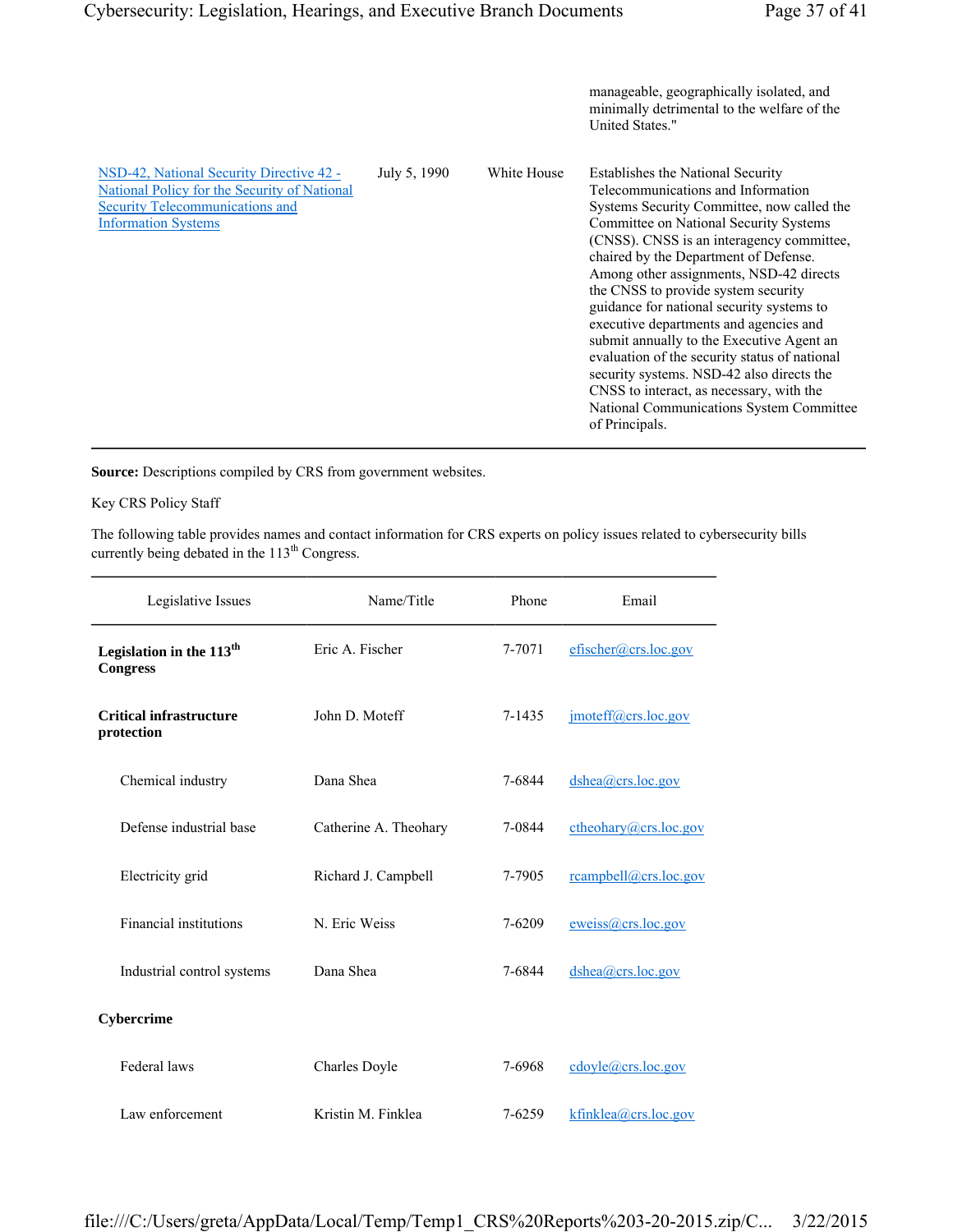## Cybersecurity: Legislation, Hearings, and Executive Branch Documents Page 38 of 41

|  | Page 38 0141 |  |  |
|--|--------------|--|--|
|  |              |  |  |

| <b>Cybersecurity workforce</b>              | Wendy Ginsberg            | 7-3933 | wginsberg(a)crs.loc.gov |
|---------------------------------------------|---------------------------|--------|-------------------------|
| Cyberterrorism                              | Catherine A. Theohary     | 7-0844 | ctheohary@crs.loc.gov   |
| Cyberwar                                    | Catherine A. Theohary     | 7-0844 | $cheohary@crs.loc.gov$  |
| Data breach notification                    | Gina Stevens              | 7-2581 | gstevens@crs.loc.gov    |
| <b>Economic issues</b>                      | N. Eric Weiss             | 7-6209 | eweiss@crs.loc.gov      |
| <b>Espionage</b>                            |                           |        |                         |
| Advanced persistent threat                  | Catherine A. Theohary     | 7-0844 | ctheohary@crs.loc.gov   |
| Economic and industrial                     | Kristin M. Finklea        | 7-6259 | kfinklea@crs.loc.gov    |
| Legal issues                                | Brian T. Yeh              | 7-5182 | byeh@crs.loc.gov        |
| State-sponsored                             | Catherine A. Theohary     | 7-0844 | $cheohary@crs.loc.gov$  |
| <b>Federal agency roles</b>                 | Eric A. Fischer           | 7-7071 | efischer@crs.loc.gov    |
| <b>Chief Information Officers</b><br>(CIOs) | Patricia Maloney Figliola | 7-2508 | pfigliola@crs.loc.gov   |
| Commerce                                    | John F. Sargent, Jr.      | 7-9147 | jsargent@crs.loc.gov    |
| Defense (DOD)                               | Catherine A. Theohary     | 7-0844 | ctheohary@crs.loc.gov   |
| Executive Office of the<br>President (EOP)  | John D. Moteff            | 7-1435 | $j$ moteff@crs.loc.gov  |
| Homeland Security (DHS)                     | John D. Moteff            | 7-1435 | imoteff@crs.loc.gov     |
| Intelligence Community (IC)                 | John Rollins              | 7-5529 | jrollins@crs.loc.gov    |
| Justice (DOJ)                               | Kristin M. Finklea        | 7-6259 | kfinklea@crs.loc.gov    |
| National Security Agency<br>(NSA)           | Catherine A. Theohary     | 7-0844 | cheohary@crs.loc.gov    |
| Science agencies (NIST, NSF,<br>OSTP)       | Eric A. Fischer           | 7-7071 | efischer@crs.loc.gov    |
| Treasury and financial<br>agencies          | Rena S. Miller            | 7-0826 | rsmiller@crs.loc.gov    |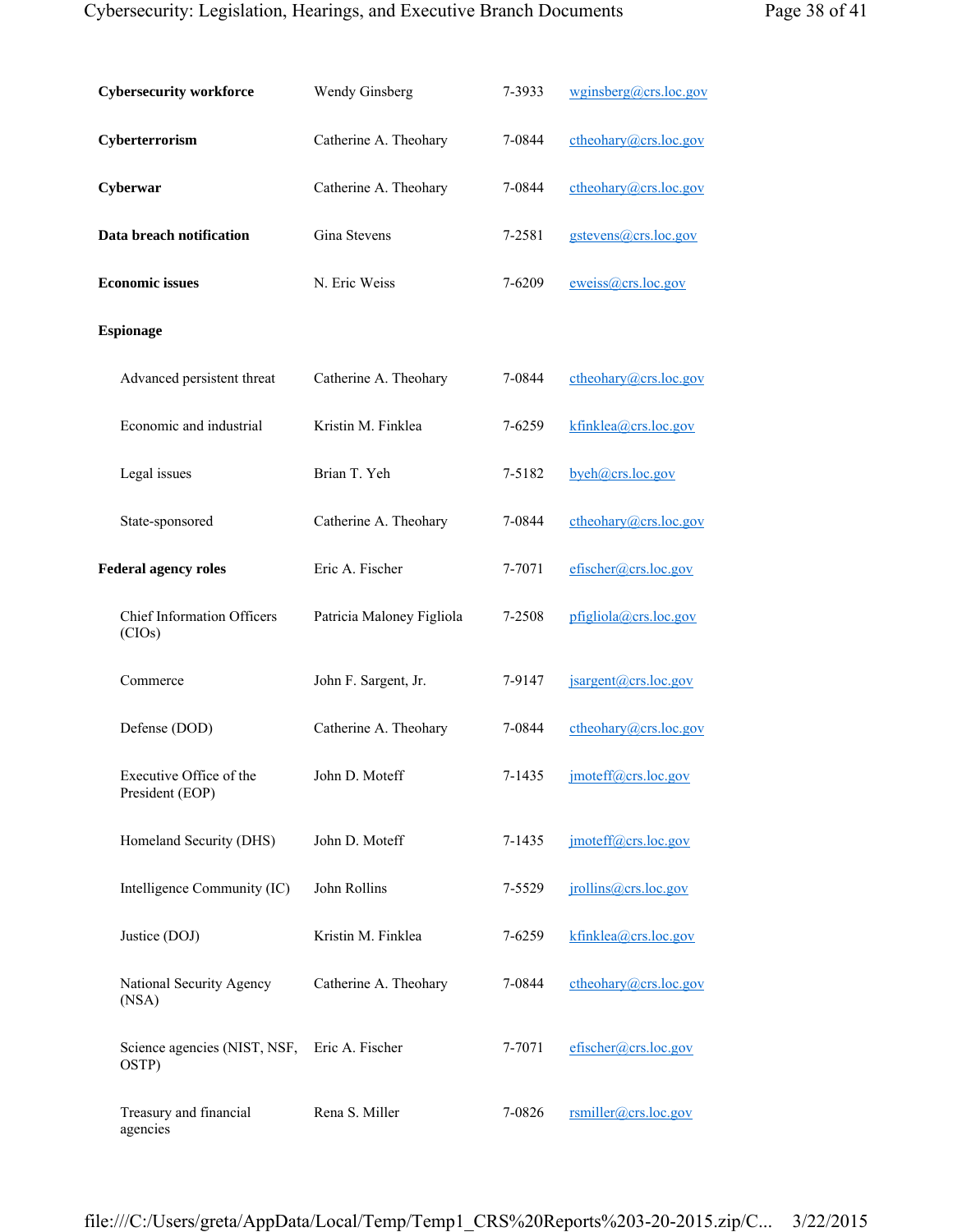| <b>Federal Information Security</b><br><b>Management Act (FISMA)</b> | John D. Moteff            | 7-1435 | imoteff@crs.loc.gov     |
|----------------------------------------------------------------------|---------------------------|--------|-------------------------|
| <b>Federal Internet monitoring</b>                                   | Richard M. Thompson II    | 7-8449 | rthompson@crs.loc.gov   |
| <b>Hacktivism</b>                                                    | Kristin M. Finklea        | 7-6259 | kfinklea@crs.loc.gov    |
| <b>Information sharing</b>                                           | Eric A. Fischer           | 7-7071 | efischer@crs.loc.gov    |
| Antitrust laws                                                       | Kathleen Ann Ruane        | 7-9135 | kruane@crs.loc.gov      |
| Civil liability                                                      | Edward C. Liu             | 7-9166 | $eliu(a)$ crs.loc.gov   |
| Classified information                                               | John Rollins              | 7-5529 | $j$ rollins@crs.loc.gov |
| Freedom of Information Act<br>(FOIA)                                 | Gina Stevens              | 7-2581 | gstevens@crs.loc.gov    |
| Privacy and civil liberties                                          | Gina Stevens              | 7-2581 | gstevens@crs.loc.gov    |
| <b>International cooperation</b>                                     |                           |        |                         |
| Defense and diplomatic                                               | Catherine A. Theohary     | 7-0844 | cheohary@crs.loc.gov    |
| Law enforcement                                                      | Kristin M. Finklea        | 7-6259 | kfinklea@crs.loc.gov    |
| National strategy and policy                                         | Eric A. Fischer           | 7-7071 | efischer@crs.loc.gov    |
| National security                                                    | John Rollins              | 7-5529 | jrollins@crs.loc.gov    |
| <b>Public/private partnerships</b>                                   | Eric A. Fischer           | 7-7071 | efischer@crs.loc.gov    |
| <b>Supply chain</b>                                                  | Eric A. Fischer           | 7-7071 | efischer@crs.loc.gov    |
| <b>Technological issues</b>                                          | Eric A. Fischer           | 7-7071 | efischer@crs.loc.gov    |
| <b>Botnets</b>                                                       | Eric A. Fischer           | 7-7071 | efischer@crs.loc.gov    |
| Cloud computing                                                      | Patricia Maloney Figliola | 7-2508 | pfigliola@crs.loc.gov   |
| Mobile devices                                                       | Patricia Maloney Figliola | 7-2508 | pfigliola@crs.loc.gov   |
| Research and development<br>(R&D)                                    | Patricia Maloney Figliola | 7-2508 | pfigliola@crs.loc.gov   |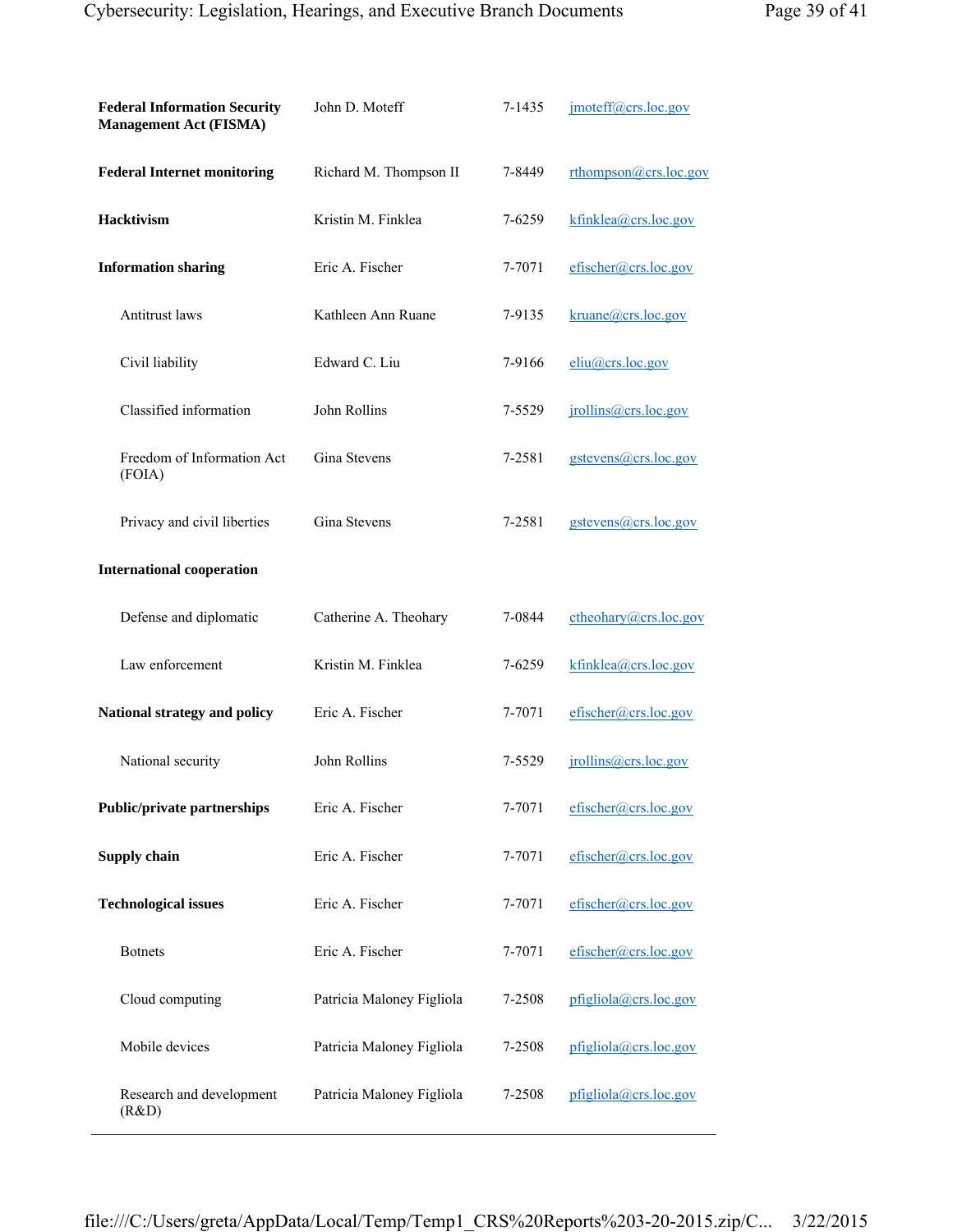# **Footnotes**

#### 1.

The White House, Complete Cybersecurity Proposal, 2011,

http://www.whitehouse.gov/sites/default/files/omb/legislative/letters/law-enforcement-provisions-related-to-computer-securityfull-bill.pdf.

## 2.

Executive Order 13636, "Improving Critical Infrastructure Cybersecurity," *Federal Register* 78, no. 33 (February 19, 2013): 11737–11744.

#### Site index

#### **Issues Before Congress**

- Agriculture
- Appropriations and Budget
- Defense
- Economy, Finance, and Recovery
- Education, Employment, and Income
- Emergencies and Disasters
- Energy, Environment, and Resources
- Federal Government
- Foreign Policy
- Health
- Homeland Security and Terrorism
- Housing
- Law and Justice
- Science and Technology
- Social Policy
- Tax
- Trade
- Transportation

#### **Reports**

- Overview
- Recent Reports
- Find an Analyst
- Constitution Annotated
- Congressional Operations
- Insights
- Legal Sidebar
- In Focus

#### **Events**

- All Events
- Appropriations and Budget
- Federal Legal Research
- Legislative Process
- Programs for District Offices
- Orientations
- Policy and Legal seminars
- View/Cancel Registrations
- Recorded Events
- Training & Program Descriptions

#### **Resources**